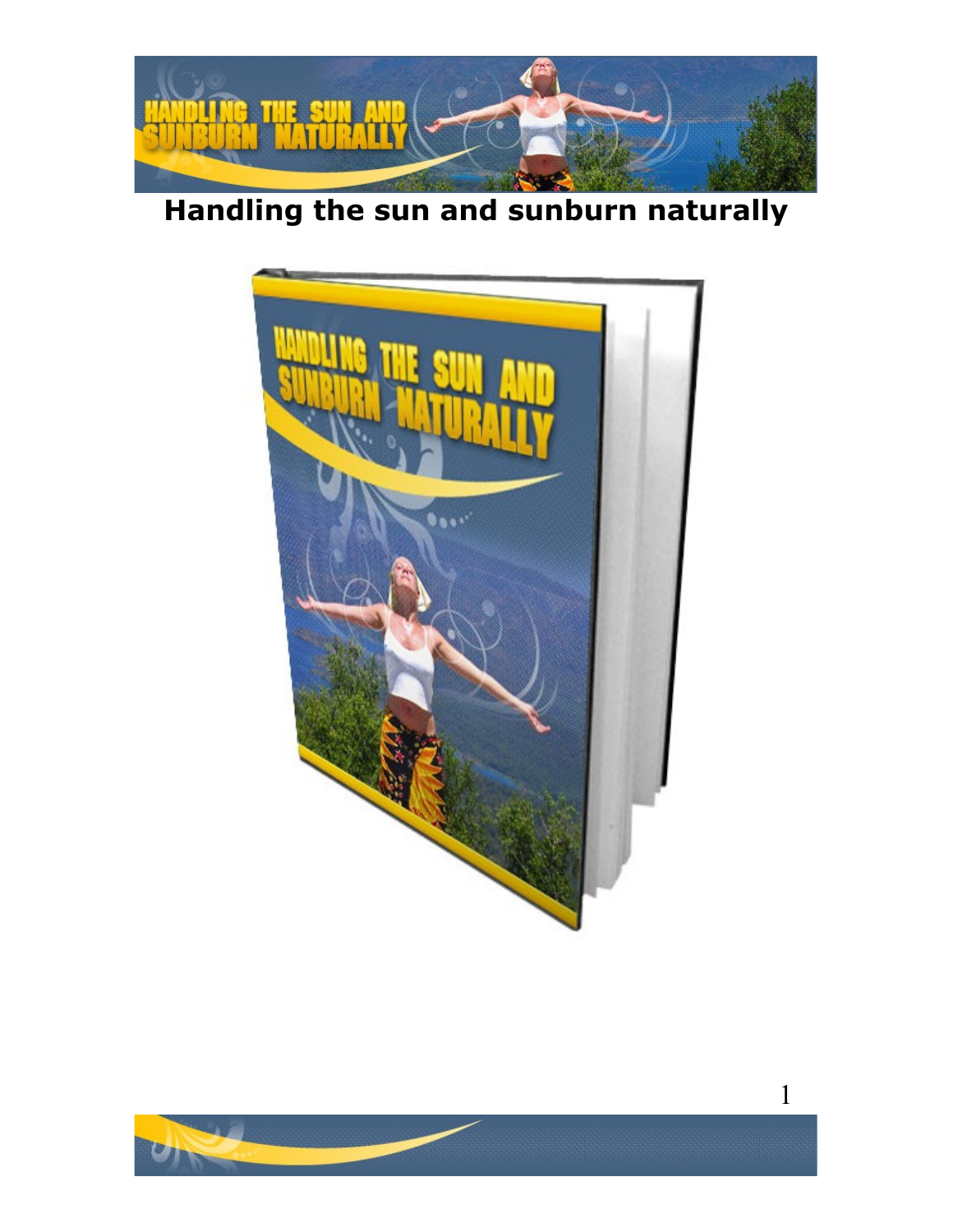

#### **LEGAL NOTICE:**

This eBook contains material protected under International and Federal Copyright Laws and Treaties. No part of this publication may be transmitted or reproduced in any way without the prior written permission of the author.

Violations of this copyright will be enforced to the full extent of the law.

The purchaser or reader of this publication assumes responsibility for the use of these materials and information.

The author reserves the right to make changes and assumes no responsibility or liability whatsoever on behalf of any purchaser or reader of these materials.

#### **DISCLAIMER:**

This e-Book is for informational purposes only.

**We assume no responsibility for what you do with the information contained in this e-Book.**



2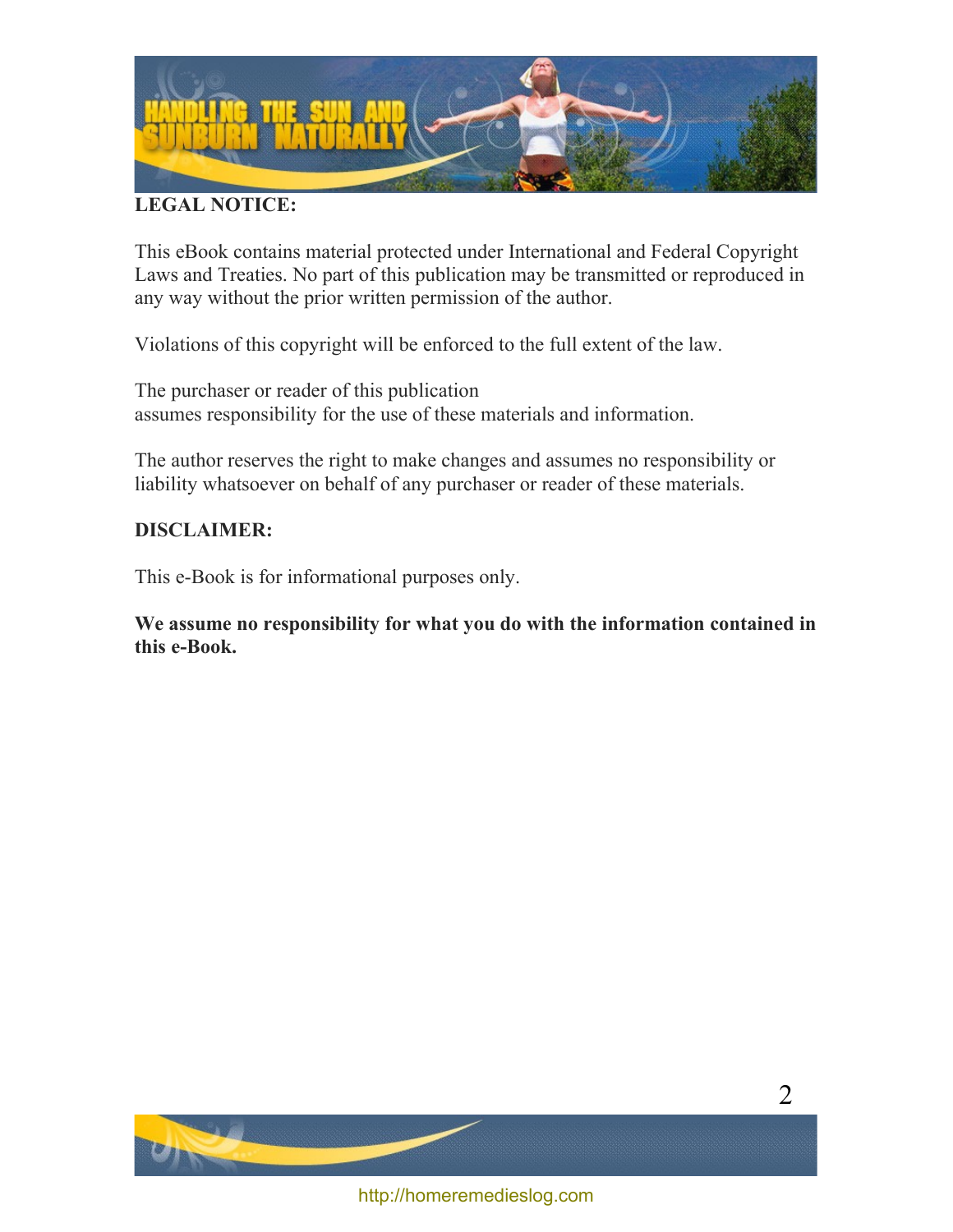

# **Table of Contents**

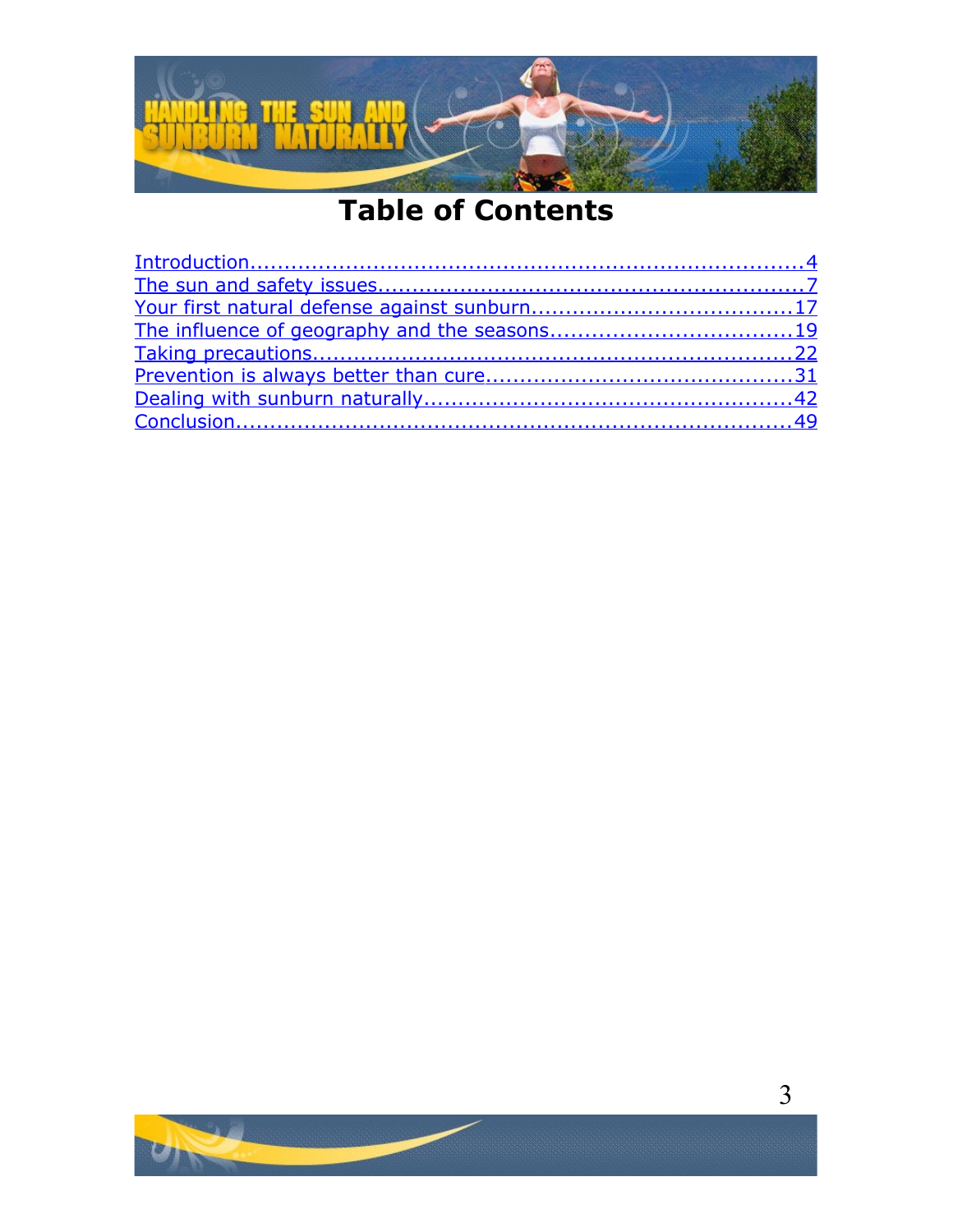

# <span id="page-3-0"></span>**Introduction**

Apropos very little, here's a useless piece of information with which to baffle your friends, colleagues and family members.

You've possibly heard of people being described of as 'posh', meaning that they were somewhat upper-class or in many situations, that for some unfathomable reason, they *think* they are. Did you ever wonder where the word comes from?

Well, the answer is, it's an acronym for 'port out, starboard home', which is a reference to the days of the British empire when the ladies – the real ladies – who were sailing out to India would stay on the port side of the ship whilst they would stick to starboard on the way back.

Why? Because they didn't want their perfect milk white skin tainted by any hint of having been in the sun! Imagine that, going to all that effort to avoid even the merest tinge of facial redness because it was considered low-class, something that only the common hoi-poloi would ever be subjected to or even contemplate!

How times change.

From the mid-1990's onwards, most people couldn't wait to get away from it all so they could disrobe on the beach before subjecting their body to the seemingly warming, calming ministrations of a blazing sun in a clear blue sky.

The cost of air travel fell so that overseas vacations became a genuine possibility for millions of people for the very first time and, boy, did they take advantage of that fact.





<http://homeremedieslog.com>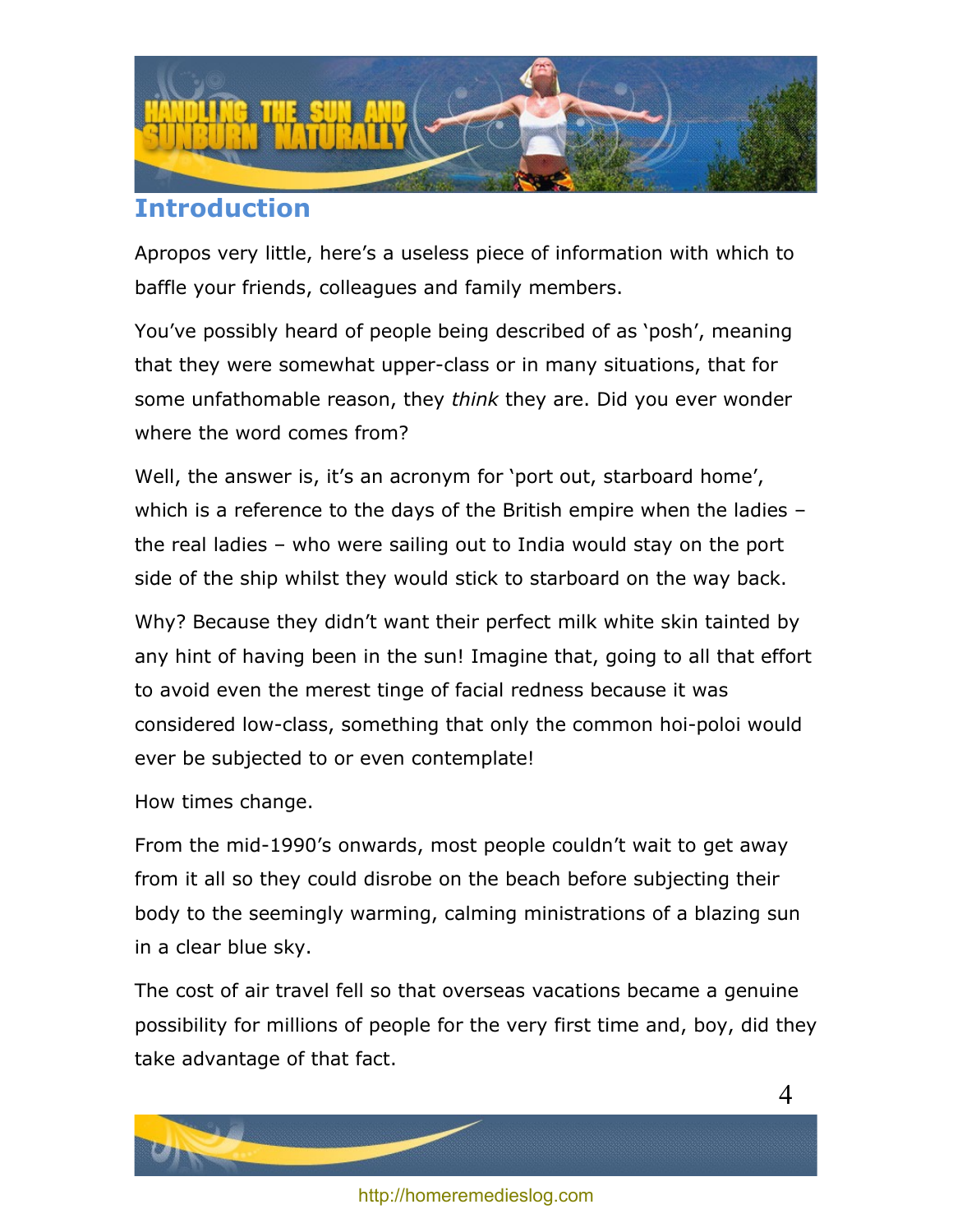

People who had never before travelled much further than the family car would take them were now able to fly thousands of miles to chase the sun. Thus, they were able to expose themselves to the warmth of the sun for the very first time, and they could not believe their luck.

Of course, because of their inexperience, most of these people suffered sunburn to a greater or lesser degree at some point, and equally obviously, most of them had very little idea about what to do when they did so.

In this guide, I am therefore going to look at three things.

Firstly, I am going to expand upon exactly why the 'posh' ladies got it right whereas for most of the second half of the 20th century, we were all getting it very wrong as far as the sun and its potential 'benefits' were concerned.

Secondly, I want to bring the whole thing bang up-to-date by looking at what you can do to minimize the dangers represented by the sun when you go on holiday, because there is no doubt that playing on the beach in the sunshine is an essential part of the family holiday for many millions of people all over the world. And of course, the main objective is to focus on natural ways of minimizing the dangers posed by being out in the sun for a lengthy period of time.

Thirdly, I am going to highlight natural ways of dealing with the adverse effects of too much exposure to the sun.

Although it should be possible with sensible precautions to limit the chances of sunburn happening to you or family members, it is

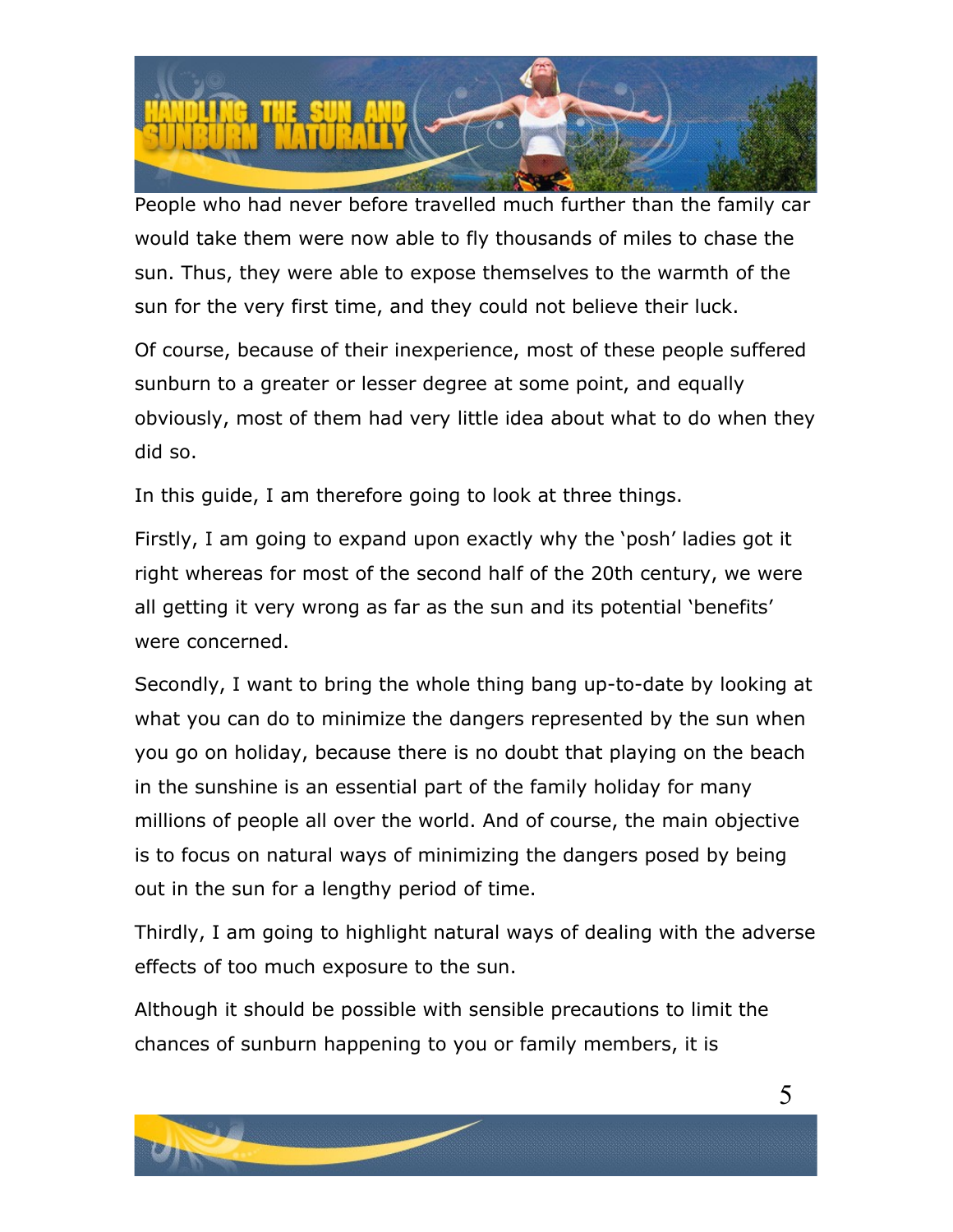

unfortunately a fact that balancing enough sunshine against too much is not always a particularly easy task. This is especially true if you are someone to whom regular exposure to the sun is unusual because you have far less natural ability to withstand the effects of sunshine.

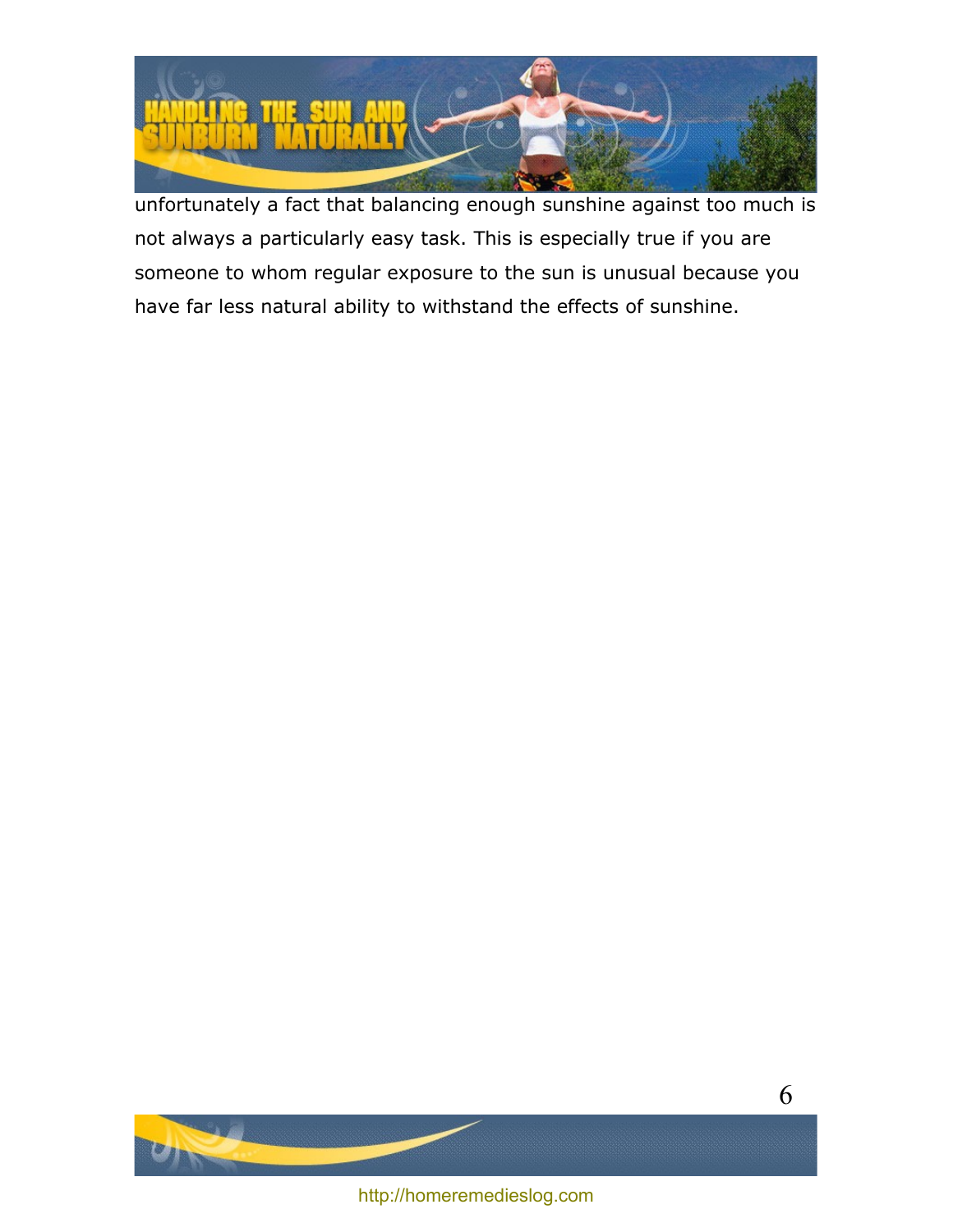

## <span id="page-6-0"></span>**The sun and safety issues**

#### **The risks…**

Back in the days when people were taking their first 'sunshine vacations', the rich and famous – movie stars, fashion designers and the like – were making it increasingly fashionable to slowly bake yourself to a golden brown courtesy of the sun, and the browner you were, the more of a status symbol it was.

A deep, rich sun tan was accepted far and wide as a sign that you had money, and lots of it. After all, you were only going to get a tan like that if you could afford to take lots of time off to go somewhere exotic and expensive for a lengthy period of time because a week on the beach after a relatively short haul flight wasn't going to cut it.

And as for sunbeds and the subsequent tanning booth revolution, well, what were they?

In those days, they were the 'secret' that most people didn't know about the 'tans of the stars', something that only the rich and famous could even contemplate indulging themselves in.

Hence, when sunbeds became available to the general public in the 80's and 90's through the explosion of 'health clubs' (the irony!), sun bed centers and solariums, it was no surprise that people flocked to them to get themselves baked to a golden brown on the cheap.

The sunbed 'revolution' enabled every man, woman and child (and yes, there were millions of children using sunbeds on a regular basis, at least in the UK) to get the exact same color as their favorite celebrities

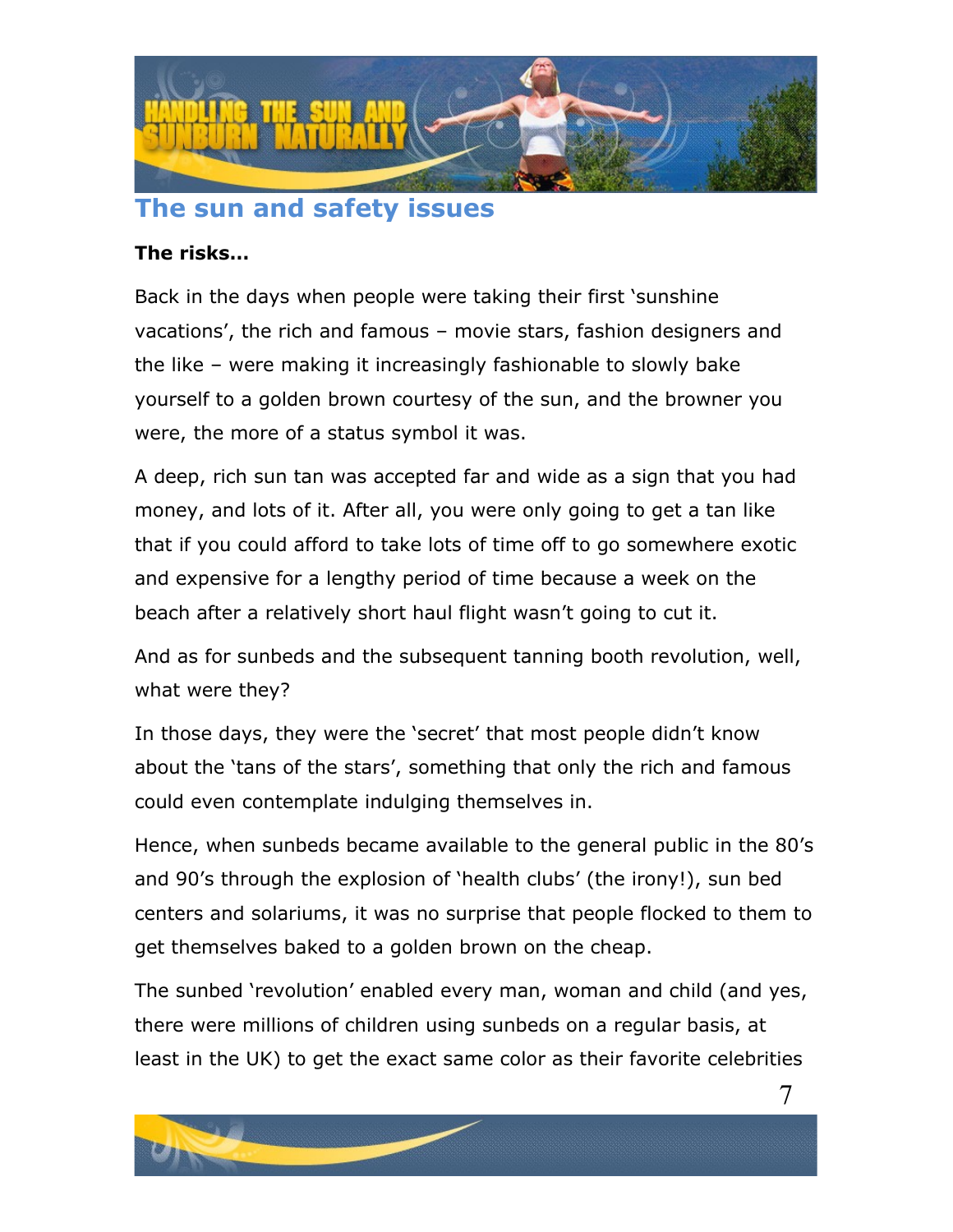

at a fraction of the price, and after all, who doesn't want to look healthy?

And that's the biggest mistake right there.

Having spent centuries avoiding the direct rays of the sun because men and women intrinsically knew that seeing your skin go red and then brown could not be an entirely healthy thing, the picture was suddenly reversed.

All of a sudden, exposing as much of your body as possible to the ultraviolet rays of the sun was immensely beneficial and health giving, a viewpoint that represented the exact opposite of that adopted by the Victorians and every generation before them.

There are now millions of people all over the world who are learning that listening to previous generations might have been a very good idea.

Now we know that whilst sunshine is essential for all life on Earth, it does not necessarily follow that lying out in the sun for hours on end is going to do you any good in respect of your long-term health.

Spending hours exposed to the ultraviolet rays of the sun in an attempt to acquire a 'nice tan' is not necessarily good for you because the evidence about the most of serious effects of over exposure to ultraviolet light make the picture all too alarmingly clear.

There is now plenty to suggest that prolonged exposure to sunlight and to the ultraviolet rays it bombards your skin with is a very bad thing for your health, although it is only fair to say that there are people on the

8



<http://homeremedieslog.com>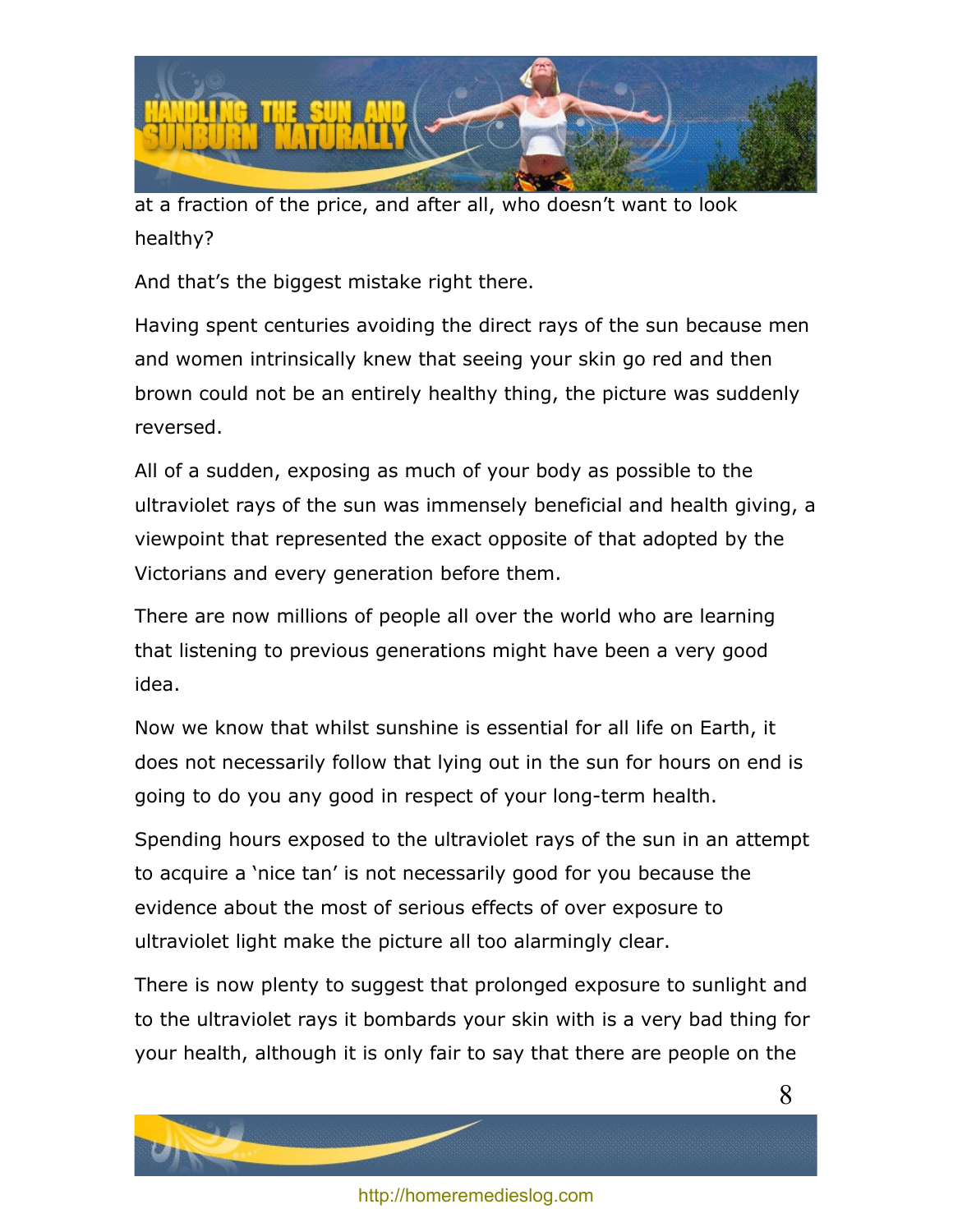

other side of the debate who maintain that exposure to the sun is more good for you than bad.

So that you are in a position to make an informed decision in this debate, let us consider both sides of the argument.

#### **The skin cancer facts**

In the USA, UK, Australia and many other countries in the world, the most common of all human cancers is skin cancer. And according to most authorities including the [American Cancer Society,](http://www.cancer.org/docroot/ped/content/ped_7_1_what_you_need_to_know_about_skin_cancer.asp) the majority of these skin cancers are related to exposure to the sun.

There are three different types of skin cancer known as [basal cell](http://en.wikipedia.org/wiki/Basal_cell_cancer) [carcinoma](http://en.wikipedia.org/wiki/Basal_cell_cancer) (BCC), [squamous cell cancer](http://en.wikipedia.org/wiki/Squamous_cell_cancer) (SCC) and [melanoma.](http://en.wikipedia.org/wiki/Melanoma)

All of the three different types of skin cancer are malignant, but the first two categories are unlikely to spread to other parts of the body. And in all three cases, early diagnosis of the condition generally leads to a complete cure, meaning that being aware of these different cancers is essential.

Skin cancer is the fastest growing form of the condition, with in excess of 1 million new cases diagnosed every year in the USA and hundreds of thousands in the UK and Australia. In fact, bizarre as it may seem, skin cancer is now growing faster in the UK (with a climate that no-one who has ever been there could ever really describe as being 'sunny' without being extremely generous) than it is in Australia, perhaps because the extreme levels of sunshine in Australia have already brought home the dangers of overexposure to most long-term residents.

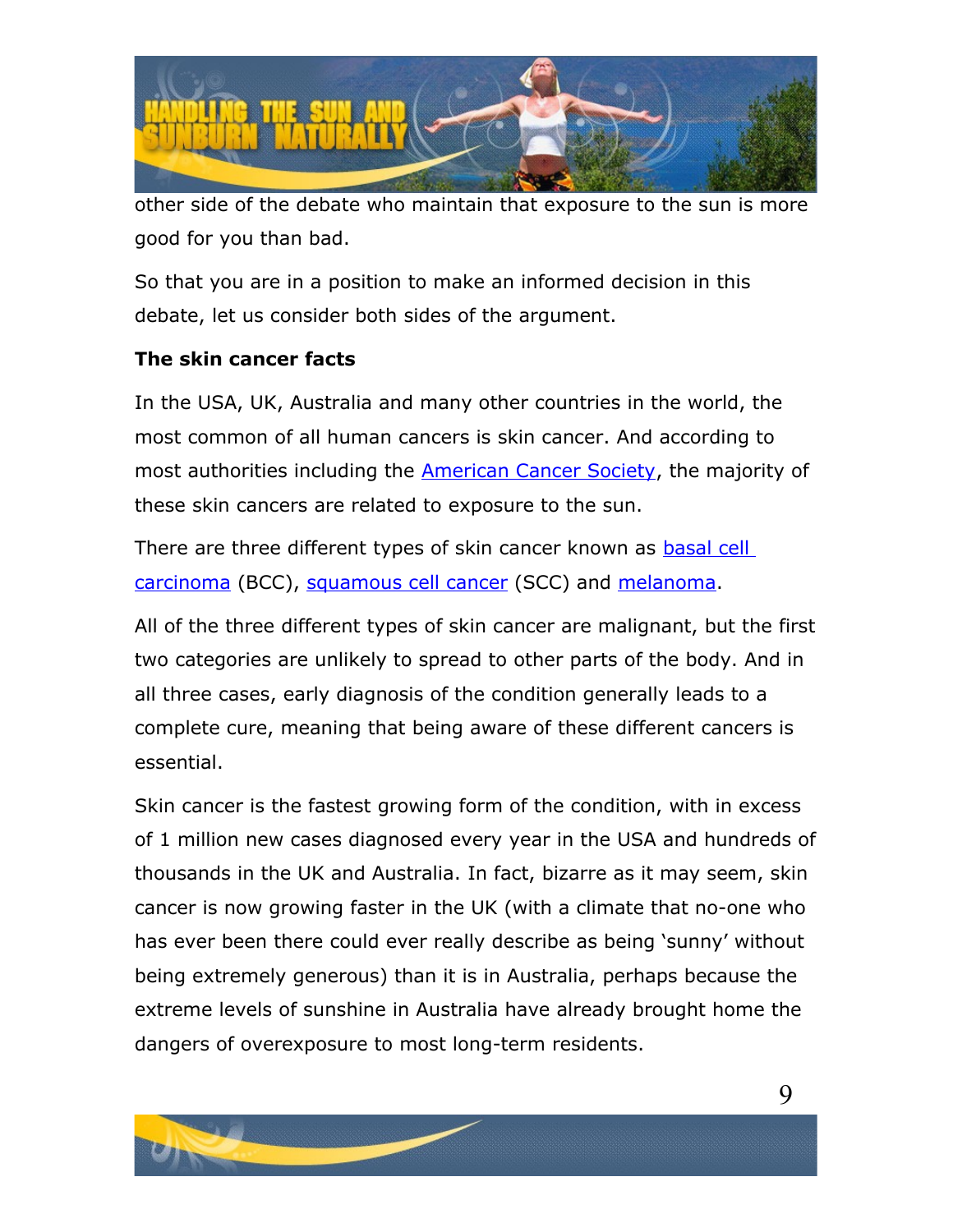

Of the three forms of skin cancer, BCC and SCC are by far more common than melanoma, which is a very good thing because these are considerably less dangerous forms of skin cancer.

Nevertheless, according to the American Cancer Society statistics, there will be nearly 69,000 new cases of melanoma diagnosed in the USA in 2009, and melanoma will be responsible for perhaps 8650 of the 11,590 anticipated deaths from skin cancer in the year.

The picture in other countries where the growth of skin cancer is alarming is pretty much the same. Around 75% of all skin cancer deaths are caused by melanoma, a particularly aggressive form of cancer that attacks other organs in the body if it is not dealt with extremely quickly.

And as hundreds of websites attest, it is now pretty well indisputable that the main cause of skin cancer is exposure to ultraviolet light and the main source of ultraviolet light to which we are likely to be exposed is the sun or artificial versions of it when we 'enjoy' a tanning booth or a sunbed session.

You have already seen the ACS evidence (i.e. the evidence from an internationally recognized cancer authority) but the information emanating from the UK [Cancer Research Organisation](http://www.sunsmart.org.uk/skin-cancer-facts/index.htm) and the [Australian Department of Health and Ageing](http://www.skincancer.gov.au/) all tells very much the same story.

Skin cancer is primarily caused by overexposure to ultraviolet light from the sun and therefore, if you protect yourself from the sun, your

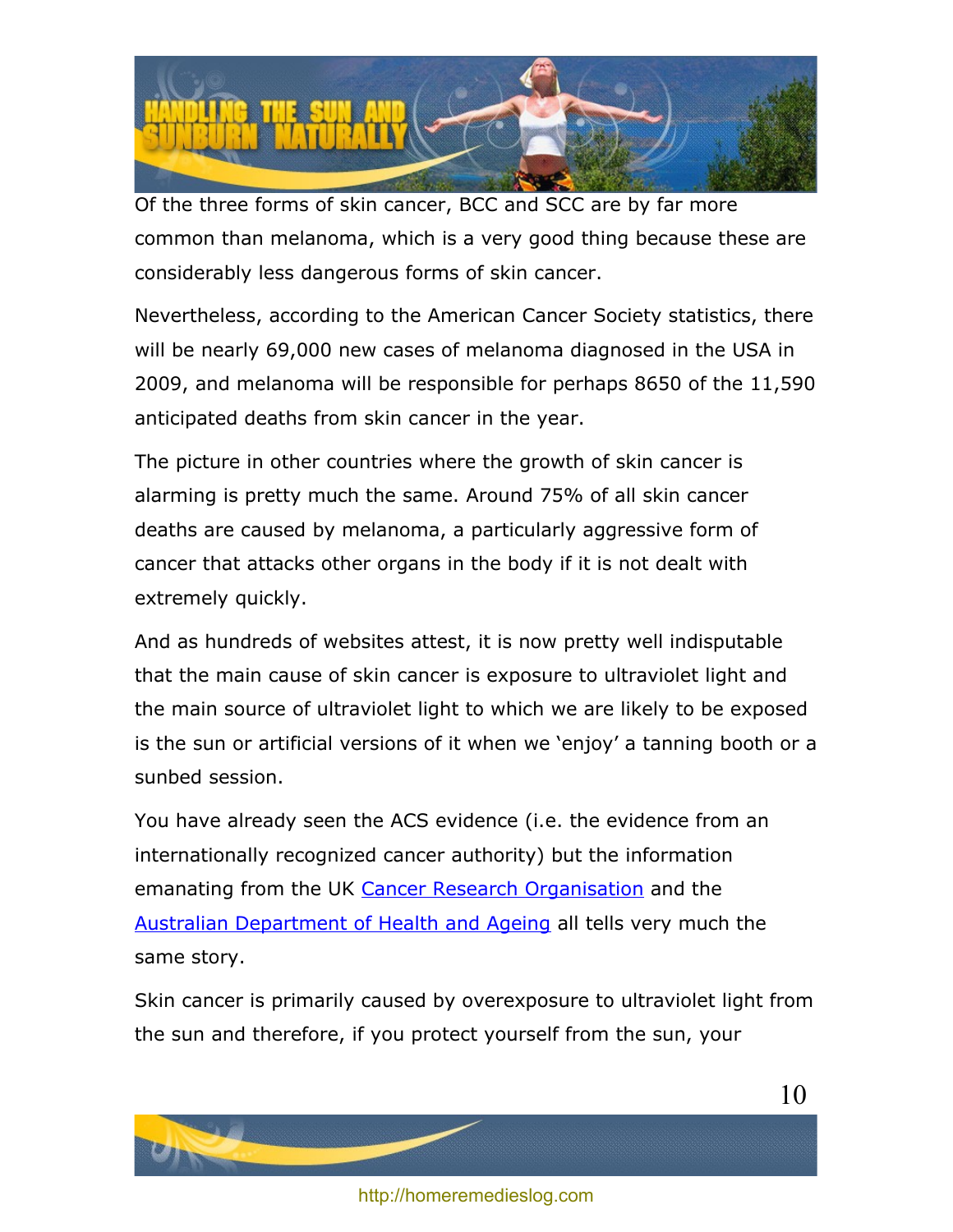

chances of contracting deadly melanoma or any other form of skin cancer are significantly reduced.

The light of the sun contains three different types of ultraviolet light, being UVA, UVB and UVC. All three forms of ultraviolet light are in effect a form of radiation, exactly the same kind of thing that you would expect to be subjected to if for example you needed to have a part of your body x-rayed.

When the dangers of ultraviolet light first began to become apparent to scientists and medical professionals, it was [originally suggested that](http://www.ehealthmd.com/library/skincancer/SC_causes.html) [UVB](http://www.ehealthmd.com/library/skincancer/SC_causes.html) was the danger, but that has since been modified to include UVA as well.

There is now evidence to suggest that both of these forms of ultraviolet light damage the DNA of the body, and it is DNA that controls the healthy growth of cells, including those of the skin. Consequently, because this basic building block of a healthy body is out of shape, it helps to encourage the uncontrolled, disorderly cell growth that we call cancer.

There are many factors that dictate whether you more susceptible to skin cancer than others. If you fall under any of the following categories, it is believed that your skin cancer risk is elevated:

- Those who have fair skin that is easily burned and prone to freckles or other common skin markings.
- People who have suffered at least one case of severe sunburn earlier in life.

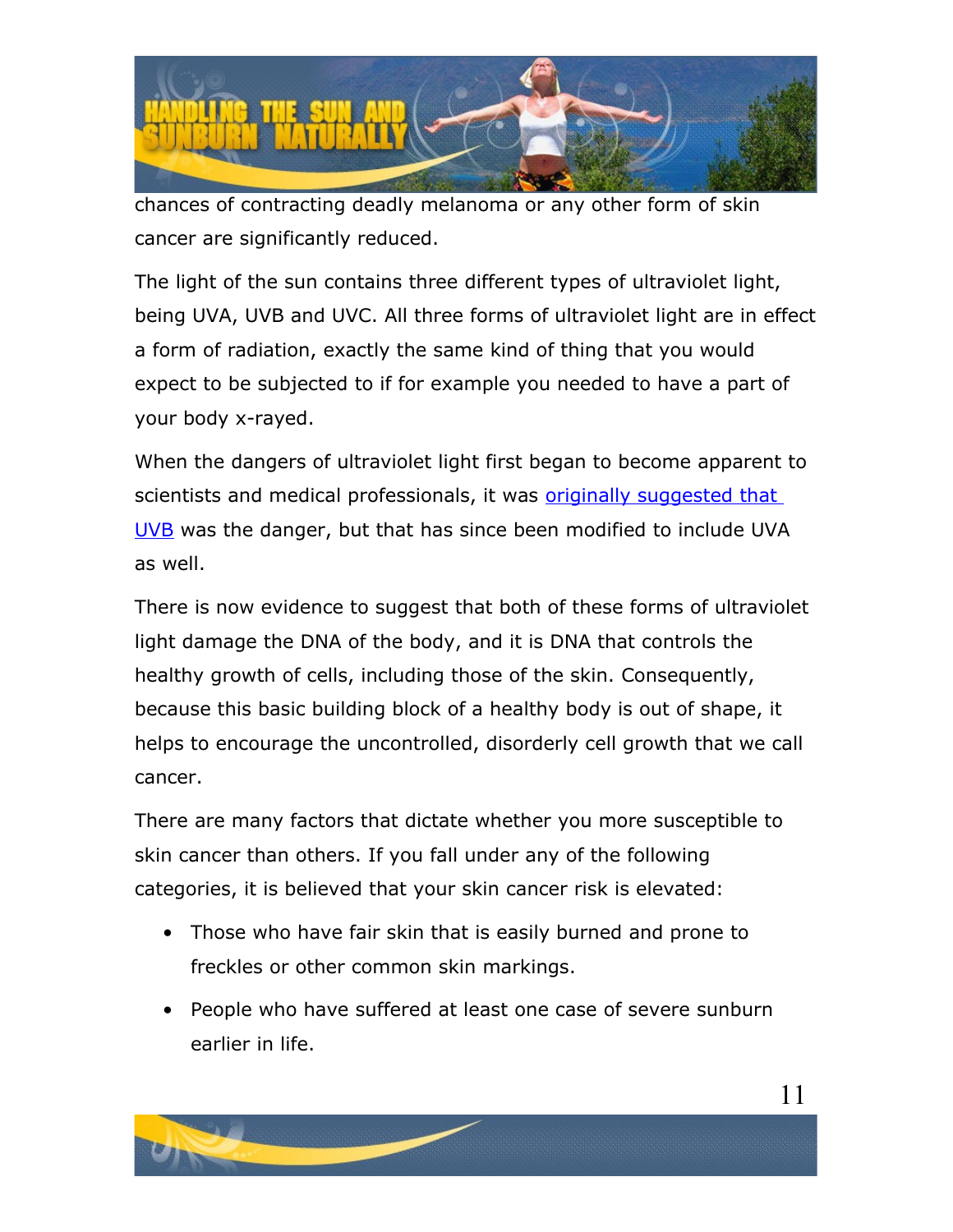

- Those who have fair hair and/or blue or green eyes.
- People with naturally depleted skin pigmentation caused by other medical conditions such as [albinism.](http://en.wikipedia.org/wiki/Albinism)
- Those who have many moles on their skin, especially unusually shaped or colored moles, or large ones that they have had from birth.
- People who have suffered skin cancer before, or have family members who have suffered in the past.

It is important to note that these causative factors can work in combination. If for example you are a fair skinned, red haired, blueeyed individual with several unusual moles who suffered really bad sunburn a couple of times as a youngster (which with this physical make up is extremely likely), the chances of continued or repeated exposure to the sun causing cancer are a great deal higher.

This highlights one of the main reasons why it is so important to know how to prevent sunburn and how to treat it if it unfortunately happens. Anything that increases your melanoma risk levels is something to be taken extremely seriously. Managing the risk of sunburn before the event is by far and away the best way of treating this risk with the respect that it so obviously deserves.

And remember that sunbeds and tanning booths are in no way, shape or form a safe alternative to exposure to natural sunlight.

In fact, the ultraviolet radiation issuing from sunbeds is considerably higher than that of the sun, which is one of the reasons why more



12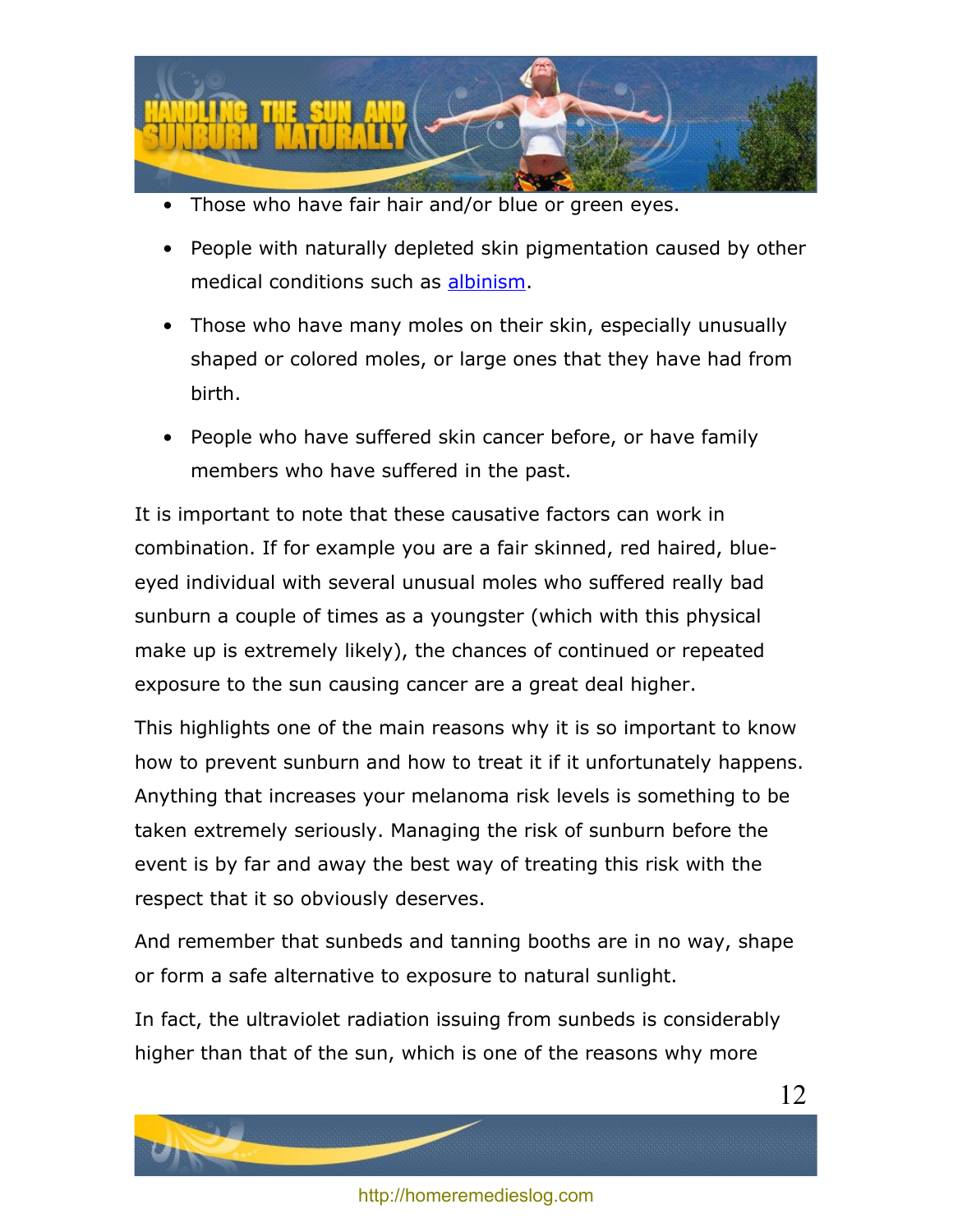

[health conscious countries like Germany](http://www.physorg.com/news164627121.html) are now passing laws to ban youngsters from using sunbeds. Given that the statistics in Germany suggest that over 4 million youngsters in the country regularly subject themselves to a sunbed session, there are grounds for thinking that the law banning them from doing so could not come a moment too soon.

#### **The Vitamin D argument**

Most people are aware that vitamins are essential for good health, and that there are many different types of vitamins which affect different bodily organs and functions. Whilst we are all familiar with the more common vitamins and where they come from such as the presence of vitamin C in citrus fruits, blueberries and vitamin A in dark green and yellow vegetables, many are less well aware of vitamin D for a few reasons.

The first reason is suggested by the fact that most know that you can get vitamin C from oranges and vitamin A comes from broccoli, but they have no idea what foods vitamin D comes from. Secondly, whilst many people could make a recently educated guess at what the more commonly recognized vitamins do, very few would have any idea about the purposes of vitamin D.

To a large extent therefore, vitamin D is the 'forgotten vitamin' in terms of public perception of health and wellness. However, it is in reality an extremely important nutrient that is responsible for many critical medical functions in your metabolism.

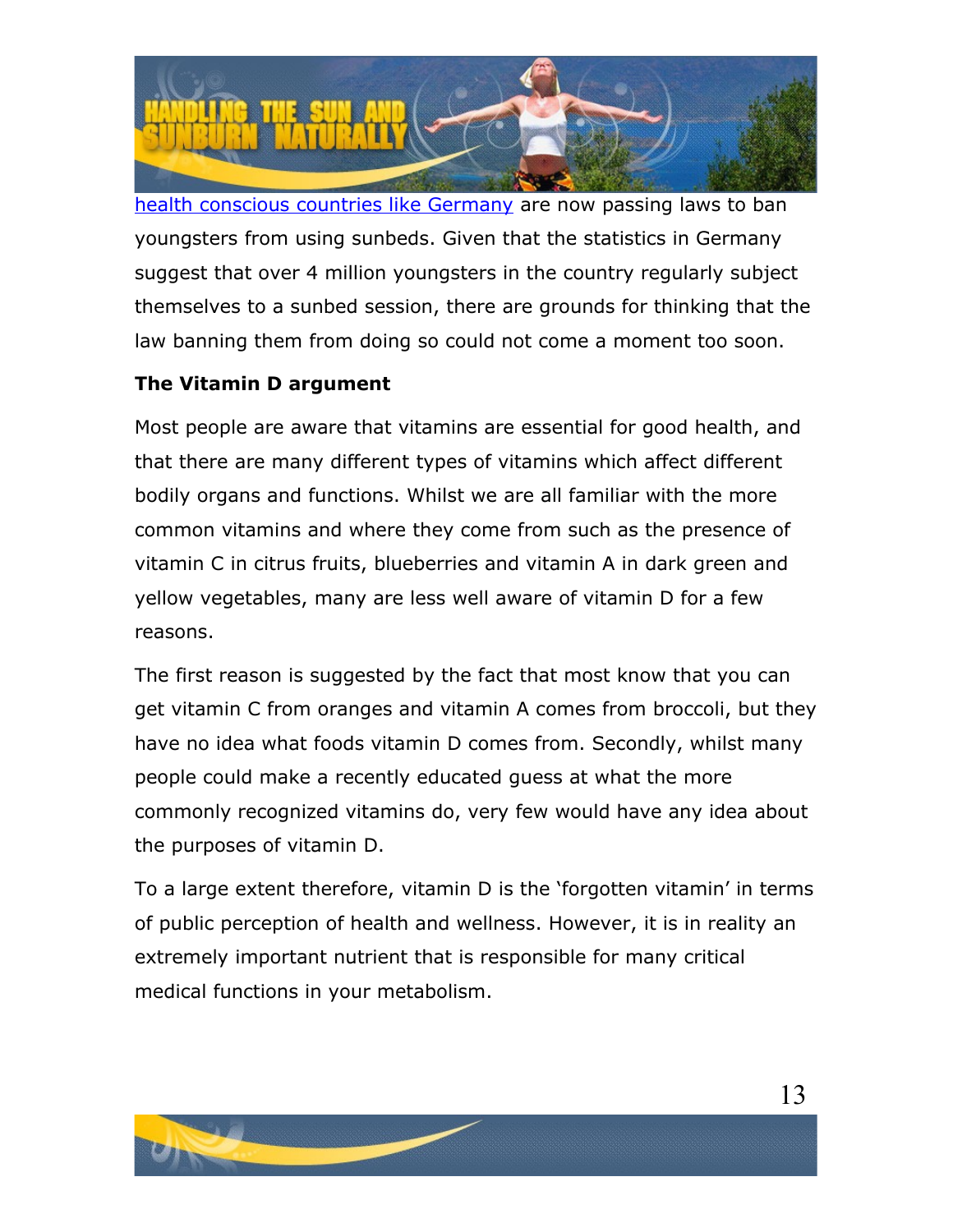

For example, because the primary function of this particular vitamin is to promote healthy calcium flow throughout your bloodstream, you are likely to suffer many calcium related problems if vitamin D is not present in sufficient amounts. Such conditions as brittle and misshapen bones are likely to be a result of vitamin D deficiency, whilst there are also indications that a deficiency may play a part in fibromyalgia, immune system weaknesses and so on.

On top of this, there is plenty of evidence to suggest that [many people](http://www.vitamindcouncil.org/depression.shtml) [suffer psychological problems](http://www.vitamindcouncil.org/depression.shtml) or [depression](http://www.sciencedaily.com/releases/2008/05/080505162841.htm) as a result of vitamin D deficiency, with most cases of what is known as Seasonal Affective Disorder ('winter depression' or the 'winter blues') being related to a lack of this particular vitamin.

All of this is relevant when considering the positives and negatives of exposure to sunlight (the 'for' and 'against' as it were) because sunlight is absolutely essential if your body is to be able to process vitamin D properly.

Unlike other vitamins, there are surprisingly few foods from which we can get vitamin D and in every case where we do absorb this vitamin from our foods, it is because the food source has not been able to synthesize the substance property. For instance, although the richest source of the basic building blocks of vitamin D is fish, these fish only contain these elemental nutrients because they were produced by the algae that they have eaten.

It is important to understand that the basic components of vitamin D are essentially inert, inactive until they are activated in your body. And



14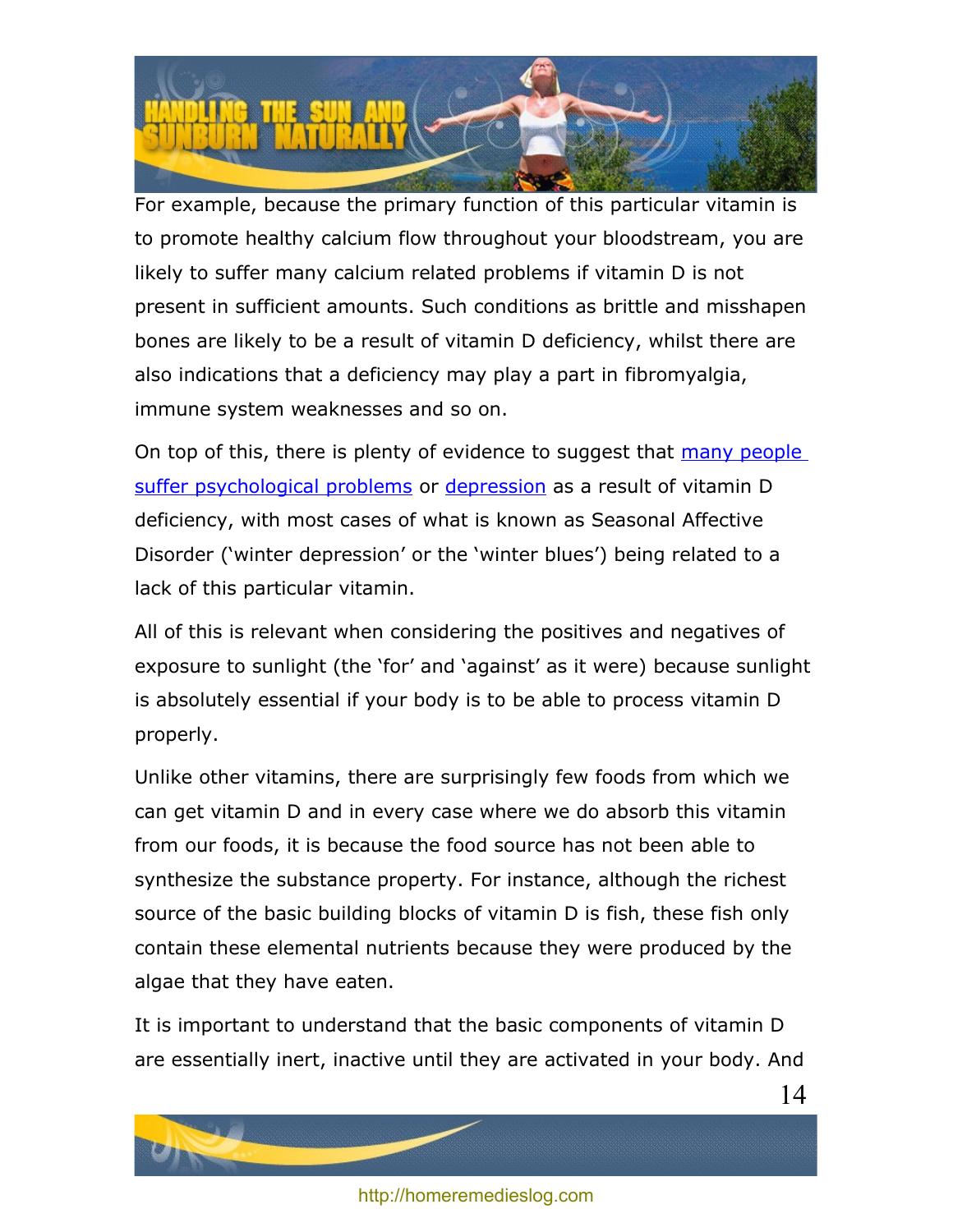

the primary way that these inert vitamin components are converted into an active nutrient is through the action of sunlight on our skin.

The fact that a significant number of otherwise healthy, happy people suffer depression in the depths of winter when there is no sunlight is evidence of the fact that without sun, we go without vitamin D and perhaps suffer the adverse health effects caused by this deficiency as a result.

Indeed, one of the main forms of treatment for 'winter blues' sufferers is through the exposure to artificial (and extremely low powered) ultraviolet light as this is the only way they can make the necessary vitamin D to stave off these blues until the sun comes out again.

This counterargument to the one presented by the 'skin cancer lobby' has just as much validity as does the other side of the debate. It is undoubtedly a fact that without sunshine, we are not capable of processing vitamin D effectively and that without it, most people will suffer physical health problems, whilst many will also endure psychological difficulties as well.

#### **What conclusion should be drawn?**

Having been presented with both sides of the 'is sunshine good for you' argument, I would suggest one thing should be abundantly clear.

Whilst too much exposure to the sun is clearly potentially dangerous, particularly for certain types of people, a lack of exposure to the sun can be equally harmful. Consequently, the only sensible conclusion that

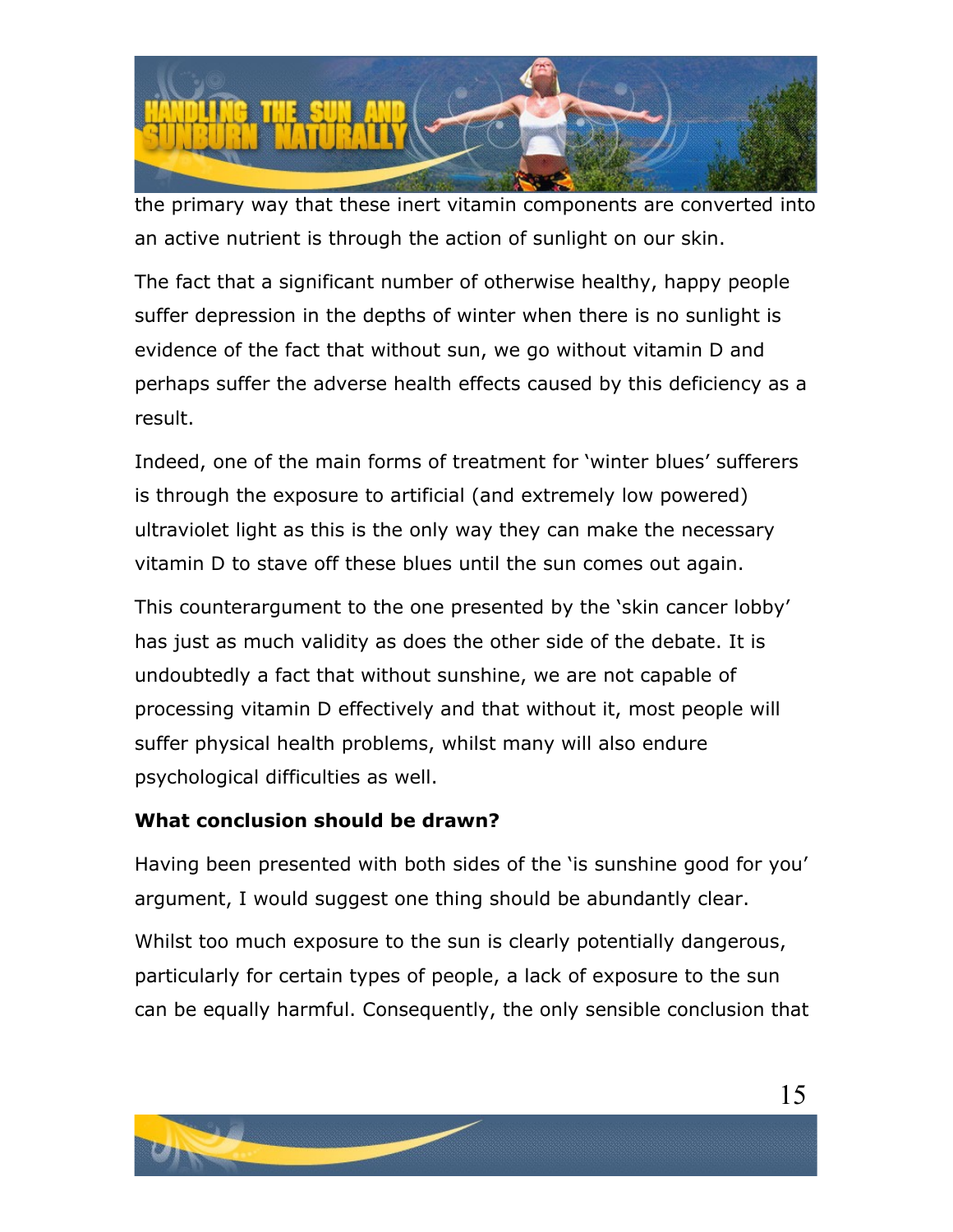

can be drawn from this is that a balance needs to be struck between exposing your body to sunlight and keeping covered up at other times.

Understanding that this balance is necessary is essential if you are going to handle the sun and the potential of suffering sunburn in a sensible but entirely natural way.

You must appreciate that whilst many hours out in the sun stripped to the waist will do wonders for your vitamin D levels, it is also likely to be the precursor to many hours of severe pain and it could possibly trigger a far more serious condition such as melanoma.

Thus, sunshine is something that you need, but not too much of it.

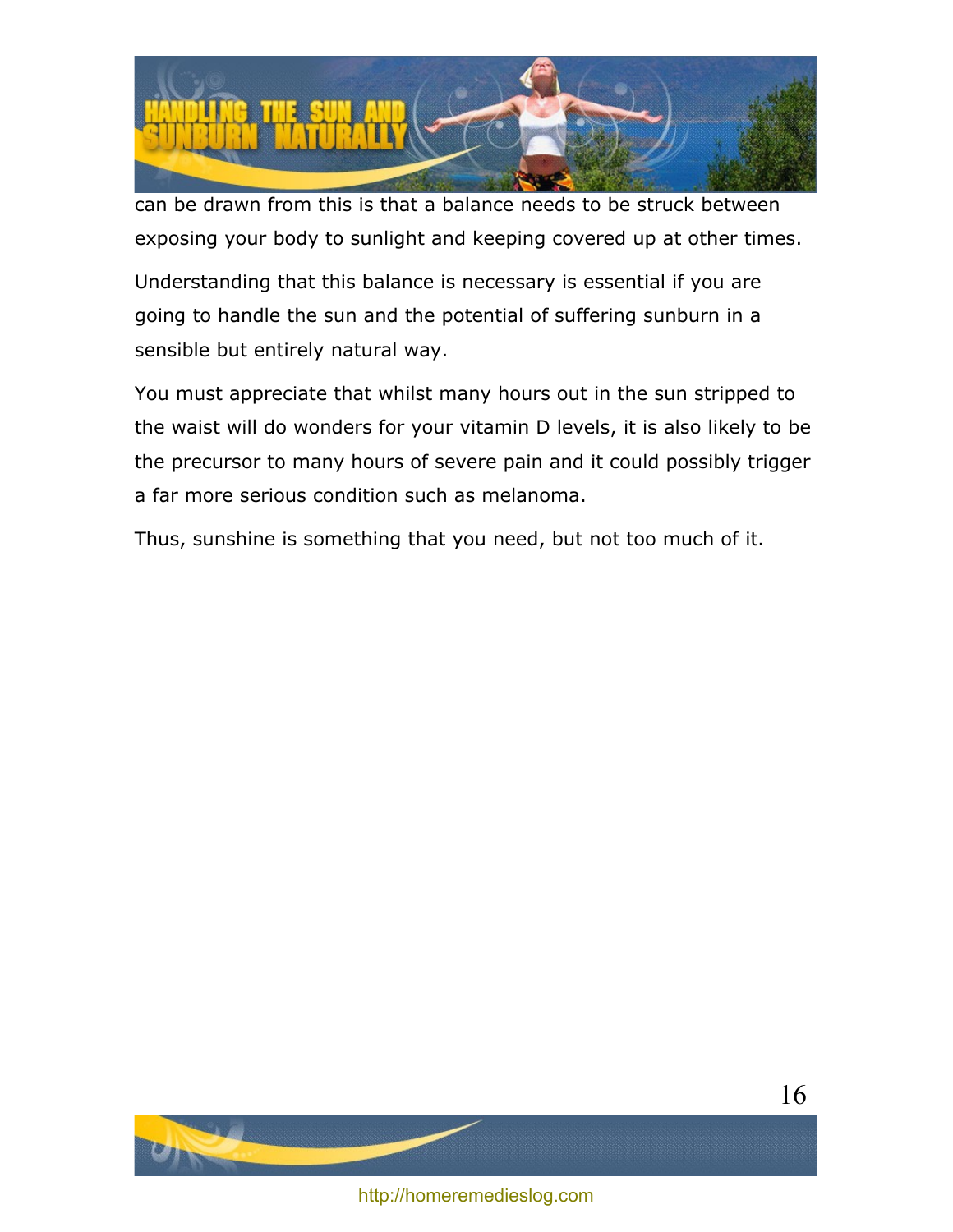

# <span id="page-16-0"></span>**Your first natural defense against sunburn**

What you read of in the previous chapter represents your first natural line of defense against sunburn. If you want to keep your vitamin D up at a healthy level, you must go out in the sunshine sometimes, but when you do so, you should stay reasonably well covered up and should not stay outside for too long either.

Similarly, if you are enjoying the pleasures of playing with the family on the beach in the sunshine, caution should always be the watchword.

For example, in most places, the heat (i.e. the ultraviolet radiation because they are the same) is most intense between 11 AM and 4 PM, so if you want to enjoy the feeling of the sun on your back, it is best to do so earlier in the morning or later in the afternoon when radiation from the sun is less intense.

Even when you venture outdoors at times of the day when the sun is less likely to cause skin damage, you should take protective steps (which will be examined later) and you must always be on the lookout for signs of possible sun damage.

For instance, fair skinned people who are unused to exposure to the sun will often show a first 'flush' or red tinge indicating that exposure to sunlight is affecting them within less than half an hour even if the sun is not fully 'up' or the heat has already gone out of the day.

Remember, every one of us is different so that even when you have two people who might appear as if they should react to the sun in the same way – siblings for example – you can never assume that this is the

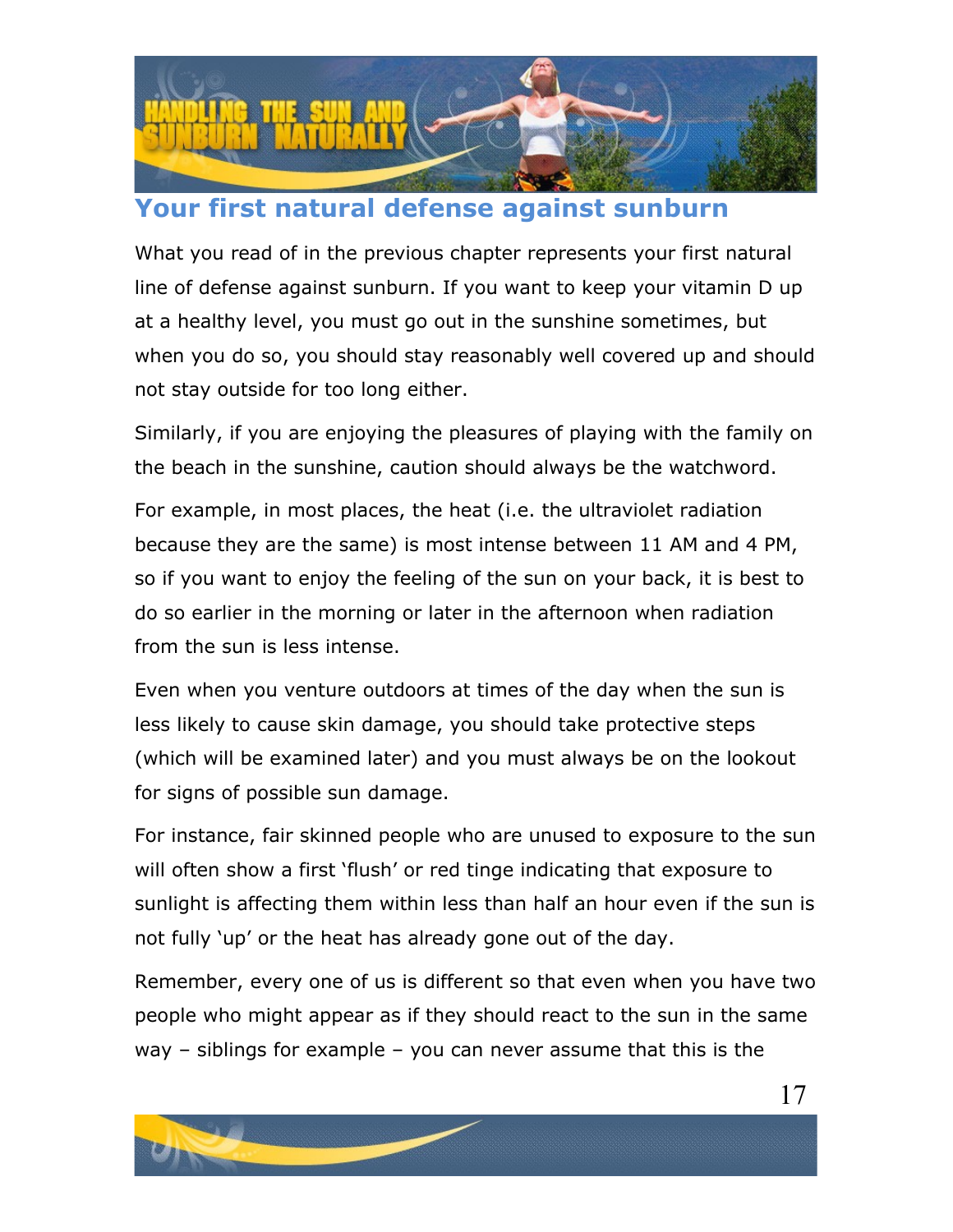

reality of the situation. Even close blood relatives react to sunshine in completely different ways which is something that you must always factor into whatever you do to combat the possibility of sunburn occurring.

The bottom line is, your best defense against suffering physical problems caused by exposure to the sun is to limit this exposure by staying indoors.

And you must always err on the side of caution even if you are extremely confident that you and/or your family can deal with the sun without any difficulty, because the stories of sunburn (and sunstroke) victims who have ended up hospitalized after adopting this approach are legion.



<http://homeremedieslog.com>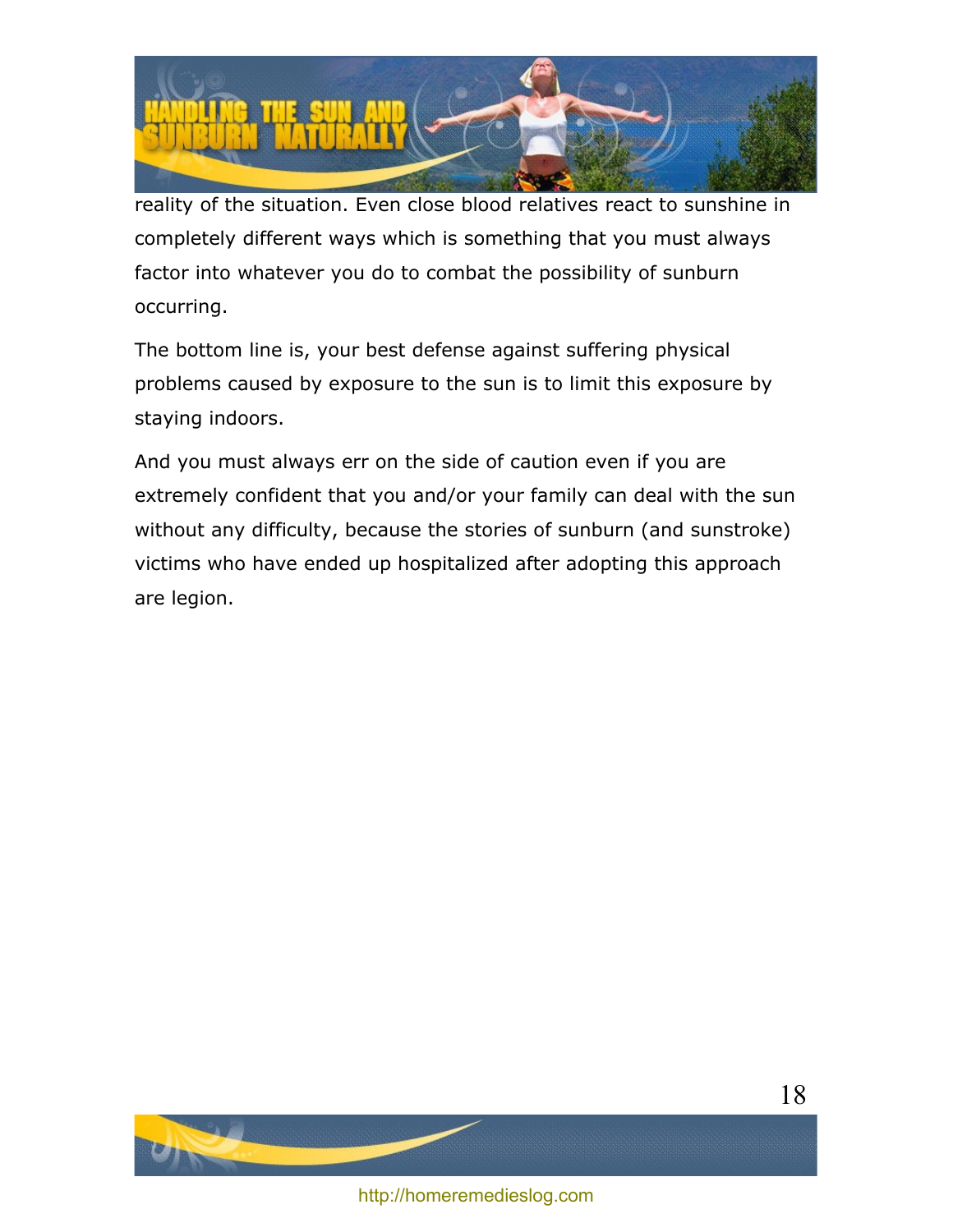

# <span id="page-18-0"></span>**The influence of geography and the seasons**

There are people in many countries of the world who are exposed to hours of sunshine each and every day because of where they live or because of the work they do (and the two are not mutually exclusive).

For example, there are many places where the sun is up from dawn until dusk for most of the year and yet the people are still expected to work in the fields each and every day.

Similarly, there are many popular holiday destinations where it is common to see local children playing football and other games on the beach from breakfast until dinnertime with the sun blazing down, and yet they never seem to suffer any significant burns or other skin damage from the sun.

Although it is impossible to generalize as to why this is the case, there are a couple of reasons to put forward to explain it.

Firstly, if you live in a place where the sun is an almost permanent daily feature in your life, it would be very difficult not to get used to it over time.

If you are exposed to regular long 'sessions' in the sun from a very early age and generation after generation of your ancestors have been in exactly the same situation, it seems reasonable to suggest that there has been a degree of 'learned resistance' to the worst effects of the sun over a long period of time.

Secondly, as previously suggested, it is a fact that fair skinned people, those who have light or red hair and/or blue or green eyed individuals

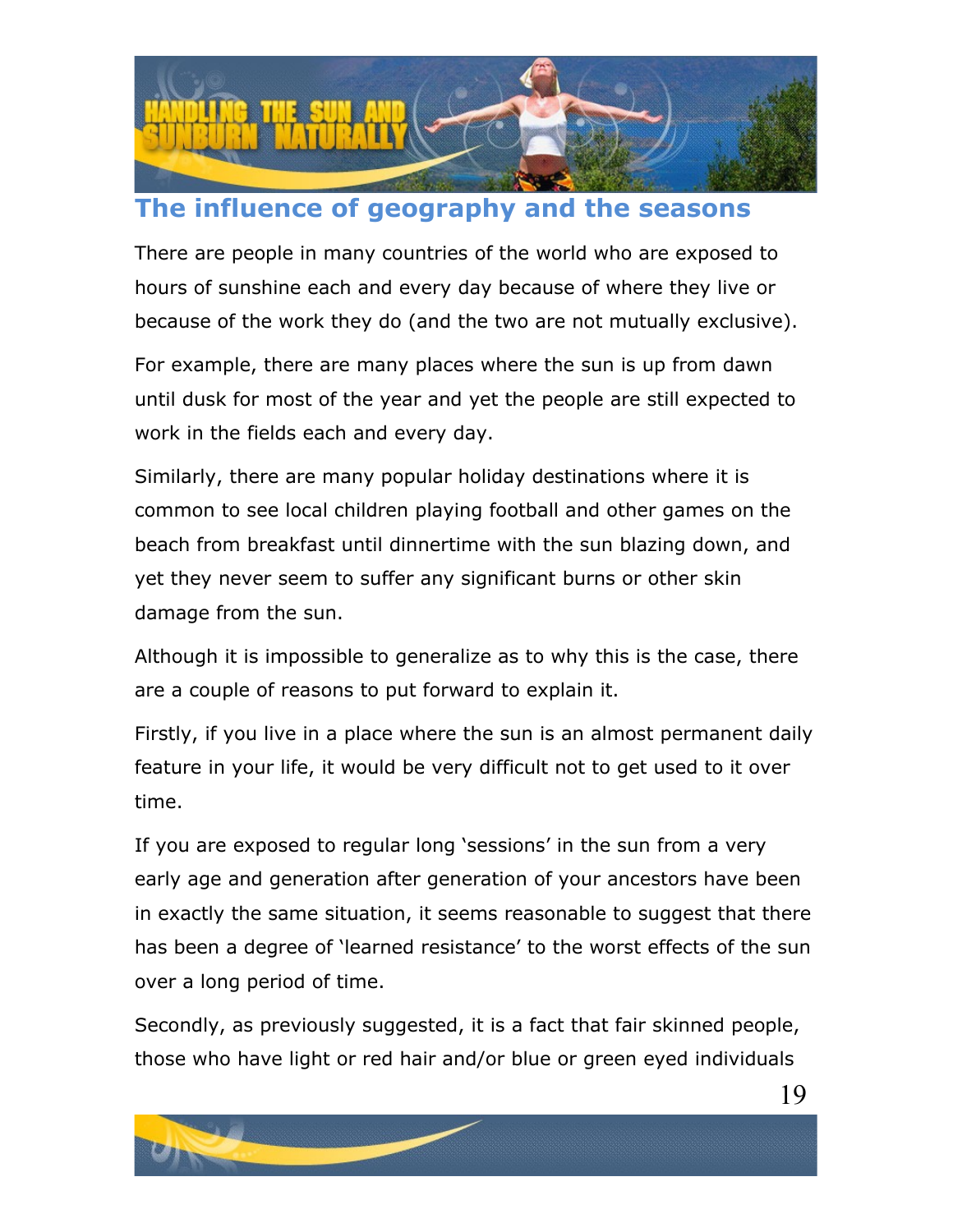

are more likely to suffer physical harm as a result of overexposure to the sun.

To a large extent, this makes a great deal of sense because these physical characteristics are those that are most commonly attributed to individuals who are from or have roots in colder countries where the sun is not such a major factor.

The influence of geography is further emphasized by the fact that there are locations in the world where for long periods every day during the winter, there is no daylight, never mind sunshine. And even when the sun does come out, it does so with less intensity and people are therefore less well adjusted to the effects of the sun.

The intensity of sunlight also increases as you climb to higher altitudes although this does not necessarily mean that the temperature does the same. On the contrary, as anyone who has ever been in an airplane at 30,000 feet will be very well aware, the temperature as you climb higher falls dramatically, which is why even in the midst of summer, the highest mountains in the world will always be covered with snow nearer the summit.

The combination of snow and intense ultraviolet radiation at altitude is one of the reasons why mountaineers can suffer extreme sunburn when they are climbing. In this scenario, the climber has two problems.

Firstly, they are in a situation where the ultraviolet light coming directly from the sun is far more intense because they are closer to it and as a result of a far thinner layer of air above them.

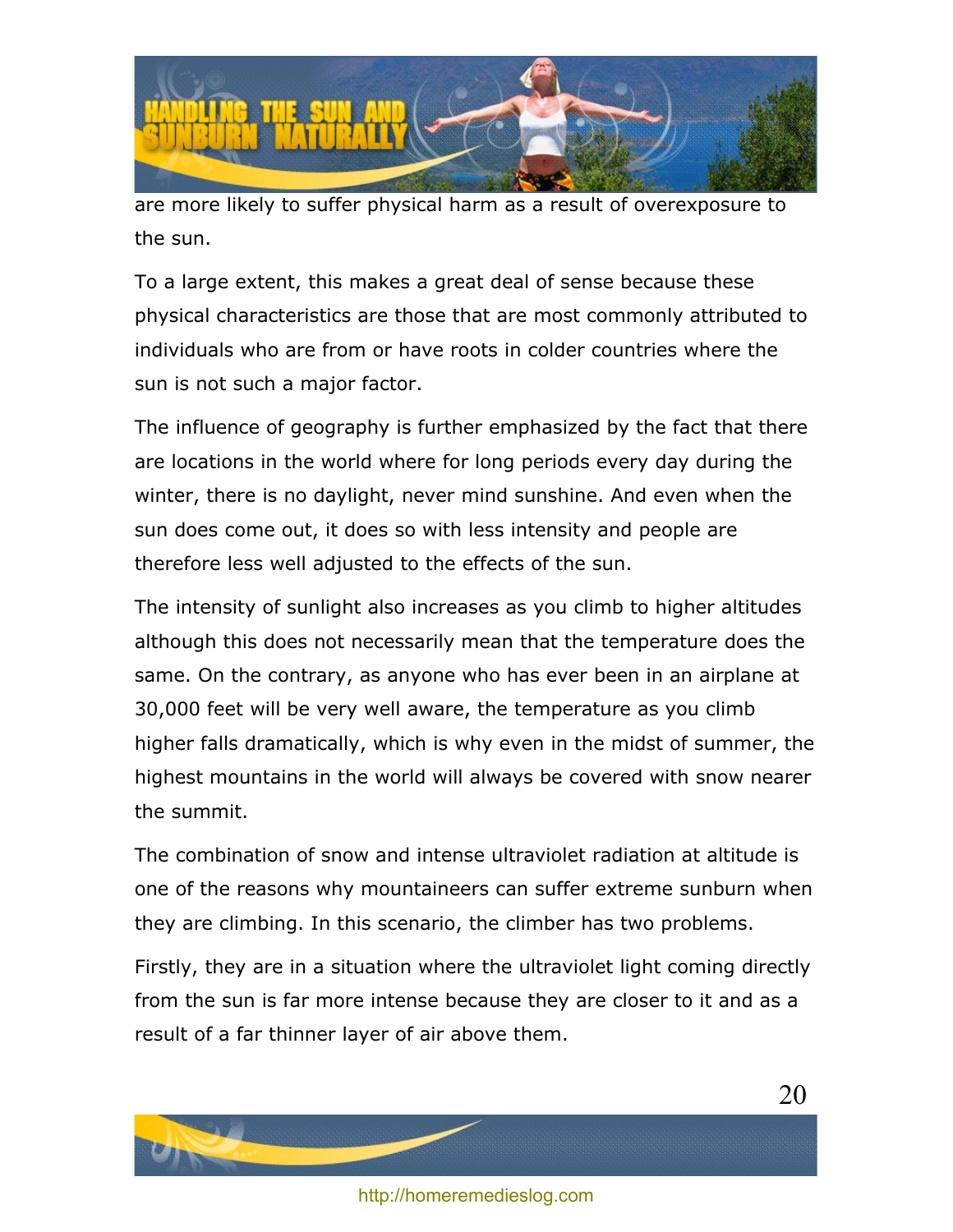

Under normal sea level conditions, the dense layer of air above us filters many of the most harmful of the sun's rays, whereas dirt and pollutants deflect or reflect more of those rays, ensuring that they never reach us. However, at altitude, the protective layer provided by the air is far thinner and as a consequence, far higher levels of potentially harmful UVA and UVB radiation gets through.

At the same time, the snow provides a perfect mirror for this radiation to bounce off which further intensifies the level of radiation, heat and light. This is one of the reasons why mountaineers and people who live at high altitudes are especially prone to sunburn.

Geography, ambient climactic conditions and other physical factors such as altitude all combine together to make some people more susceptible to skin damage caused by the sun, whereas there are other people who through a trick of fate are far more likely to suffer skin damage because of overexposure to ultraviolet light.



21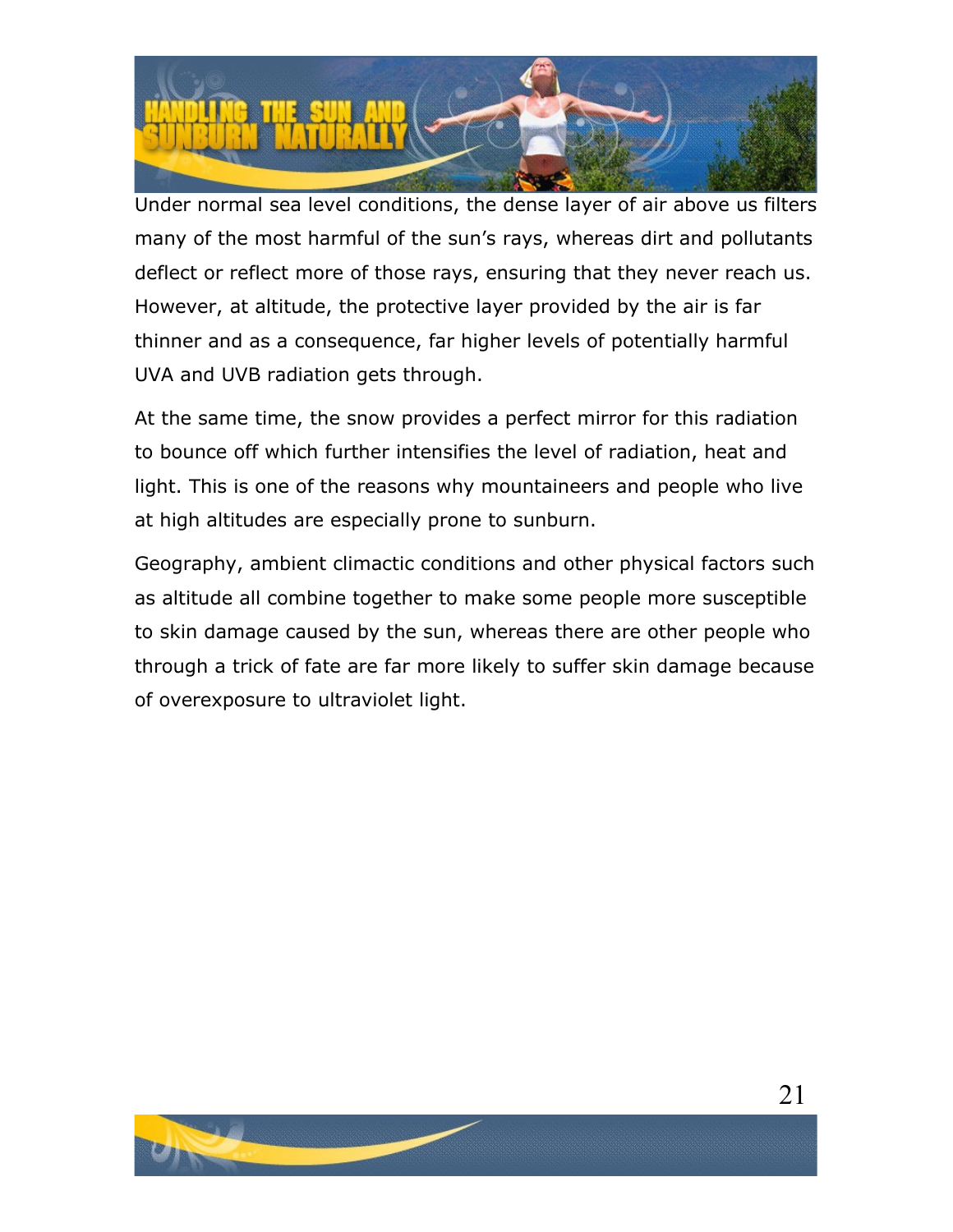

## <span id="page-21-0"></span>**Taking precautions**

#### **A darkened room is not necessary**

From this point on, I am going to assume that you (or members of your family) are not people who have naturally high sun tolerance and that you therefore need to take additional precautions before going out in the sun, and that you also need to know what to do if a case of sunburn calls for effective natural treatment.

As suggested previously, the most effective way of avoiding sun damaged skin is to stay out of the sun. However, this does not necessarily mean that you have to stay indoors every time the sun comes out, because there are other sensible precautions that you can take even though you have ventured outside.

For example, knowing that there are times of the day when the intensity of the ultraviolet radiation from the sun is at its highest, you should always seek shade of some description at these times. If you are on the beach with your family (or even if you are on your own), make sure that you have a clear idea of places where you can find shade at the hottest times of the day or if there is nowhere that offers natural shape, take a beach umbrella with you or hire one if it is possible to do so.

Initially, you can enjoy the warmth of the sun without exposing yourself to the direct ultraviolet radiation that causes skin damage. This allows you to get the positive benefits of being out in the fresh air (especially if you are bathed by a gentle sea breeze) without exposing yourself to the



22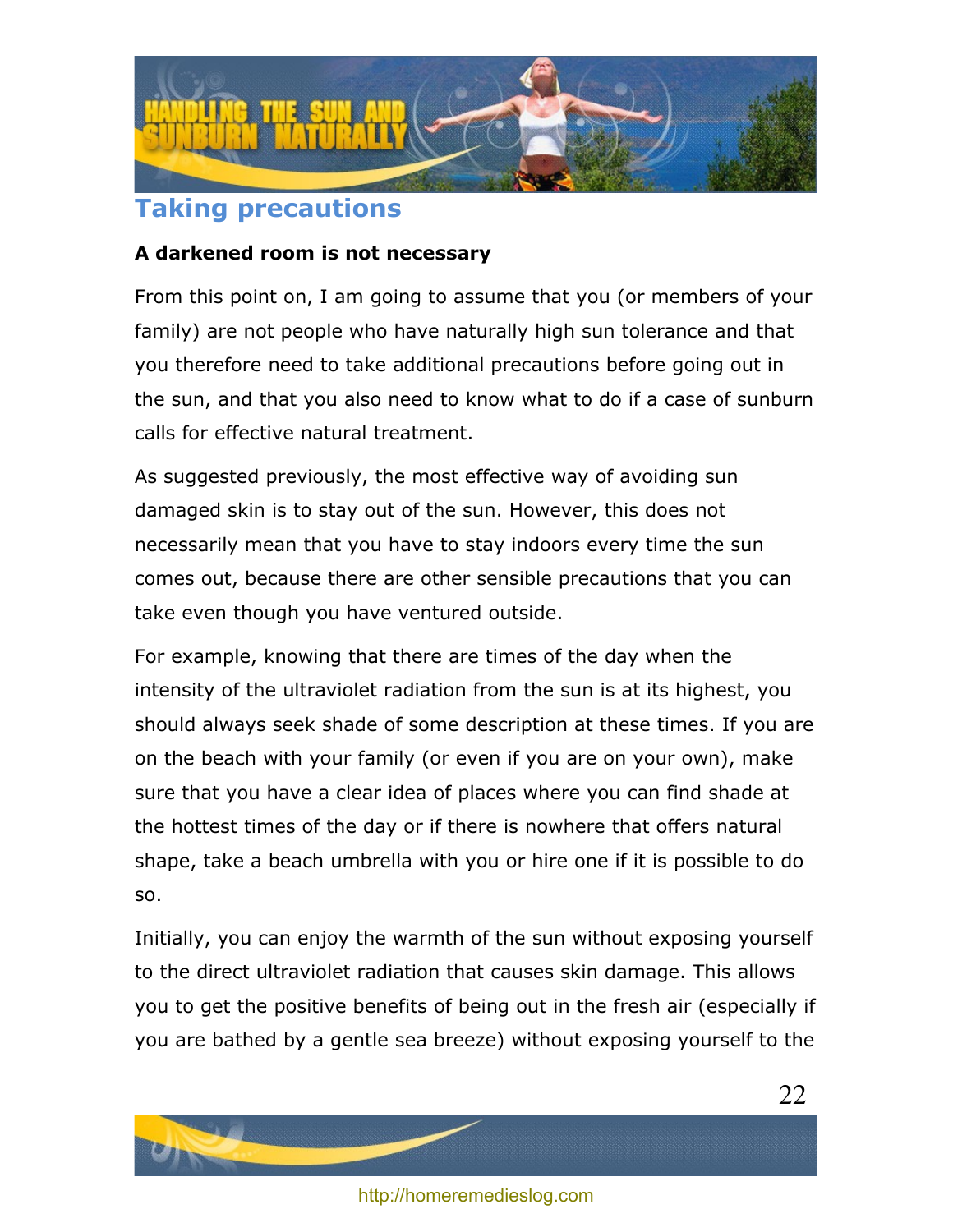

unnecessary risk of suffering sunburn from overexposure to UVA and UVB rays.

The problem with this scenario is that whilst for an adult who understands the danger of overexposure to the sun, it is probably no great hardship to be sitting under a beach umbrella or at a covered beach bar sipping an ice cold drink, it is might it be far more difficult to convince youngsters and children of the benefits of staying in the shade.

After all, staying still at any time is difficult for the majority of children, so expecting them to sit quietly when the pleasures of playing on the beach and splashing in the sea are right in front of their eyes is pretty unrealistic. It is therefore essential that even in this situation, where adequate shade is available, you must make sure that all family members are suitably protected against the worst effects of the sun with sunblock or some other suitable substance. However, when you want to use commercially sun protection is another matter entirely.

#### **Investigating sun protection substances more closely**

Every commercially produced sun protection cream, lotion, spray or gel that you apply to your skin to protect against the sun has a **Sun** [Protection Factor](http://en.wikipedia.org/wiki/Sunscreen) or SPF number attached to it.

The SPF figure related to the particular product that you are planning to protect your skin or that of your family with gives you some indication of how much protection that particular product offers.

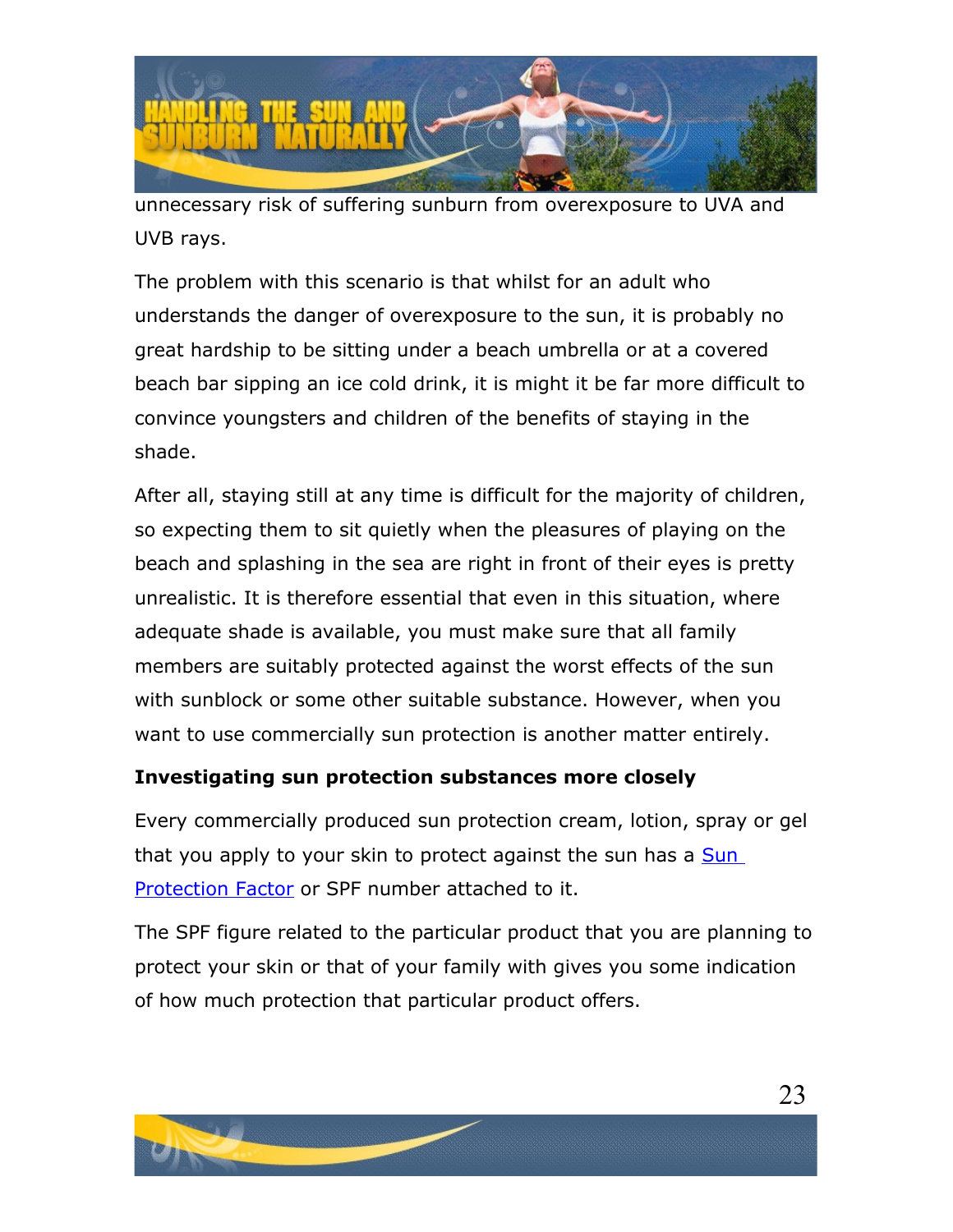

When buy a sun protection product, you are either going to buy a 'sunscreen' or 'sunblock' solution and the constituent ingredients of the two different types of some protection product are a little different. To understand this concept, you must first of all appreciate that there are two different groups of sun protection ingredients which display different qualities.

On the one hand, you have ingredients that constitute a chemical ultraviolet block, something that has the capacity to be absorbed into the skin which protects you by nullifying or invalidating the potentially harmful effects of ultraviolet light on contact with the skin.

On the opposite side of the coin, there are physical block ingredients which do not have the capability of being absorbed into the skin. However, these physical blockers protect the skin either by absorbing the potentially harmful elements of sunlight into the block (a little like a sponge soaking up and then retaining water) or by reflecting those harmful elements away from the body in a similar way to using a mirror to reflect sunlight.

A commercially produced sunscreen product will generally tend to use more chemical ultraviolet protection ingredients, and has an SPF factor of 2 or more. Incidentally, an SPF factor 2 protective product would not offer a great deal of protection at all as the bigger the SPF number is, the more protection is provided.

On the other hand, a sunblock product is one that uses physical blocking ingredients to protect against sunlight, and it will have an SPF

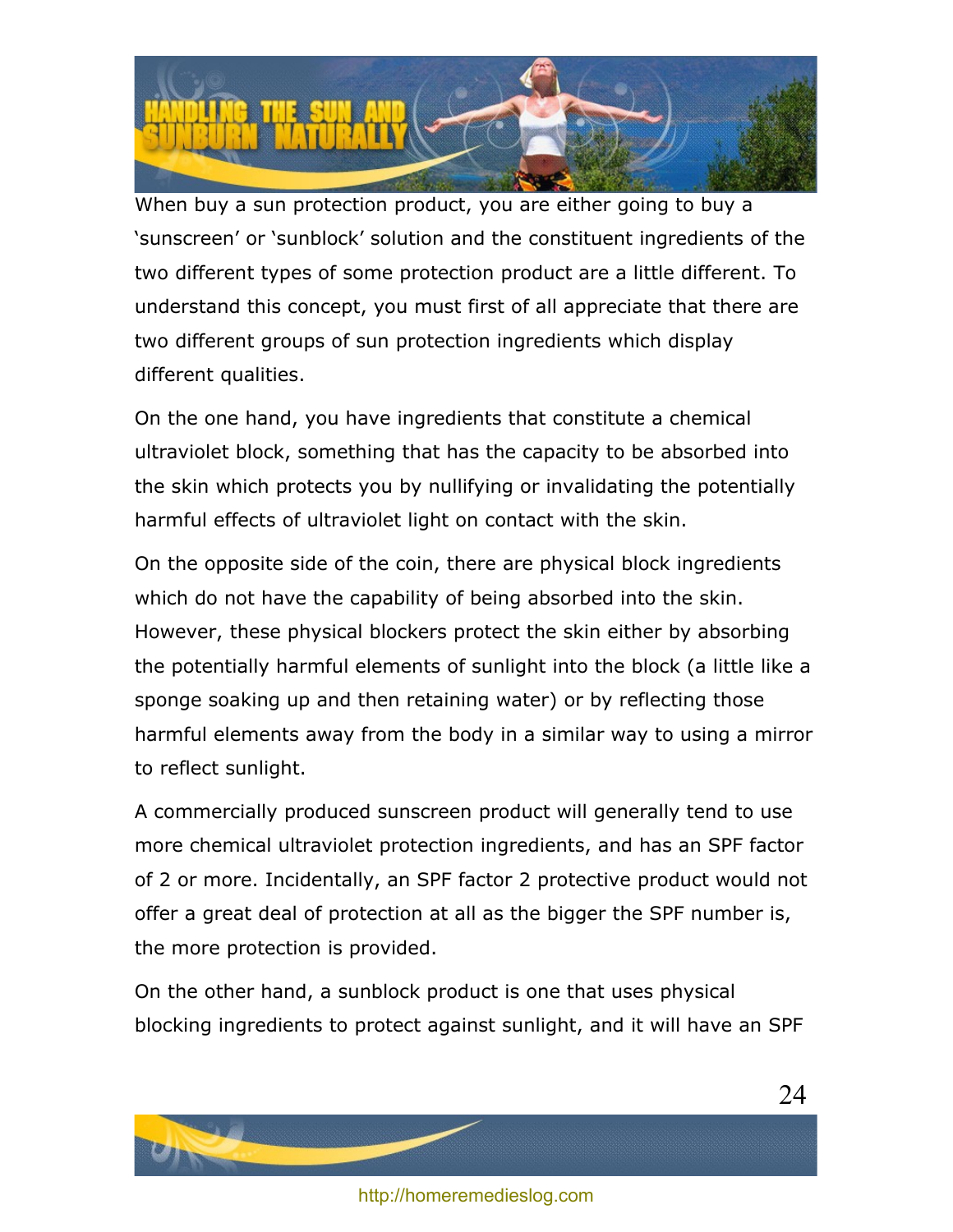

of 12 or more, which is obviously a far higher level of protection than that required of sunscreen products.

The SPF number is designed to indicate how much protection that particular product offers against UVB light with reference to how much of this particular form of ultraviolet light is necessary to turn the skin of an 'average' person red. And whilst it is impossible to know how you compare with this hypothetical 'average' individual, it is generally suggested that the protection offered is the number of minutes that you acan spend in the sun when the SPF factor is multiplied by 10.

As an example, an SPF factor 12 product would allow our hypothetical average friend to stay in the sun for 120 minutes  $(12 \times 10 \text{ minutes})$ , whereas a factor 20 product would offer him or her 200 minutes of sun time.

The upshot of this is that a sunscreen or sunblock product that is SPF1 is going to allow skin that has not been exposed to the sun for a long time to turn red in 10 minutes or so, whereas something that carries an SPF50 label is going to prevent sun induced redness for a very long period of time.

However, do remember that these time guidelines are nothing more than a general idea of how long you can stay out in the sun, so don't make the mistake of thinking that you can enjoy every last minute of your 'available sun time' irrespective of how you feel.

Nevertheless, although the SPF rating system is designed to provide a guideline about how much UVB light anyone who has used a particular

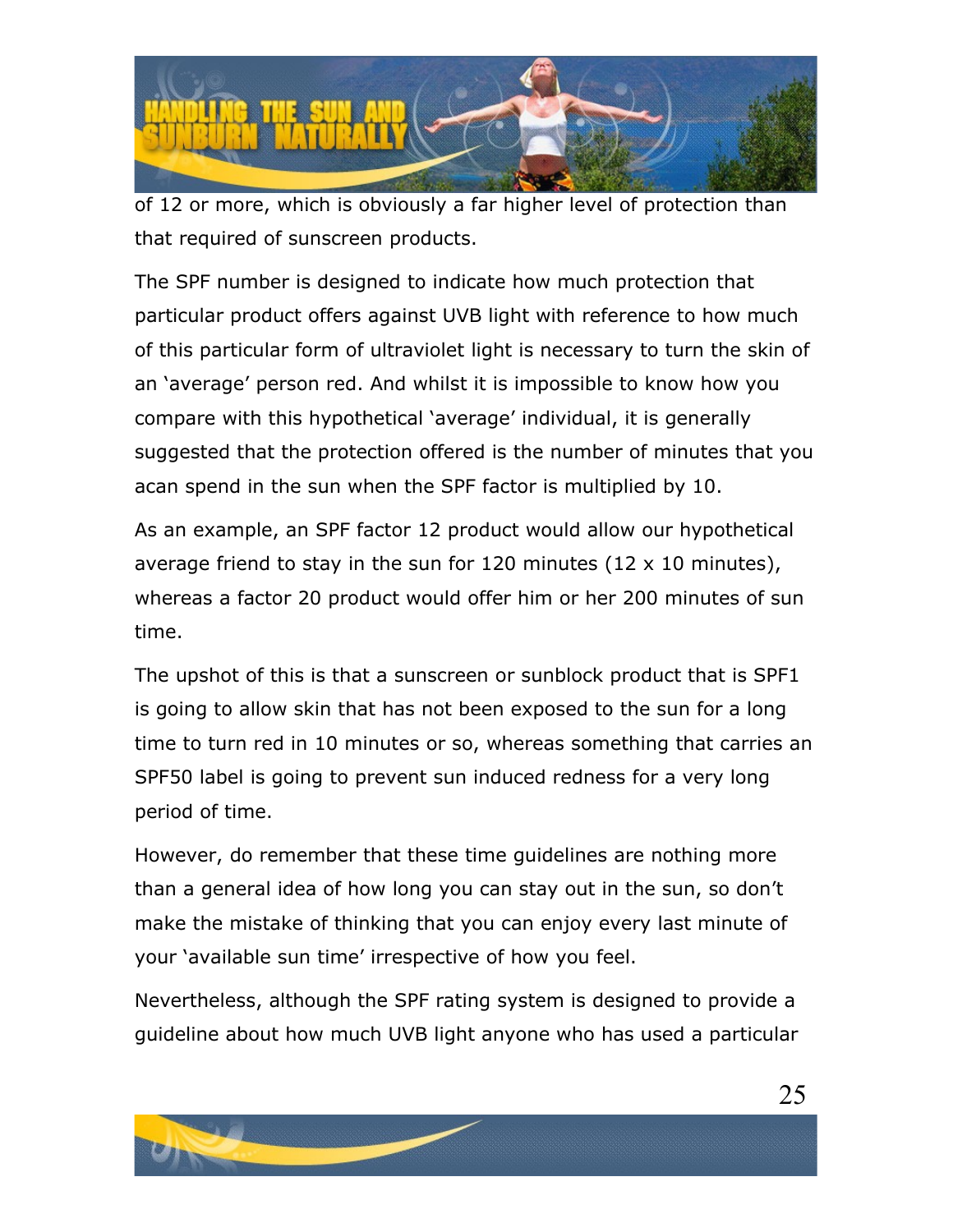

sun protection product can tolerate, many products now also include ingredients to protect against UVA light as well. This is as you would expect given that there is now a strong suspicion (or even believe) that UVA radiation is also responsible for causing skin damage and cancer.

The problem with most commercially produced sunscreens and sunblocks is that the majority use a wide range of chemical ingredients to make up their particular brand mix, and there are suspicions that not all of these ingredients are necessarily safe.

For example, there is a very comprehensive list of all of the most common commercial sun protection products in the USA and Canada on the **Drugs.com** site (even outside the USA and Canada, many of these products will be instantly recognizable).

Next to each product listed, there is a key to the main chemical ingredients in each product listed. This example is the top of the US section of the page, with the key number highlighted for the top two entries:



<http://homeremedieslog.com>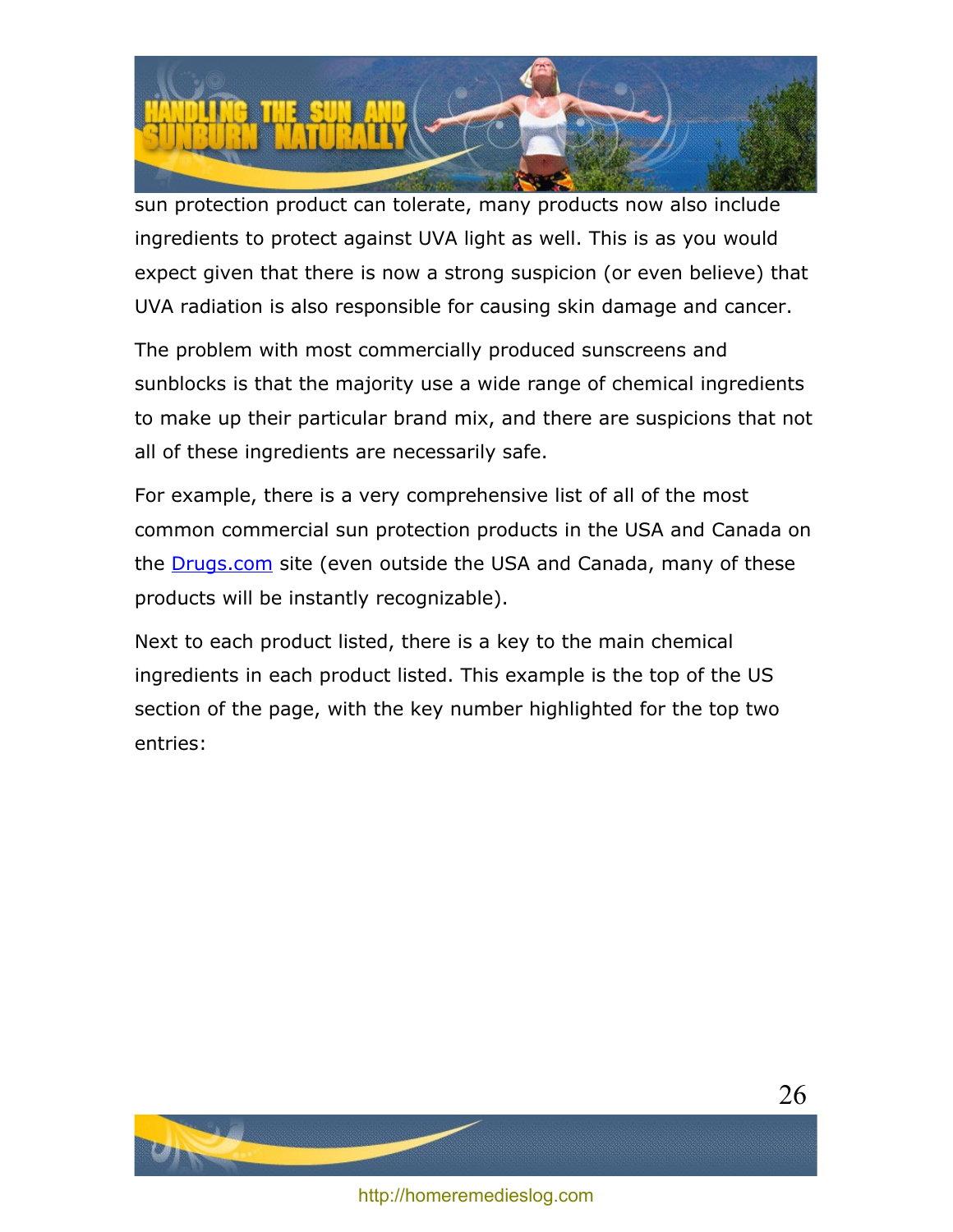

Some commonly used brand names are:

In the  $U.S.$ —

- $\bullet$  A-Fil<sup>33</sup>
- Aquaderm Sunscreen Moisturizer<sup>49</sup>
- Aquaray Sunscreen 42
- . Bain de Soleil All Day For Kids 38
- . Bain de Soleil All Day Sunfilter 39
- · Bain de Soleil Mega Tan 34
- · Bain de Soleil Orange Gelee 41
- . Bain de Soleil Sand Buster 41
- Bain de Soleil SPF + Color 34
- · Bain de Soleil Tropical Deluxe 41

Click on any of these numbers next to a particular brand of sun protection products and you will be redirected to the bottom of the page where there is an indication of the main ingredients in the product. In the majority of cases, these are chemical ingredients, but there are some natural ingredients highlighted as well.

However, with some further investigation, it becomes apparent that some of the best-known commercial brands of sun protection products are using ingredients that are controversial to say the least. For example, products that are assigned keys 44-46 contain these ingredients:

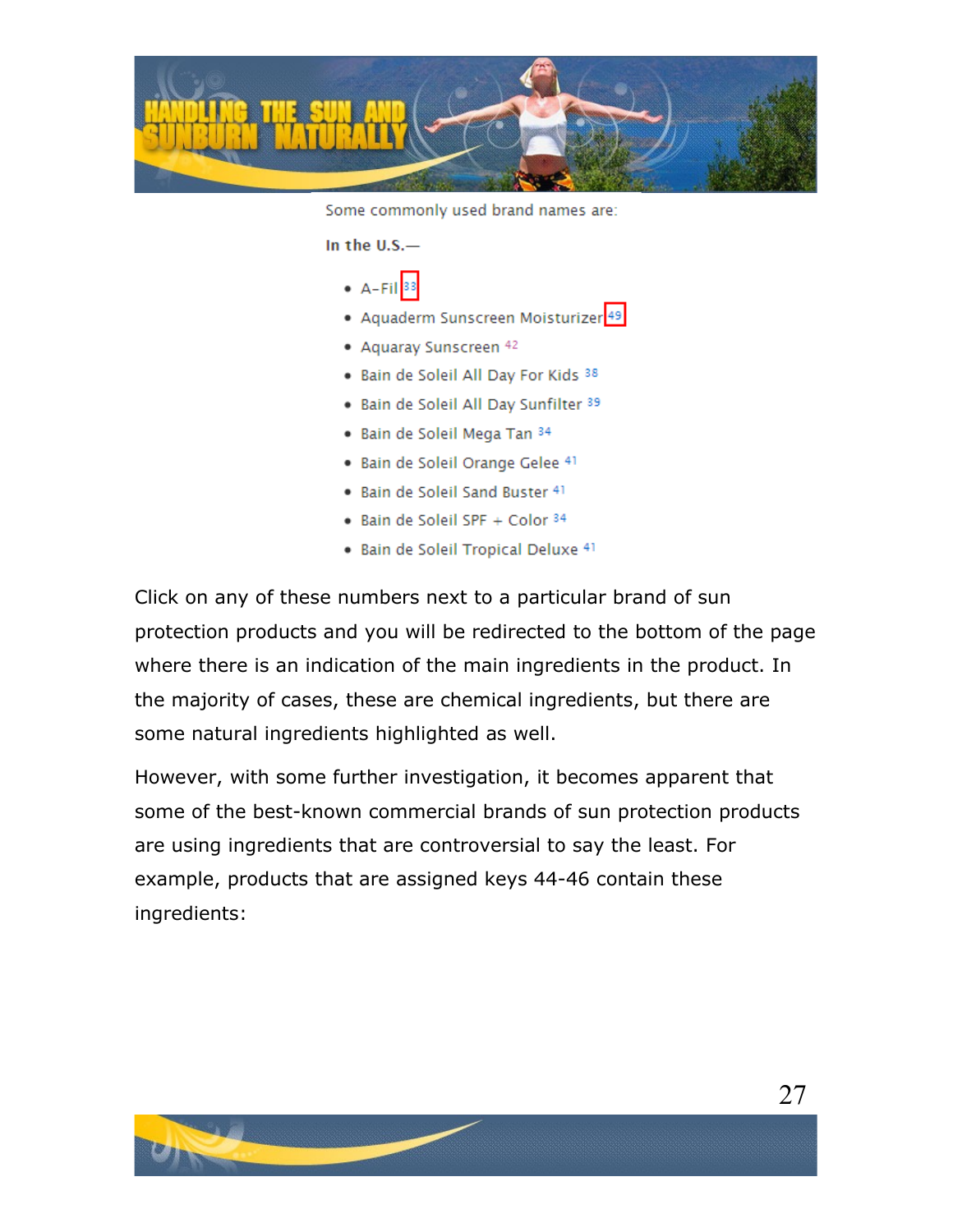

- 44. Octyl Methoxycinnamate, Octyl Salicylate, Oxybenzone, Padimate O, and Titanium Dioxide (OK-til meth-ox-ee-SIN-a-mate, OK-til sal-i-SIL-ate, ox-i-BEN-zone,PADi-mate Oh, and tye-TANE-ee-um dye-OX-ide)+
- 45. Octyl Methoxycinnamate, Octyl Salicylate, Oxybenzone, Phenylbenzimidazole, and Titanium Dioxide (OK-til meth-ox-ee-SIN-a-mate, OK-til sal-i-SIL-ate, ox-i-BEN-zone, FEN-ilbenz-i-MI-da-zole, and tye-TANE-ee-um dye-OX-ide)+
- 46. Octyl Methoxycinnamate, Octyl Salicylate, Oxybenzone, and Titanium Dioxide (OK-til meth-ox-ee-SIN-a-mate,OK-til sal-i-SIL-ate, ox-i-BEN-zone, and tye-TANE-ee-um dye-OX-ide)

Every one of these products contains titanium dioxide, a very commonly used substance that is found in paper, paints, plastics and ink as well as toothpaste because of its opacity and whitening qualities.

However, according to this article published on the [Canadian Center for](http://www.ccohs.ca/headlines/text186.html) [Occupational Health and Safety website,](http://www.ccohs.ca/headlines/text186.html) titanium dioxide is now classified as an IACR Group 2B carcinogen by the [International Agency](http://www.iarc.fr/) [for Cancer Research](http://www.iarc.fr/) which officially means that it is a 'possible carcinogen to humans'.

Titanium dioxide is a substance that is used in many commercially produced sun protection products including many that are recommended or specifically designed for babies and children. And whilst there is no specific proof that the substance is a proven either here or you will you are that you are acancer threat to human beings, it is reasonable to suggest that the IACR would not have issued this warning without sufficient grounds for doing so.

If you run through this list and then do some more online research into the potential adverse side-effects of some of the chemical ingredients that are used in commercial sun protection products, you will find many

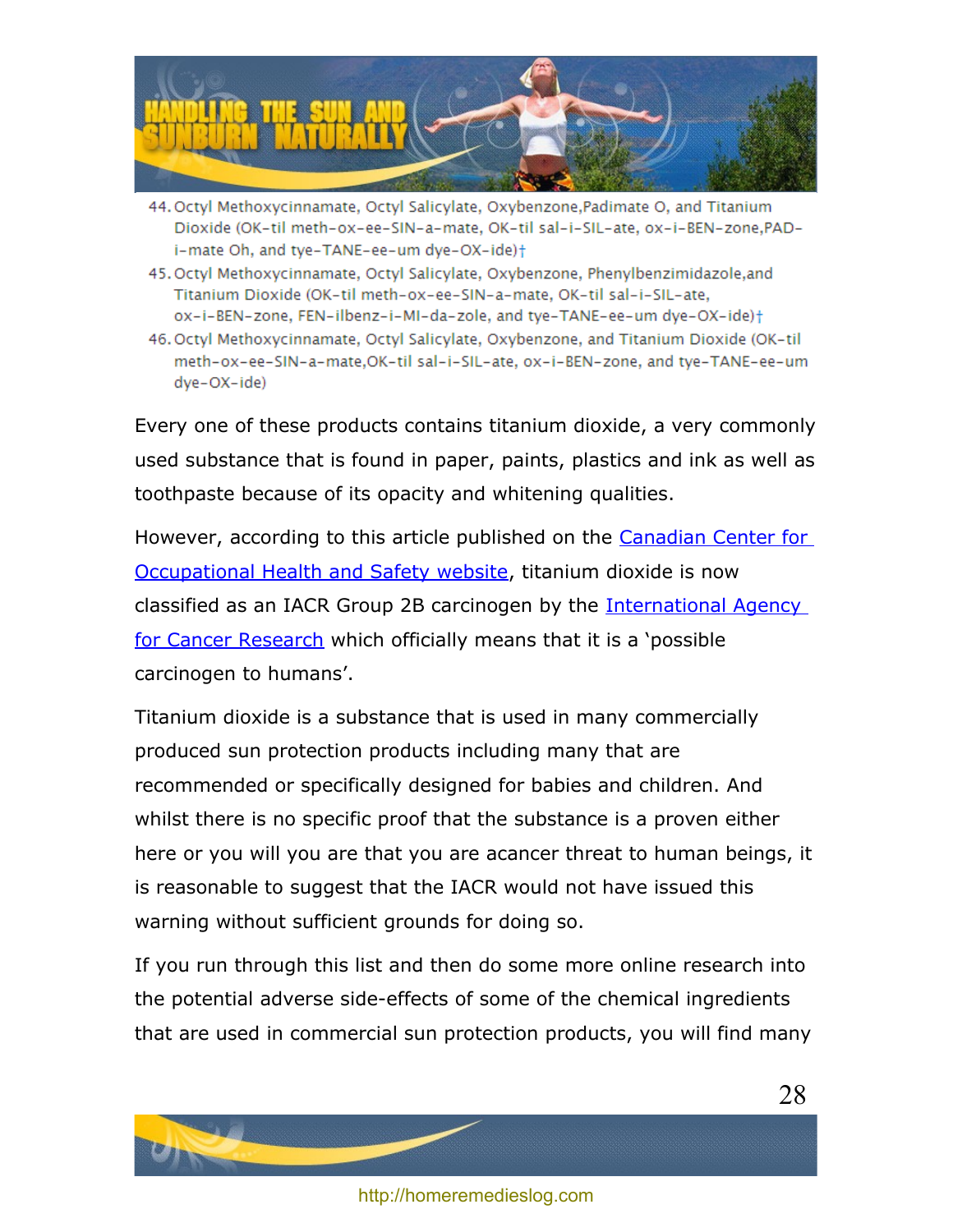

similar stories about other chemicals. There are a couple more examples [here](http://www.sciencedirect.com/science?_ob=ArticleURL&_udi=B6T38-3X23S45-4&_user=10&_rdoc=1&_fmt=&_orig=search&_sort=d&_docanchor=&view=c&_acct=C000050221&_version=1&_urlVersion=0&_userid=10&md5=f3ee1abc2cedd240e183338fdb43614a) and here just in case the idea of trying to protect your skin against sunburn, melanoma and other skin cancers by applying 'protection' that contains ingredients that could potentially cause cancer does not give you enough food for thought.

There is another relevant factor to take into account here as well. The result of an [experiment which was published in 2006](http://www.sciencedirect.com/science?_ob=ArticleURL&_udi=B6T38-4KBT1H4-1&_user=10&_rdoc=1&_fmt=&_orig=search&_sort=d&_docanchor=&view=c&_acct=C000050221&_version=1&_urlVersion=0&_userid=10&md5=2cd24f22edde306475fb65d387c67783) compared the level of [reactive oxygen species](http://en.wikipedia.org/wiki/Reactive_oxygen_species) (ROS - free radicals that are known to have a connection with cancer) on skin that had been treated with a sun protection product as against skin that had no such protection.

During the first 20 minutes of the test, the protected skin fared much better than the skin which had not been treated with considerably lower levels of ROS shown. After 60 minutes however, the amount of sunscreen that had been absorbed into the skin meant that the level of ROS present on the treated skin area was now considerably higher than that of the non-treated control skin.

From all of the preceding information, it is clear that there could be some degree of risk attached to using commercially produced sun protection products as there is at least evidence to suggest that some of the chemical-based ingredients are not necessarily 100% safe in all situations and circumstances.

Of course, the individual level of risk to the vast majority of people from using preparations that contain chemical substances that have been indicated to have potentially adverse side-effects is extremely small, because it is a fact that thousands (perhaps even millions) of sun lovers

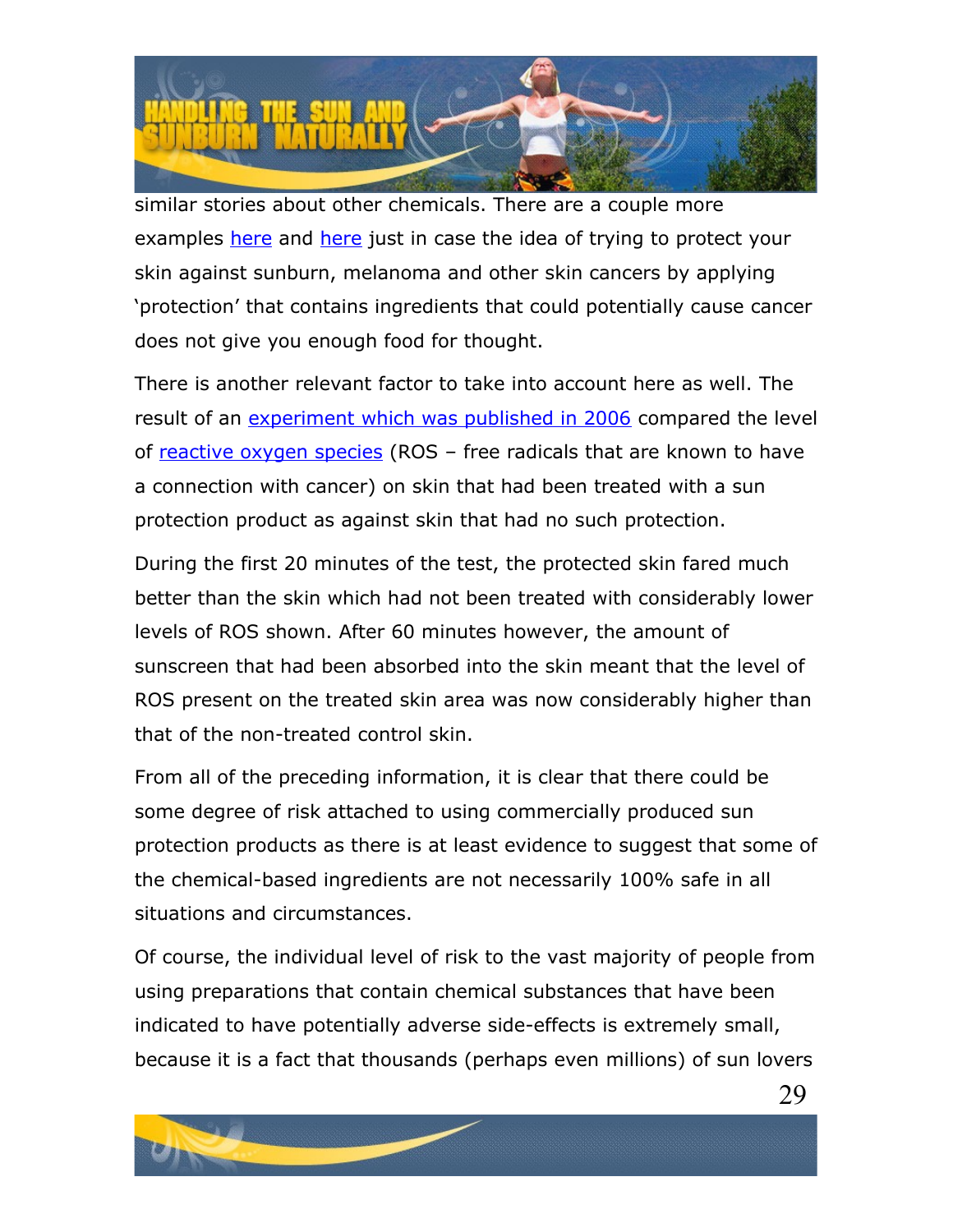

all over the world use these products each and every day without any deleterious reactions whatsoever.



<http://homeremedieslog.com>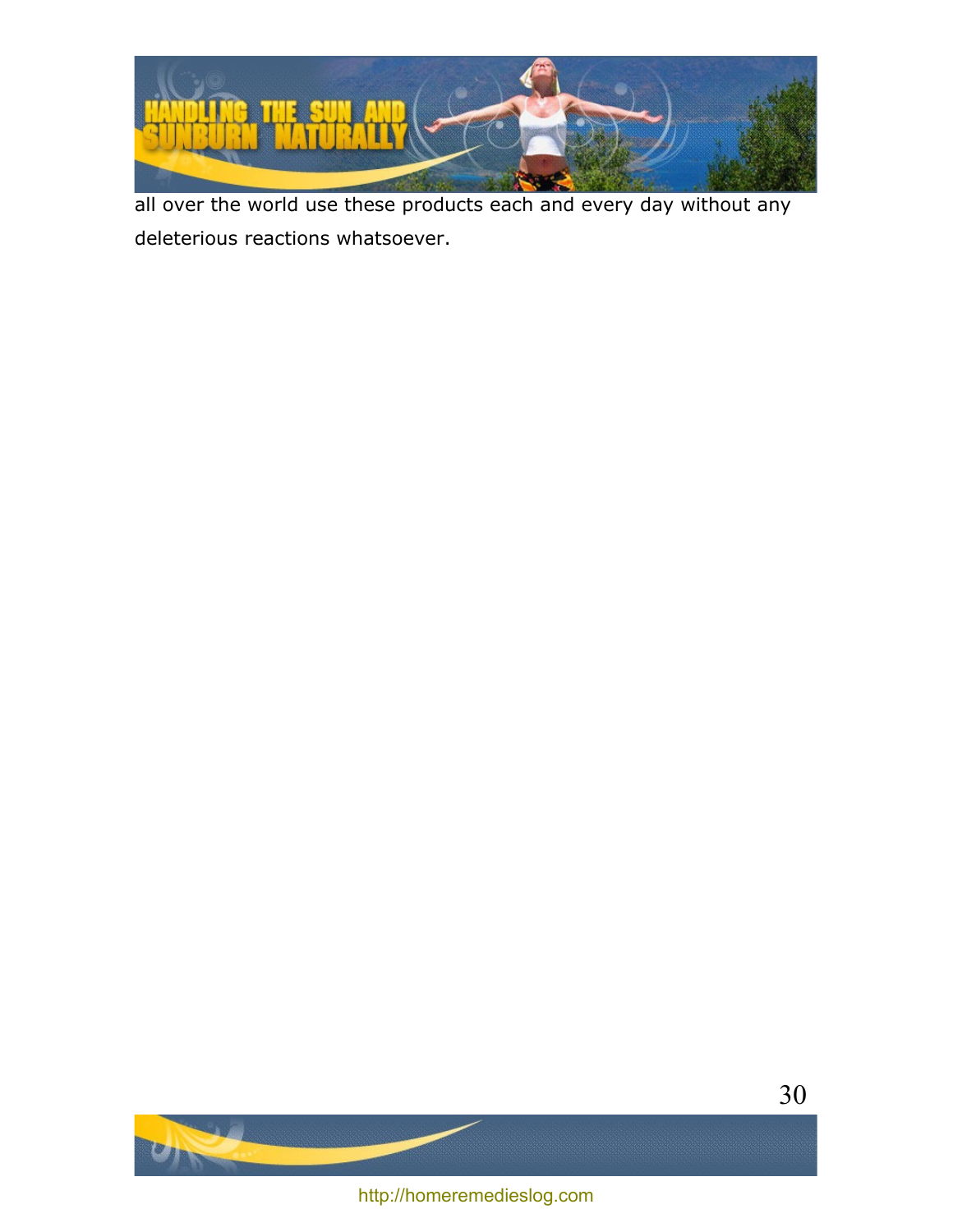

### <span id="page-30-0"></span>**Prevention is always better than cure**

#### **Other factors that can make you more susceptible**

As suggested earlier, if you and your family are planning on going out in the sun, the best way of preventing sunburn is to avoid putting yourself in a situation where the sun has the opportunity of burning you.

For example, I have already highlighted the fact that you cannot suffer the worst effects of the sun when you're indoors, and that seeking shade when you are outdoors is always a good idea. Moreover, you know that the sun is going to be more intense at certain times of the day, so you should either avoid those particular times or at least make sure you are well shaded when the sun is turning up the ultraviolent meter to the maximum.

If you are walking in the sun at any time, always wear a wide brim hat or at the very least a cap of some description. The ideal arrangement is to have headgear that also protects the back of your neck as well because having the sun beating down on the back of your neck for a long period of time is a very effective recipe for suffering sunstroke!

Wear sunglasses as well because the intensity of the light when you are unused to the sun could cause damage to your retinas and of course, you should never stare straight at the sun even if you are wearing the strongest sunglasses imaginable.

Whenever you are outdoors, you should constantly monitor your condition and that of any family members who are with you. Make sure that everyone is well hydrated at all times because even in the shade,

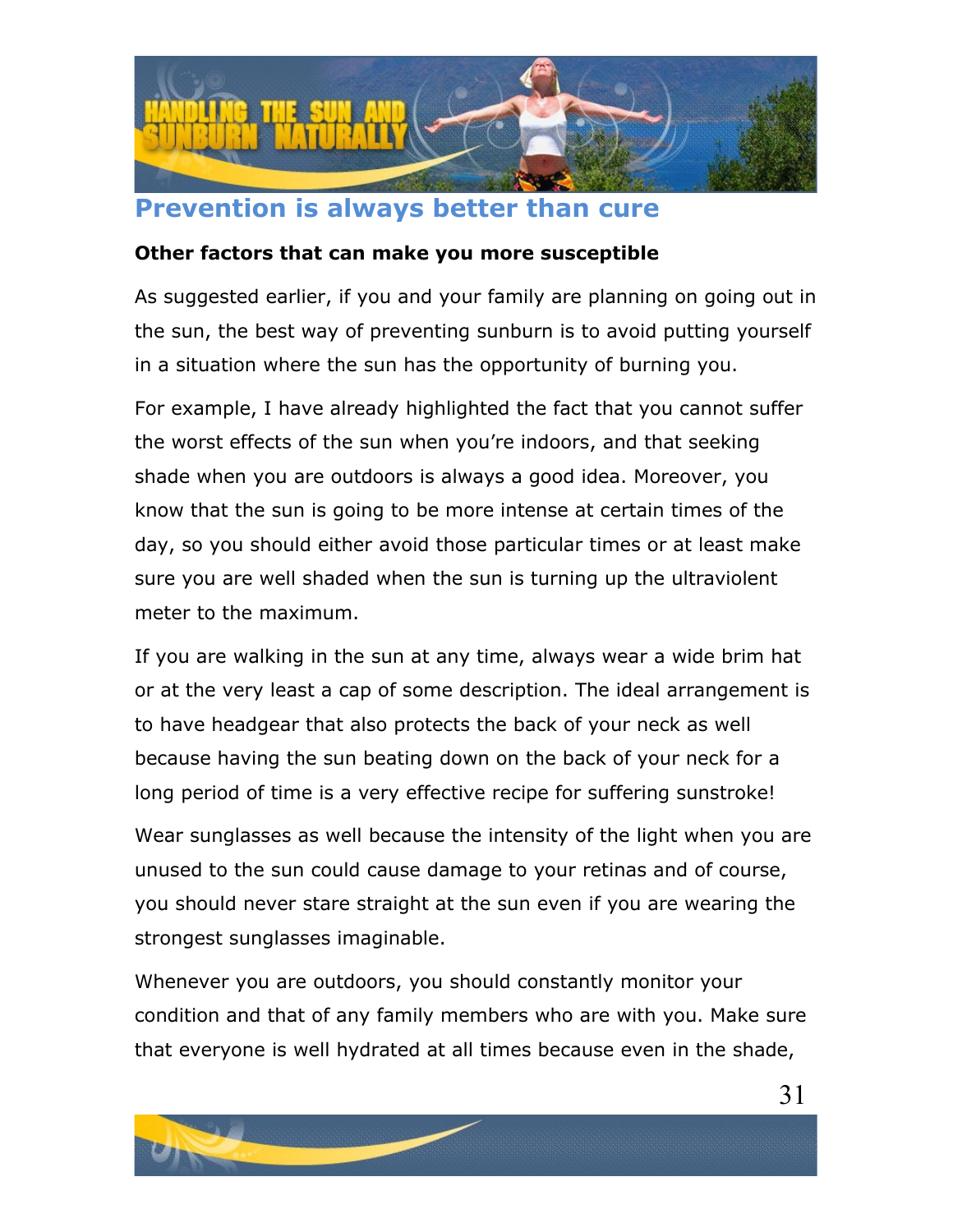

you can lose a significant percentage of your bodily fluids through perspiration.

Do not make the mistake of waiting until your skin starts to turn red before seeking the sanctuary of shade. The fact that you are going red indicates that your skin has already suffered some damage, so you should always attempt to get out of direct sunlight before the reddening process begins.

You also need to be aware that if there is a breeze or wind, it can often disguise the heat and intensity of the sun. Because the wind naturally has a cooling effect, it can mask the fact that the sun is actually burning your skin, so you must be particularly careful in breezy or windy conditions.

Another thing that you should always bear in mind if you are not especially familiar with sunlight is that you should build up your exposure to the sun gradually.

When you expose your skin to the sun, a skin pigment known as melanin absorbs the sun's rays and offers protection against sunburn. Melanin is a relatively dark pigment, meaning that if your skin is white, there is a noticeable lack of it.

You therefore need to build up your exposure to the sun gradually so that your skin acquires a little more melanin protection each and every day as it is the presence of dark colored melanin that gradually builds up protection over time. It is however also rampant melanin

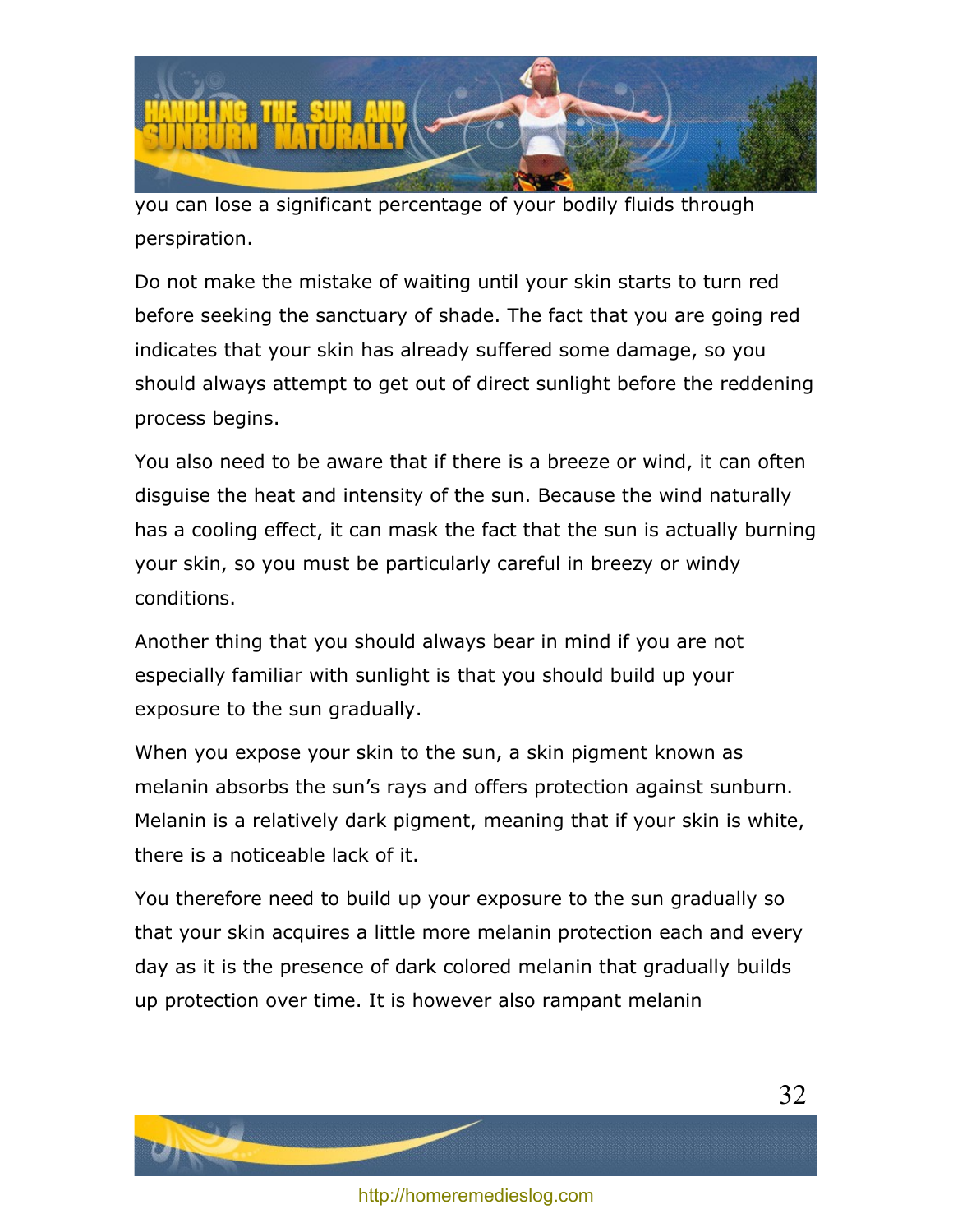

malformation that causes melanoma, which is another reason for being extremely careful by building up your exposure to the sun very slowly.

And of course, it should go without saying that the fairer your skin is, the slower you should build up your daily exposure to ultraviolet light as it should be obvious that it is far easier to burn when you have little or no natural melanin protection.

Some prescription and over-the-counter drugs such as certain antibiotics can make some people more susceptible to the more adverse effects of the sun. Consequently, if you are taking some form of drugs and you find that you seem to be more susceptible to the sun, you may want to discuss the problem with your doctor if he (or she) has prescribed the drugs, or stop taking them if they are over-the-counter remedy.

Everything that you have read so far in this chapter is an important consideration for protecting yourself and your family against the worst effects of ultraviolet radiation from the sun.

However, one factor that is hardly ever given any thought when considering natural ways of protecting yourself against the worst effects of the sun is your diet, whereas in truth, making sure that your diet keeps you in tiptop physical condition is one of the best ways of protecting yourself.

Unfortunately, it is a fact that the majority of commercially produced mass market foods that we consume nowadays are low in vital nutrients such as vitamins, minerals and other trace elements, whereas they are

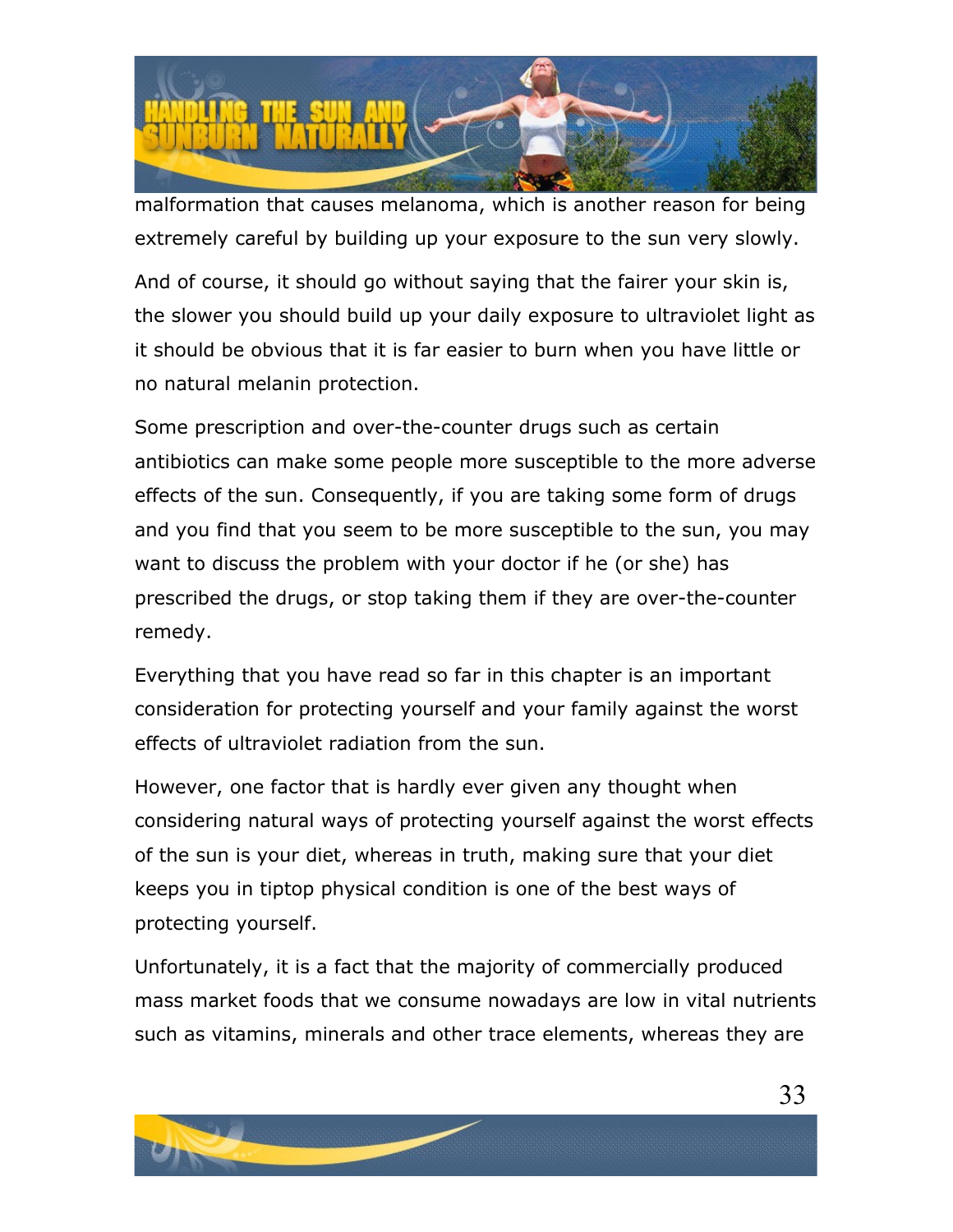

conversely high in substances that are harmful to our health such as saturated fats.

At the same time, the majority of people consume far too few fresh fruits and vegetables whereas there are more than happy to eat processed, fast and junk food without really giving it a second thought.

Having a poor diet inevitably compromises the ability of your immune system to keep your body in prime physical condition. Furthermore, as it is your immune system that fights against illnesses, disease and other medical problems like infections, you are naturally more susceptible to the potentially harmful effects of the sun if you are not supporting your immune system through your diet.

Hence, instead of consuming processed foods, you should pay far more attention to including foodstuffs that contain significant amounts of the major antioxidant nutrients and elements.

You should therefore increase your consumption of foods that contain vitamins C and E, essential fatty acids like Omega-3 and Omega-6 from oily cold water fish (such as mackerel, herring, salmon etc), carotenes (in carrots) and above all else, garlic.

Garlic contains over 100 provably beneficial natural chemicals and compounds. It is also one of the most powerful [natural antioxidant and](http://www.worldhealth.net/news/garlic_allium_sativum/) [antibacterial foods](http://www.worldhealth.net/news/garlic_allium_sativum/) known to man. In tests, it has been shown that increasing the amount of garlic you consume can significantly reduce the levels of low-density lipoprotein in the blood, which is a significant



<http://homeremedieslog.com>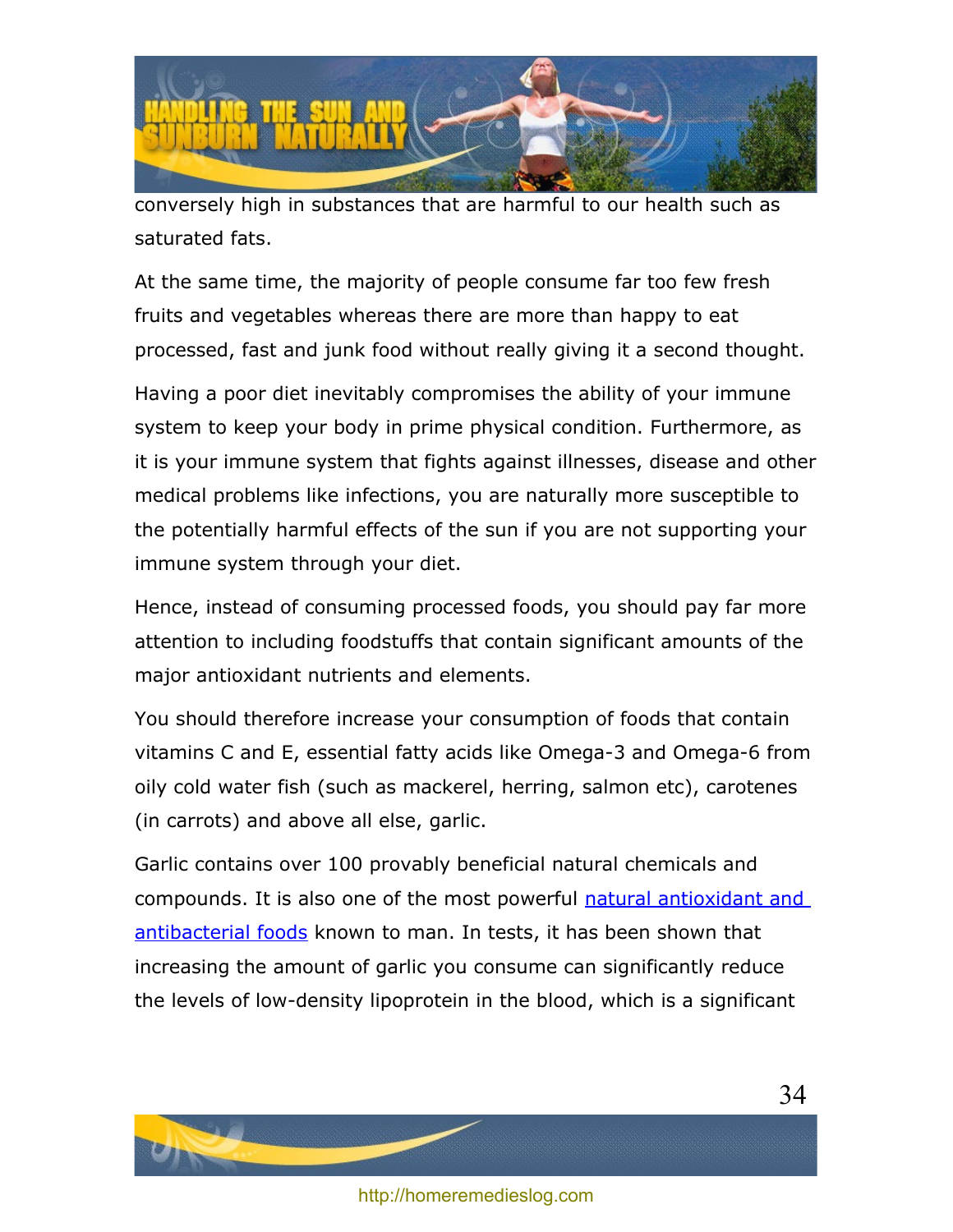

benefit as this is the scientific tag for the 'bad' cholesterol that can kill you.

As everyone who has ever even garlic will testify, it is a fairly strong tasting (and obviously smelling) food that not everyone loves. However, as you can obtain garlic in odorless capsule or tablet form which do not cause you to taste garlic or suffer other 'side effects' such as belching, there is no excuse for not including garlic in your daily diet.

Another highly beneficial way of altering your diet to prevent the sun having anywhere near as much of an adverse effect on you as may have happened previously is to increase the amount of organic fruit juice you consume every day. This is an extremely efficient way of raising the amount of essential vitamins and nutrients that are included in your diet which for the majority represents a particularly delicious way of doing so.

Perhaps it seems surprising that boosting your immune system by improving the quality of your daily diet should be such a major factor in upping your ability to resist the worst the sun can throw you, but if so, it shouldn't be.

Whilst most people who ever give it a moment's thought would probably focus on their immune system as being the center of their protection system against disease, it is far more than this. In fact, your immune system forms your primary defensive barrier against all forms of harm and damage and this includes protecting you against the sun.

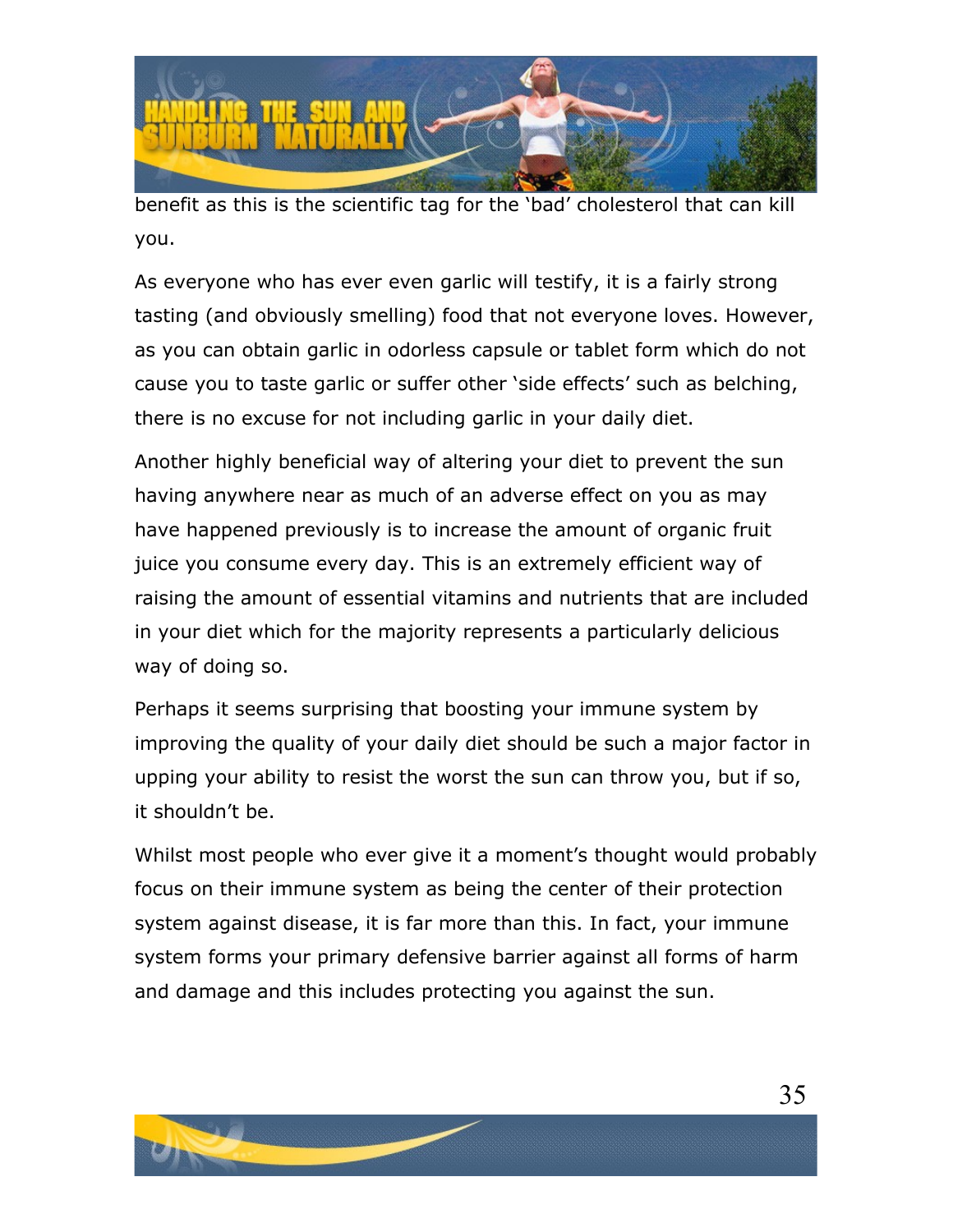

Consequently, if you want to improve your capacity for withstanding the sun and perhaps thereby enhance your ability to enjoy extended exposure, you must focus on doing so from within. Remembering that we are all the sum total of everything we eat and drink, it should be evident that your diet plays a significant role in helping you to maintain maximum natural levels of detection against ultraviolet radiation.

#### **Natural sunscreen products and recipes**

When all is said and done, it is never going to make much sense for a fair skinned individual to expose themselves to the sunlight for any extended period of time without some form of protection.

Clothes will obviously protect you from the sun (there are even [special](http://www.sunprecautions.com/) [clothing brands](http://www.sunprecautions.com/) that are specifically designed for the purpose) as do hats and sunglasses, but what about your exposed skin given that there may be risks attached to commercially produced sunscreen and sunblock products?

The obvious answer is to turn to natural sun protection products, of which there are many on the market. Many of these natural protection products are available in High Street health stores and some more enlightened pharmacies, but before deciding to spend your money on these products, I would suggest that you do a couple of important things.

Firstly, most of the natural sun protection products that can be bought in a local store can also be bought over the internet. Consequently, there are many sites where you can find a good deal more information

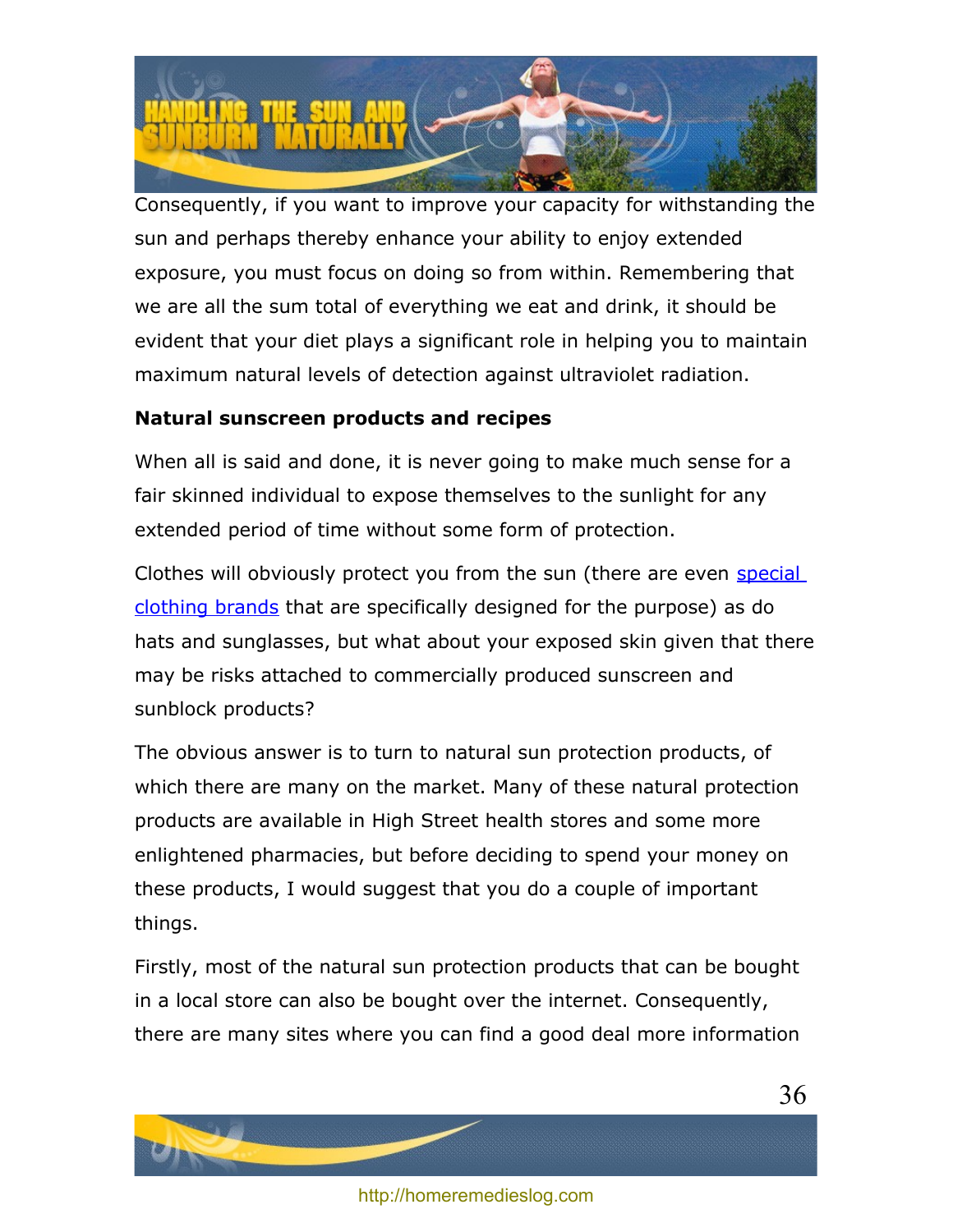

about these products than you would ever be to find in your local store which will enable you to make a more informed decision about whether you want to spend money on them or not.

For example, as highlighted on the **Health Hype site**, some sunscreen products that are 'allegedly' natural contain exactly the same potentially dangerous chemicals like titanium oxide that was highlighted earlier. The site also casts serious doubt on claims made by some sun protection products that they are 'organic' as well.

You can also look up information about individual natural sun protection products on the website of the product manufacture as well, because most reputable manufacturers of natural products will provide information about the ingredients of their product on the site.

In this way, you can do your due diligence regarding the individual ingredients to ascertain whether this is a product you want to use on your own skin or on that of your family.

As an example, the FAQ page of the website for [Badger Natural](http://www.badgerbalm.com/c-6-sun-care.aspx) [Sunscreen](http://www.badgerbalm.com/c-6-sun-care.aspx) (which many independent sites rate as a top natural product, a contention which a recent rating as being amongst the top 1% of 1600 comparable products tends to support) shows that the main ingredients is micronized zinc oxide in combination with other protective elements such as extra-virgin olive oil, jojoba oil and the like.

Knowing this allows you to do your research before deciding whether this is a product that you would be happy to buy and use.

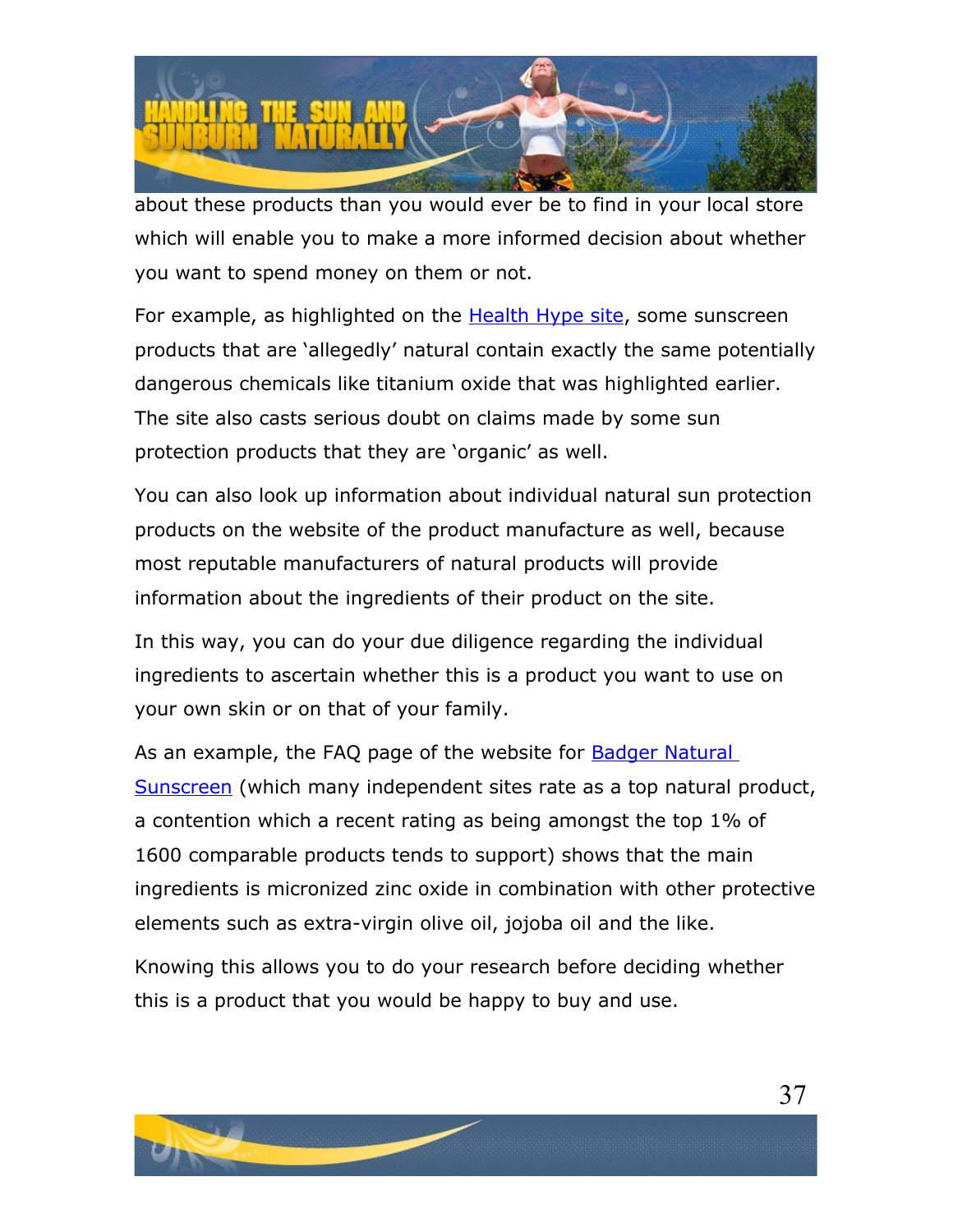

Depending upon your views or position regarding these commercially produced natural sunscreen products, you may like to consider another alternative, which is to make your own.

In this way, you can exert absolute control over everything that you use and because natural, home-made sun protection solutions can be every bit as effective as those that you might otherwise have to spend a significant amount of money on.

Over the past couple years, I have read many different 'recipes' for home-made sunscreen and the majority seem to have a surprising degree of commonality in that the same ingredients are recommended time and again. This is generally a good thing because it implies that these ingredients do a good job, and certainly in my experience, I have no complaints so far.

What I have therefore done is detail one simple and one slightly more complex version of what is essentially the same kind of recipe below so that you can experiment with both to see which is most suitable for (and offers the greatest protection to) you and your family.

#### **An easy home-made sunscreen**

To make this simple and easy home-made sunscreen, you need olive or almond oil, beeswax and zinc oxide which you will find in the baby department of most leading department stores (it is commonly used to help baby get over nappy rash).

Slowly heat a cup of oil on low heat as you do not want the oil to boil at any point. At the same time, crumble 1 ounce of beeswax before adding

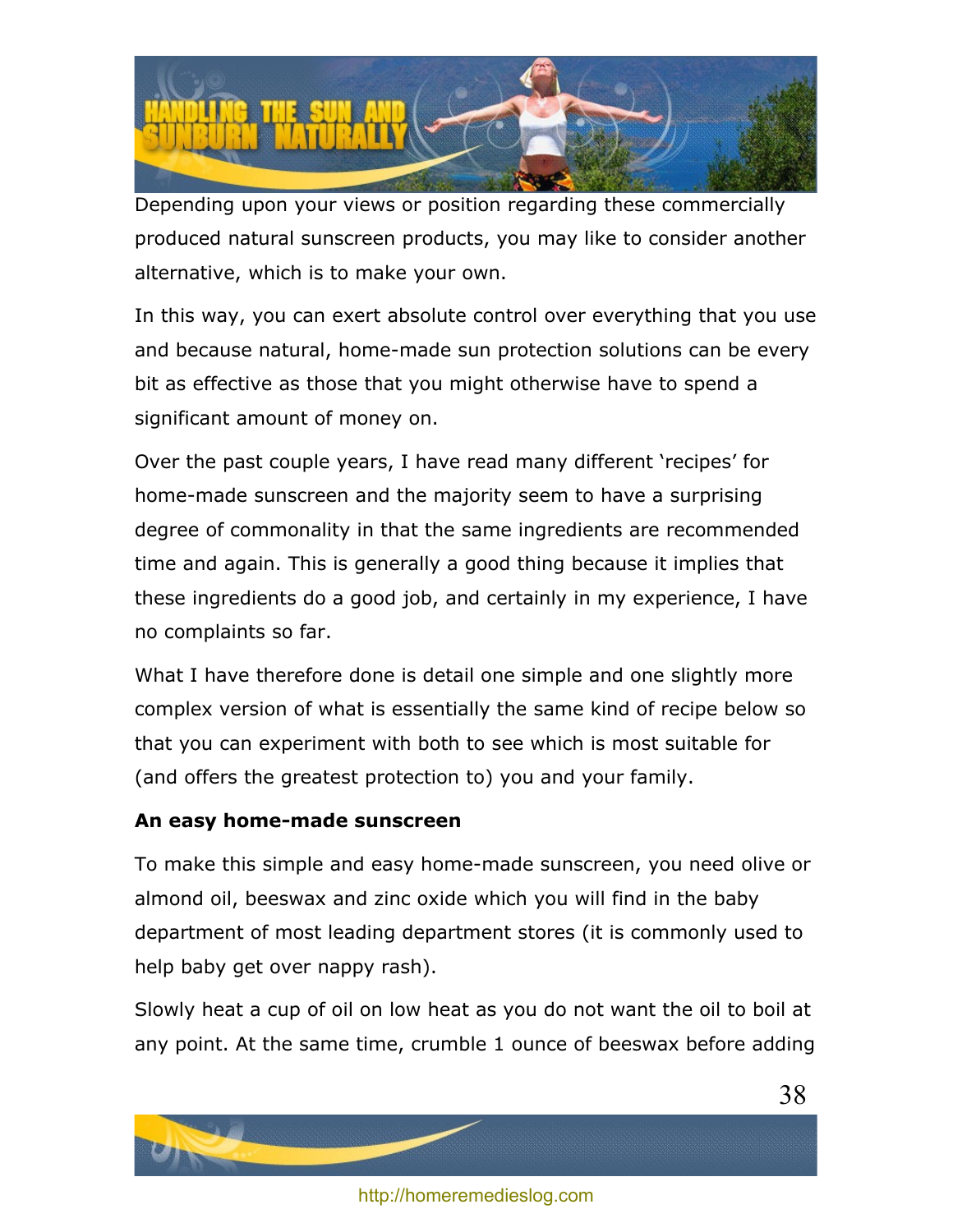

it to the oil which should be kept on a low heat until it gently melts the wax. Incidentally, you can use any olive oil that you buy in the local hypermarket or store whereas beeswax can usually be obtained from a health store or [on the net](http://www.kissmybees.com/lees-bees.htm) (search Google for 'buy beeswax' to find more local alternatives).

Once the wax has completely melted, remove the mixture from the heat and immediately drop in two tablespoonfuls of the zinc oxide. Allow the mixture to cool a little further before storing it in an airtight container which you can keep in the fridge for several weeks.

When you use the mixture, you may find that it has separated in which case you may need to agitate or stir it to remix everything before applying it to your skin.

And with this mixture and the one that you make using the following recipe, you should take the sunscreen out of the fridge 15 to 30 minutes before using it to ensure that you can mix it properly before applying (it's also far less cold as well!).

#### **A more complete home-made natural protection**

As this 'recipe' version contains considerably more ingredients, I am going to list them in a traditional 'cookbook' fashion:

- 2 tablespoons of coconut oil;
- 2 tablespoons canola oil;
- 2 tablespoons avocado oil;
- 2 tablespoons sesame oil;

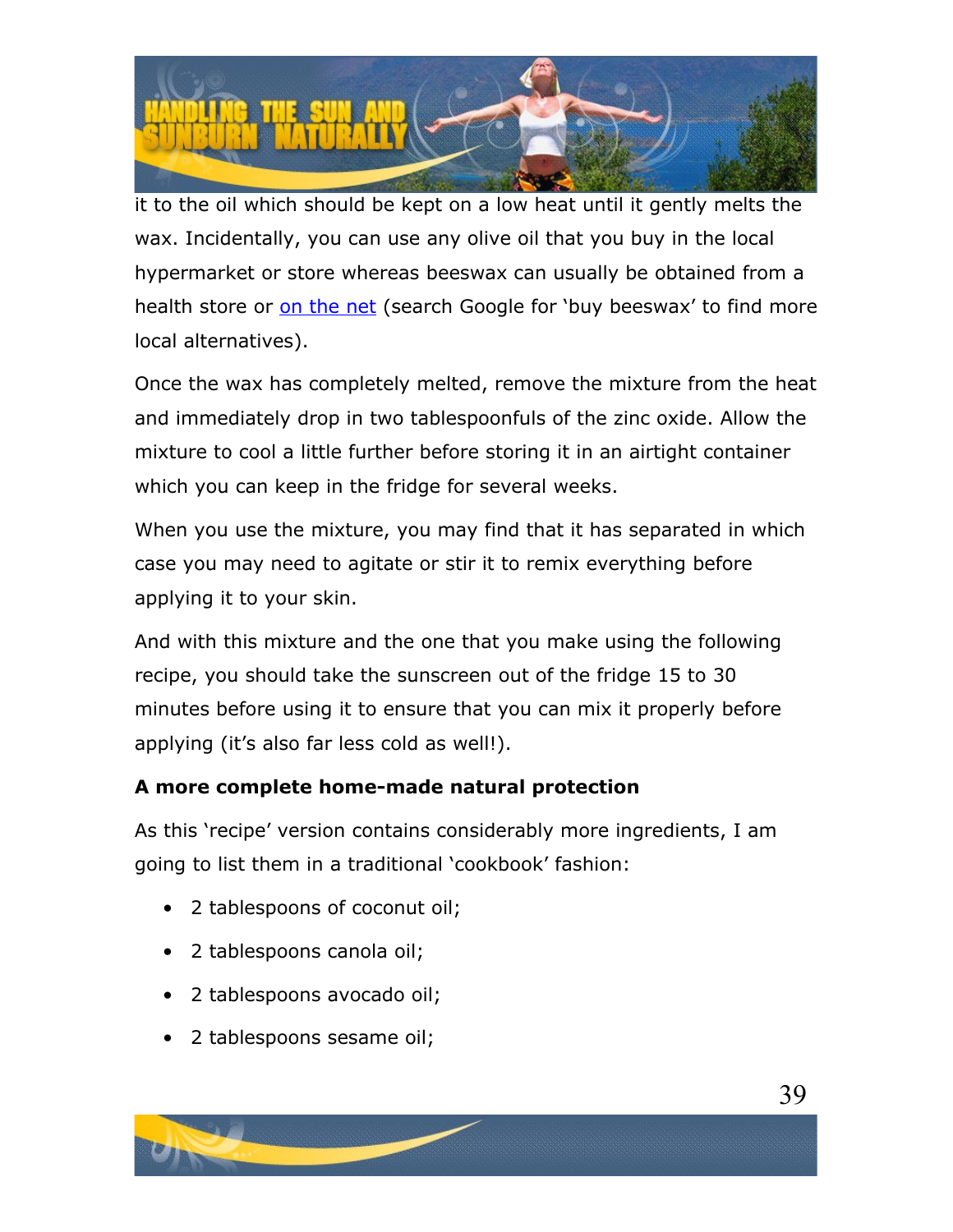

- 6 tablespoons lavender hydrosol;
- 6 tablespoons aloe vera gel;
- 6 tablespoons shea nut butter;
- 6 tablespoons beeswax, grated;
- 1 teaspoon borax powder;
- 1 teaspoon vitamin E powder or 2 gel capsules.

Mix the grated beeswax with all four oils and the shea nut butter until the wax melts, once again taking great care to make sure that the oils do not come to the boil. Next, warm the aloe vera and lavender is a different pan before adding the vitamin E and borax powder and mixing the whole as thoroughly as possible.

Once the latter mixture is smooth and there is no evidence of lumps or clumps, mix it with the oil, wax and butter and whip or whisk the whole lot together until you have a reasonably light, creamy textured solution. Allow the mixture to cool before storing it in an airtight container which you can keep in the fridge.

As in the previous example, this mixture will keep for a number of weeks but this recipe makes a really healthy amount of natural sunscreen, so you may need to preserve the solution for more than just a few weeks depending upon how often you use it.

In this case, adding a few drops of a natural preservative like grapefruit seed extract will enable you to keep the refrigerated solution for up to

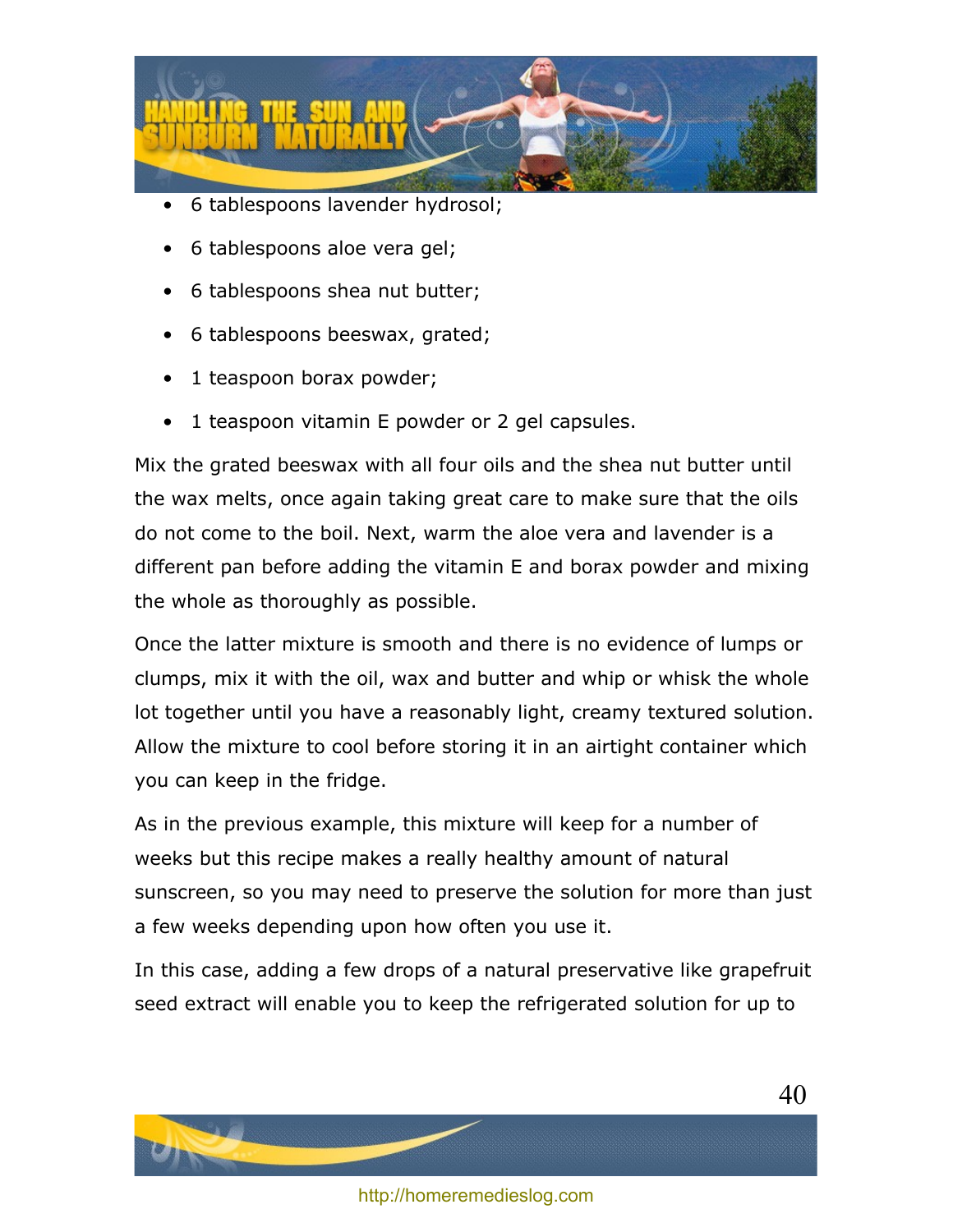

12 months, although you should of course keep an eye on the mixture to check on its stability every now and then.



41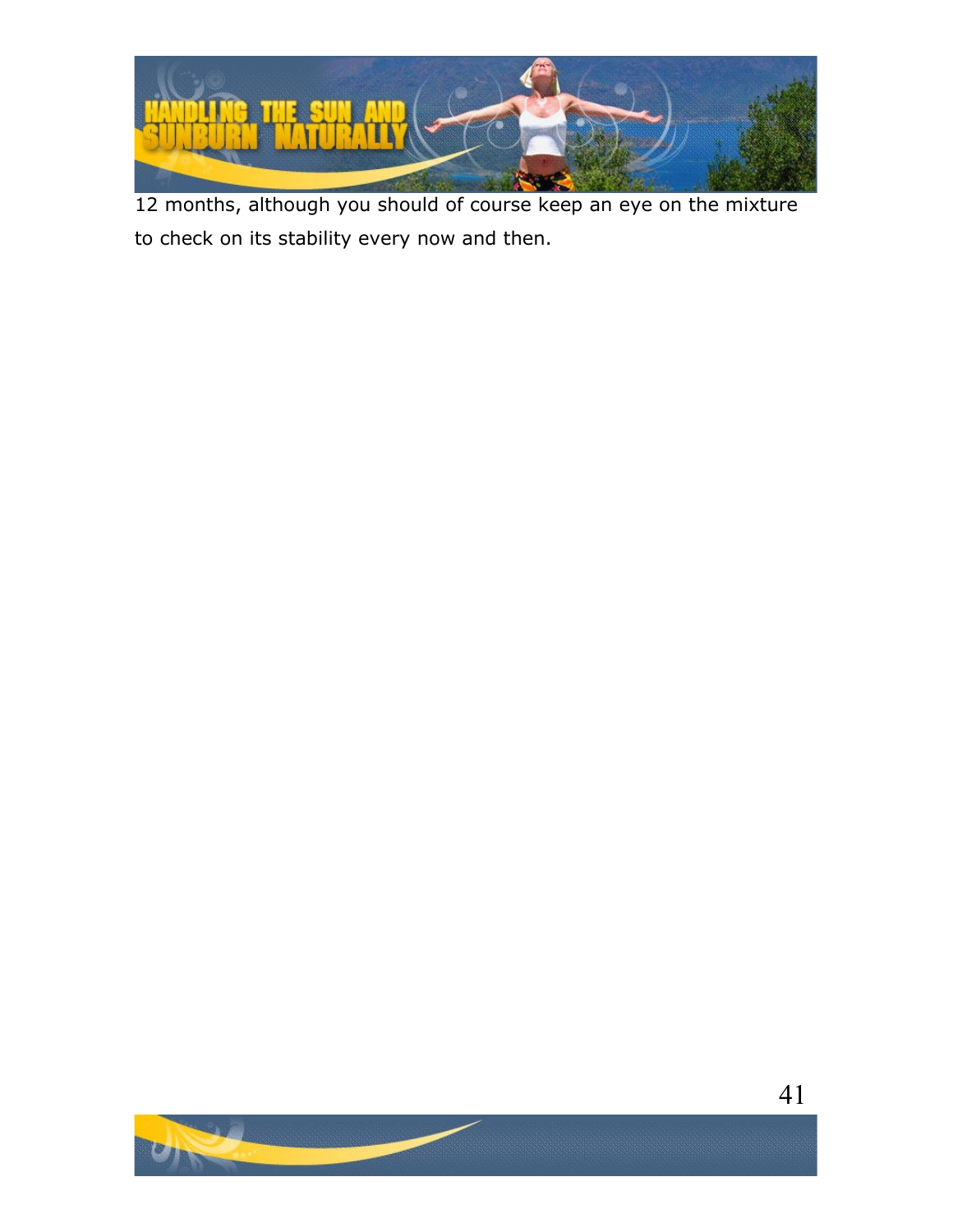

# <span id="page-41-0"></span>**Dealing with sunburn naturally**

#### **Sometimes it might be serious…**

Having read this far, you know that the best way of dealing with sunburn naturally is to prevent sunburn occurring by staying indoors, keeping out of direct sunlight for anything more than the shortest period of time whilst staying in the shade as much as possible, wearing a suitable hat and a shirt or t-shirt, etc.

So, you know all this and yet there is still a good chance that you will suffer sunburn at some stage because however much we know about 'sunshine safety', we all make mistakes from time to time (and I willingly include myself in this group).

For example, whilst it is something of an apocryphal seaside postcard and TV comedy show standby, people really do fall asleep in the sun and there is many an individual who still has the painful memories (and perhaps even in the most unfortunate cases, the scars) to prove it.

This brings us to the first important point about sunburn that you must take on board. Whilst this chapter is going to highlight many natural remedies for mild or minor sunburn, if you suffer serious sunburn, you need to seek medical attention.

As a general rule, the effects of sunburn will start to become painfully apparent anywhere between one hour and four hours after you have come inside and if during that time you begin to notice (or suspect) anything other 'normal' sunburn pain, you should get to the doctor as quickly as you can see to seek professional advice.

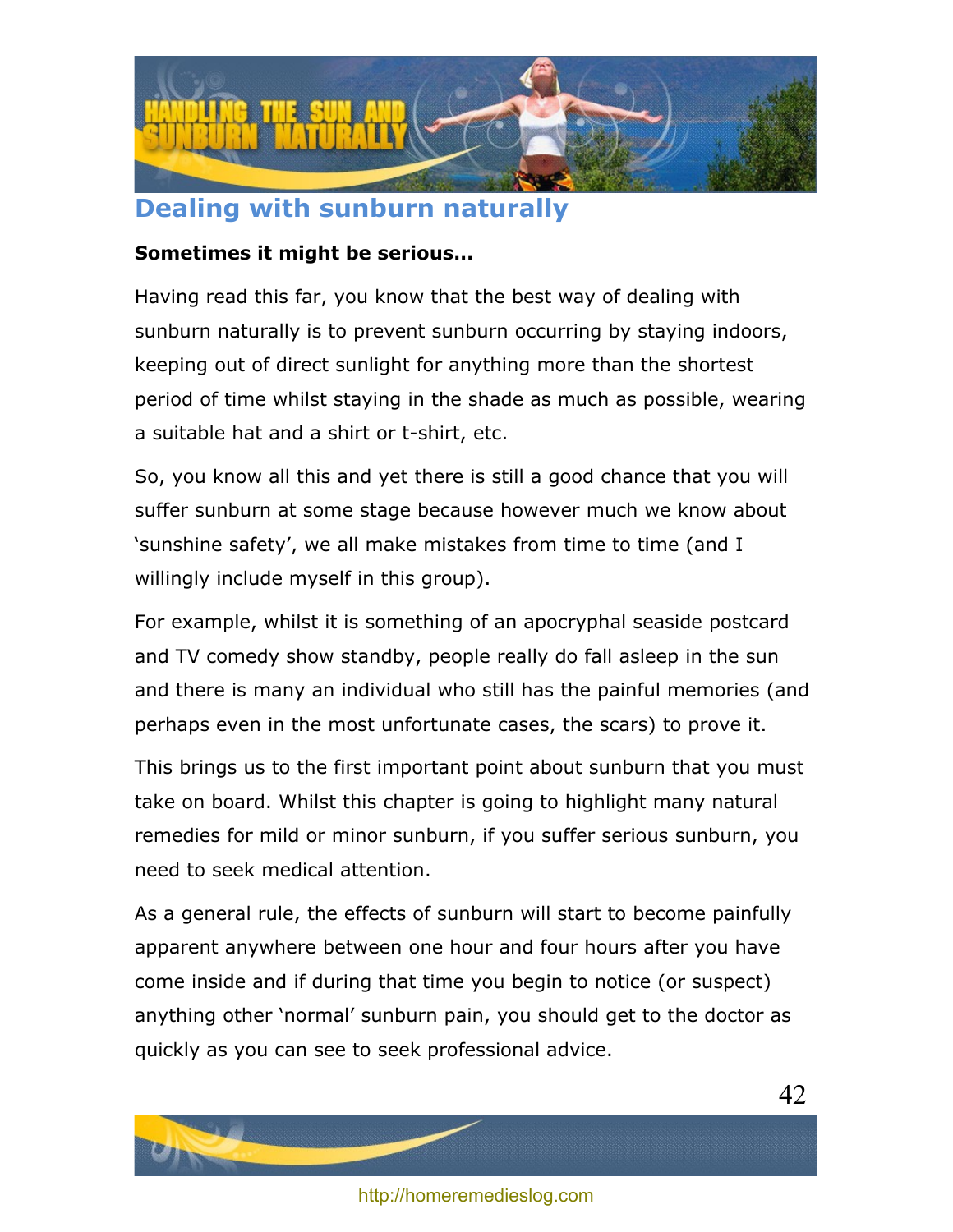

Whilst it would be possible in a perfect world to treat every medical condition, no matter how severe or serious it is in a completely natural way, it is an unfortunate fact that this is just not the way the world is. There are times when you need to seek medical attention, and if you have reason to suspect that your sunburn could be serious, this would be a perfect example.

If for instance you feel lightheaded, disorientated or dizzy, this may be a sign of serious sunburn or even sunstroke. Similarly, if the burned area starts coming up in blisters very quickly, you have a serious case of sunburn and there is also the risk of infection if any of the blisters bursts or starts to weep, so you must get to the consulting room or surgery as soon as possible.

#### **If it is not so serious…**

Fortunately for most people who suffer sunburn, their condition is not particularly serious, although there is no doubt that it is not particularly pleasant either.

Nevertheless, unless you really overdo the sunbathing or tanning booth sessions, it is not that likely that your sunburn condition is going to cause any serious or long-term medical problems. Consequently, this will generally mean that you can deal with the problem yourself or with help from a friend or family member.

If the reason that you have been exposed to the sun is because you are attempting to acquire a suntan and assuming that you are a fair

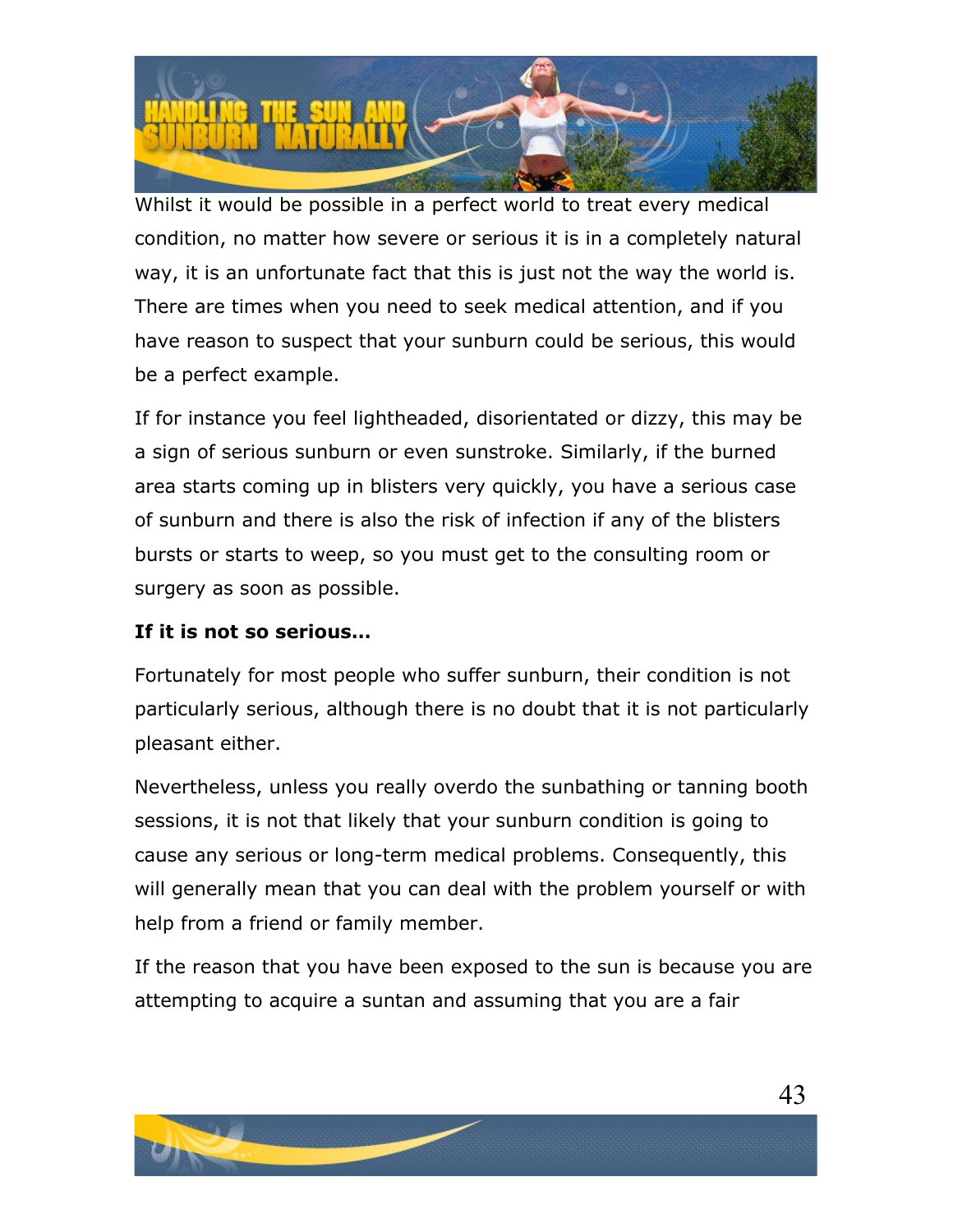

skinned individual, then a slight redness to your skin after you have finished indicates that you are going in the right direction.

However, if your skin continues to become increasingly red after you have finished your sun session and the pain or itching from that particular skin area inexorably increases, then you may have overdone it and burned yourself.

Really, the major giveaway here is the pain because pain is your body's way of telling you that you have overdone it or that something has gone seriously wrong with some part of your body. In other words, pain is a messenger and the more pain there is, the more you need to pay attention to the message.

If you have been burned or even if you suspect that you might have before the onset of pain confirms your suspicions, one of the first things that you can do to attempt to relieve the situation is take a nice cool shower.

As you will probably know if you have ever suffered sunburn, an area of the skin that has been burnt by the sun feels hot to the touch and a cool shower can help to reduce this heat. However, if the burned area is already becoming painful, you should avoid using a shower that throws out water at too high a pressure as the impact of the water on the burned area could make the pain worse.

Another 'first reaction' option is to take a cool bath as immersing yourself in almost cold water can again alleviate the stinging, itching sensation that is a common side-effect of sunburn.

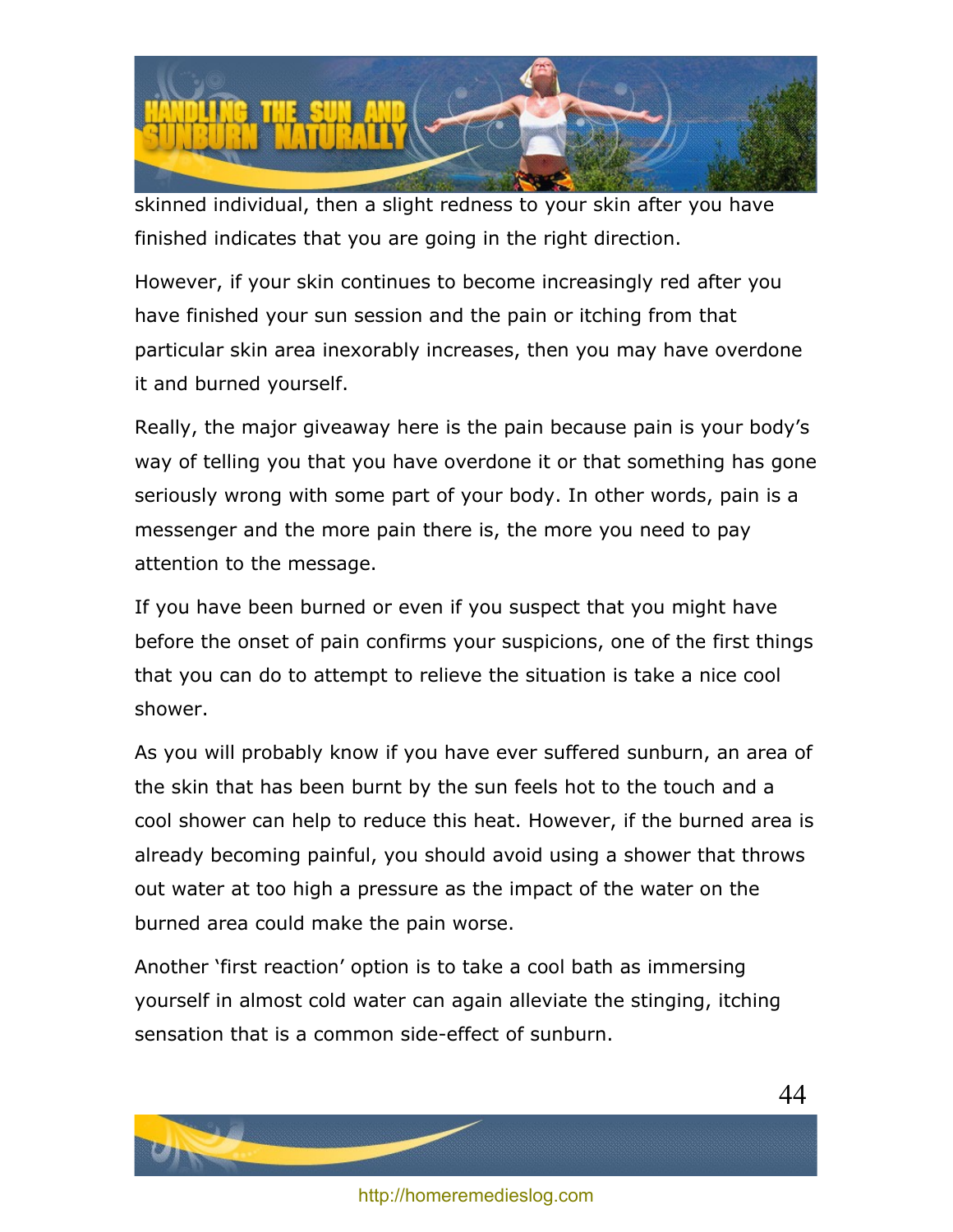

In my experience, either immersing yourself in a cool bath or taking a cool shower as soon as you come inside from the sun (or return from the tanning salon) serves another extremely important purpose as well.

One of the most unpleasant side-effects of suffering sunburn is that the burned skin dies and ultimately peels off, which in a worst case scenario can lead to permanent scarring. Cool water helps to reduce this which is another reason to use this as a first line of defense strategy if sunburn is starting to become evident or it looks like it might later on in the day or evening.

A further variation on the idea of using water to calm your sunburn problem is to add a cup of baking soda to a lukewarm bath before soaking in the water for 30 minutes or so. Many people report that this is a very effective way of taking the heat out of sunburn, thereby reducing the inevitable pain that is associated with the condition.

Another very commonly used natural solution that is recommended for dealing with sunburn is to apply aloe vera to the burned area.

Whilst this plant extract is very effective for cooling and soothing sunburned areas of your body, you do need to make sure that the product you are using is very high in aloe vera itself and that it not just a trace of aloe vera made up with lanolin (or something like it) as many products are.

This is important because there is some evidence that whilst lanolin helps to cool the burned area in the initial stages, it can actually exacerbate the pain later once your body has warmed the solution.



45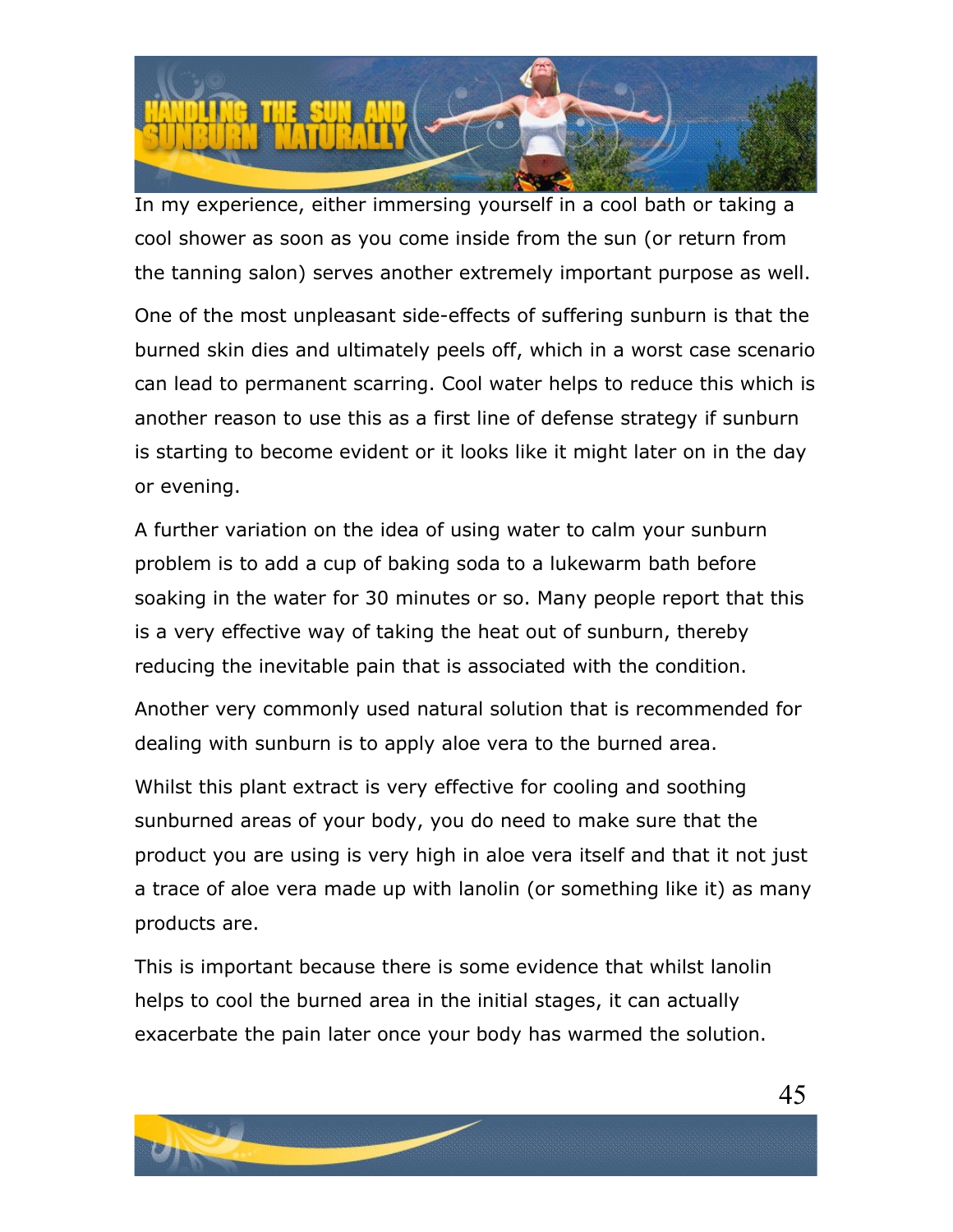

Hence, you should avoid lanolin-based sunburn sprays and creams and you must read the label if you buy an aloe vera product to ensure that it is as near to being pure aloe vera cream or gel as possible. In fact, the best aloe vera sunburn solution is to use the leaves and stalk of the plant itself to alleviate the pain and itching by breaking them to release the soothing extract before applying that broken plant section directly to the burned area.

Some people who have suffered sunburn swear by the idea of using a milk compress to soothe the pain on the basis that the fat and lactic acid in full fat milk combine very effectively to relieve the pain. In this scenario, you soak a suitably sized soft cloth in cold milk before dabbing the cloth on the burned area before rinsing the burned area with cool water and drying it.

However, when you dry it, do so with a gentle dabbing motion rather than rubbing it with the towel as this will irritate the skin. Also note that this only works with full fat milk as the fat seems to be a vital ingredient in the soothing property of this strategy.

Cool fresh yoghurt straight from the fridge is another sunburn solution that many people find to be very effective. In this case, it is a question of applying the yoghurt to the burned area for 10 or 15 minutes before rinsing it off with cool water. As a variation, you might like to try adding cucumber to the mixture as this is said to enhance the pain and irritation soothing qualities of the yoghurt.

And if there is no fresh yoghurt available in the fridge, mayonnaise may serve a similar purpose and can be used in the same way.

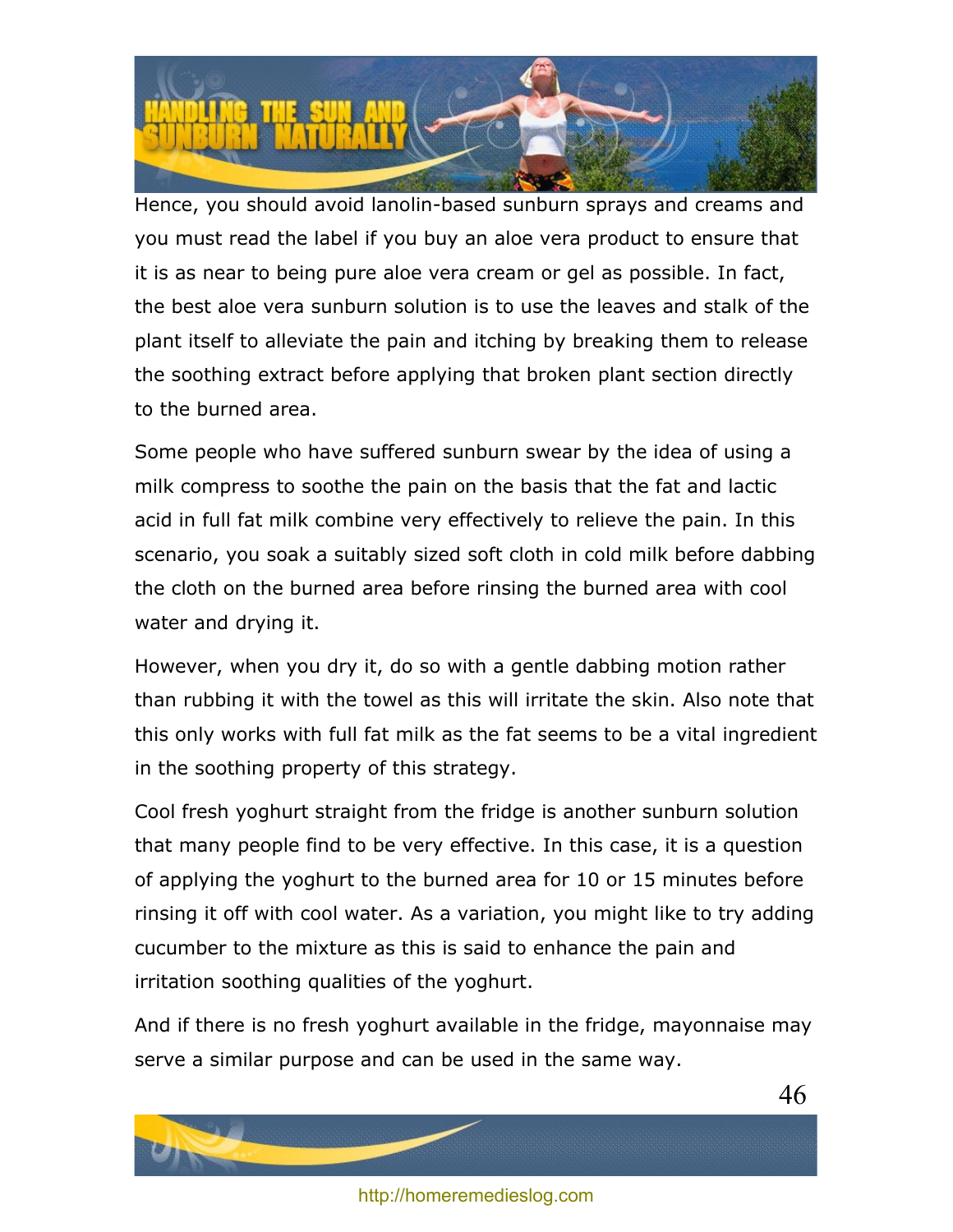

Tea is another liquid that is said to bring relief to mild to moderate sunburn. In this case, make a strong brew of tea by using several teabags and boiling the water until it turns a rich, strong brown. At this point, remove the tea from the heat and allow it to cool to lukewarm before soaking a towel in the liquid. Next, apply the soaked towel to the burned area, making sure that there is another towel in the appropriate position to catch the drips, as the strong tea does have the capacity to cause stains.

Although the tea is slightly lukewarm, most people who have tried this solution report that when it is applied to a sunburned area, it feels extremely cool and soothing.

Consequently, you could leave the tea soaked towel in situ for 30 minutes, although if pain relief starts to dissipate, you can re-soak it in the lukewarm solution before re-applying. It is believed that the sunburn soothing qualities of this tea method is a result of the amount of tannins in the drink, but whatever the reason is, it seems to work.

Applying essential oil of lavender is another sunburn solution that many people swear by. Indeed, it is sometimes suggested that lavender will draw the pain out of slightly more serious sunburn as well, although in this case, you probably need to avoid touching the burned area as skin to skin contact is likely to hurt.

Instead, drip the oil onto the burned area and gently spread it using a tissue instead of your fingers. Allow the oil to do its work for 30 minutes or so and you should find that the pain from the burn has decreased noticeably or even disappeared altogether.

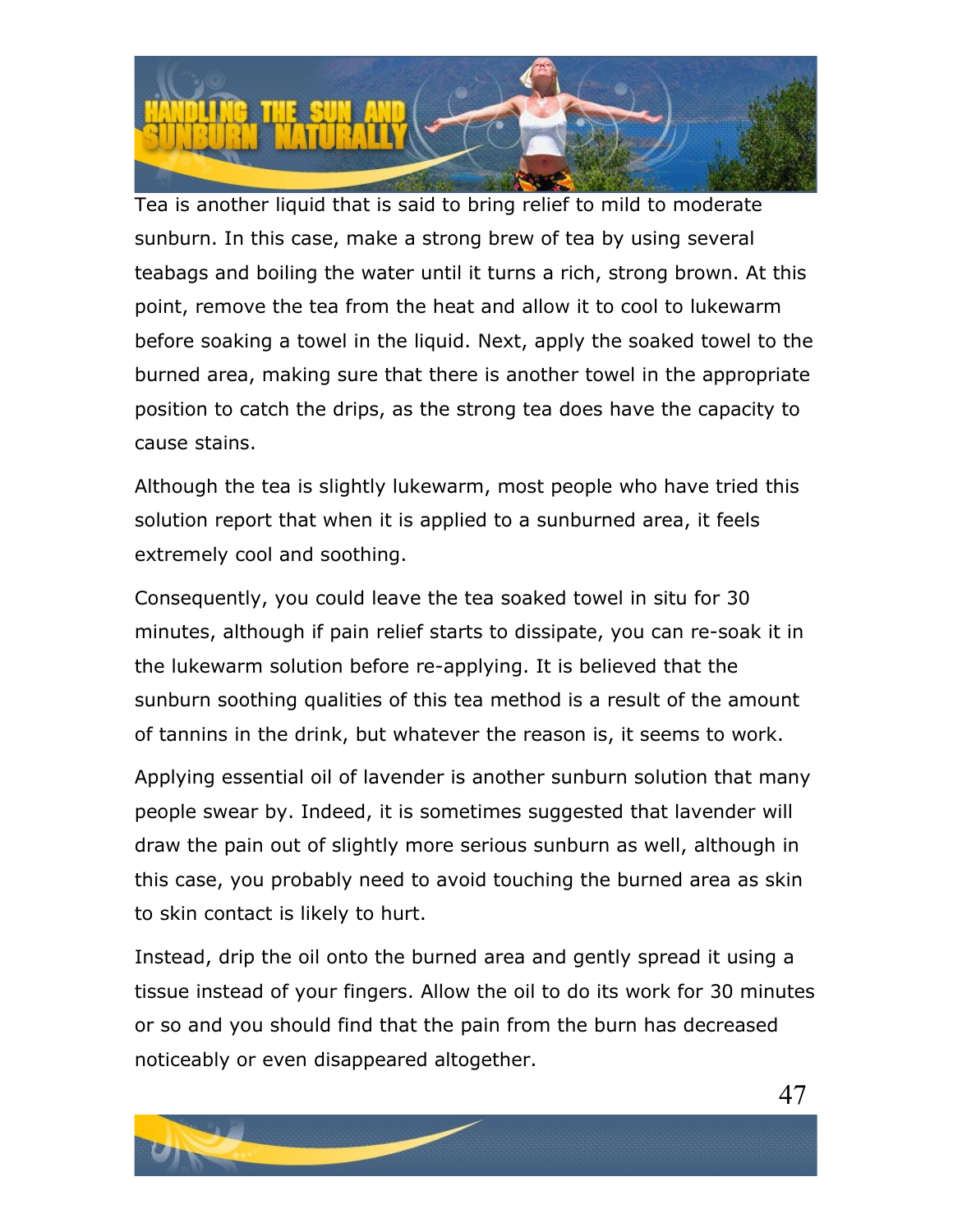

Another essential oil solution that you might want to try is to mix one part tea tree oil with 10 parts olive oil (or another appropriate carrier oil and) before soaking a soft cloth to dab the mixture onto the burned area. The healing and soothing qualities of [tea tree oil](http://en.wikipedia.org/wiki/Tea_tree_oil) have been relied upon by the indigenous peoples of Australia as a cure for a wide range of medical conditions for hundreds (or more likely, thousands) of years.

The qualities of this oil have become increasingly widely recognized as it is now established that it has strong antibacterial, antifungal and antiseptic qualities, all of which will help to minimize the pain and damage caused by sunburn.



<http://homeremedieslog.com>

48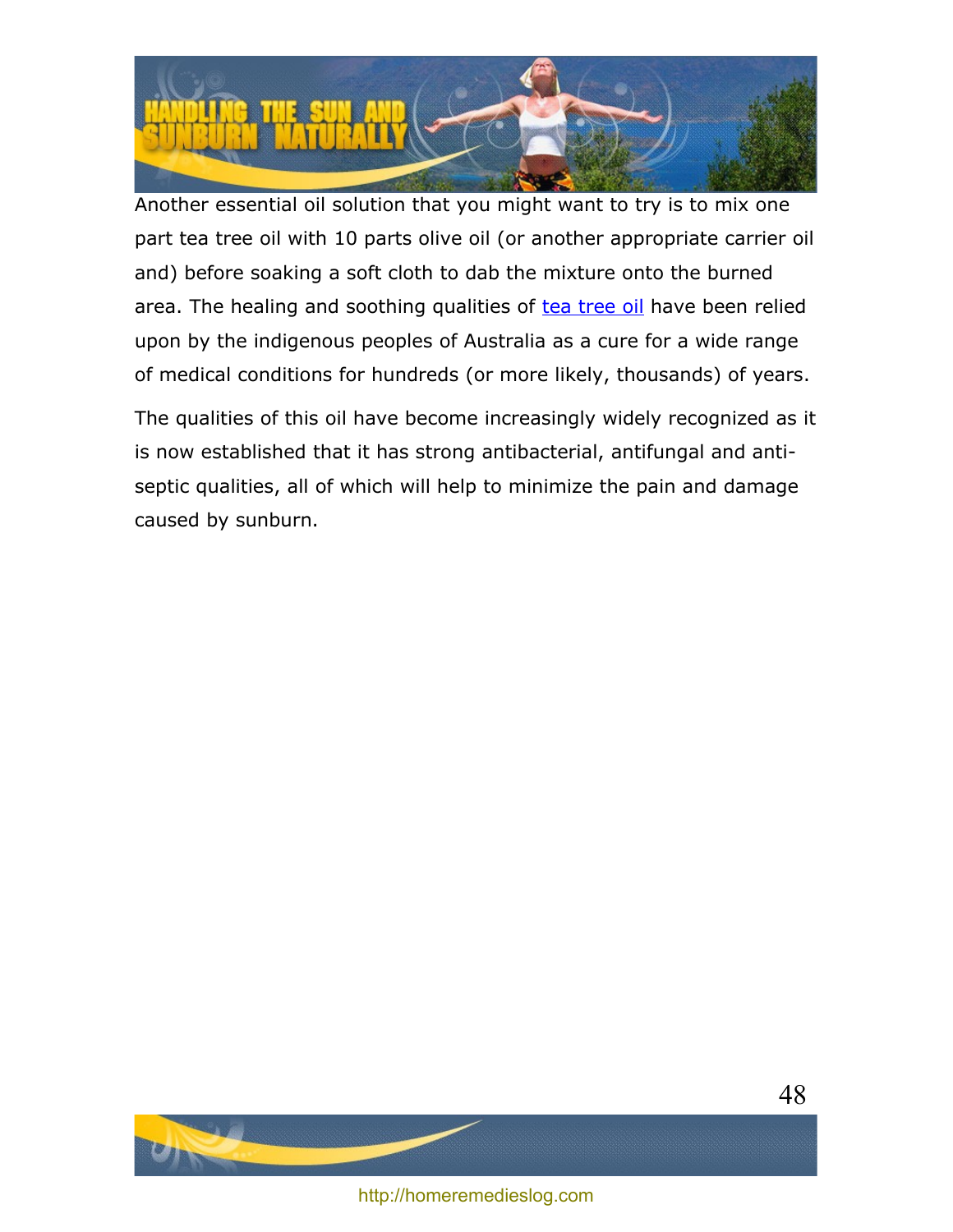

# <span id="page-48-0"></span>**Conclusion**

As I have suggested on many occasions in this book, the best natural solution for sunburn is to avoid getting sunburned in the first place. Whereas there are thousands of medical conditions and ailments that you can do little about avoiding completely, sunburn and the misery it brings with it is totally avoidable with nothing more than the application of a bit of common sense and caution.

Furthermore, it is hard to imagine anything more natural than staying in a relatively cool house or apartment to avoid the worst excesses of the midday sun. Even sitting under a huge beach umbrella or at a shaded beachside bar with a cool drink in your hand seemed a pretty natural way of enjoying yourself to me, so there really is no need to suffer the miseries of sunburn.

Unfortunately however, none of us is perfect and we all make mistakes because it's a pretty reasonable bet that if we didn't, no-one would ever suffer sunburn in the first place. Hence, if you are unfortunate (or forgetful) enough to overdo it and you do get burned, don't feel too bad about it or beat yourself up too much because we have all been there and done exactly the same thing at some time in our life.

There are two final points of importance that I want to leave you with.

Firstly, always remember that if you treat the sun with the respect it deserves and never try to push the envelope just a little bit further (by staying out an extra 10 minutes for example), you will never go far wrong.